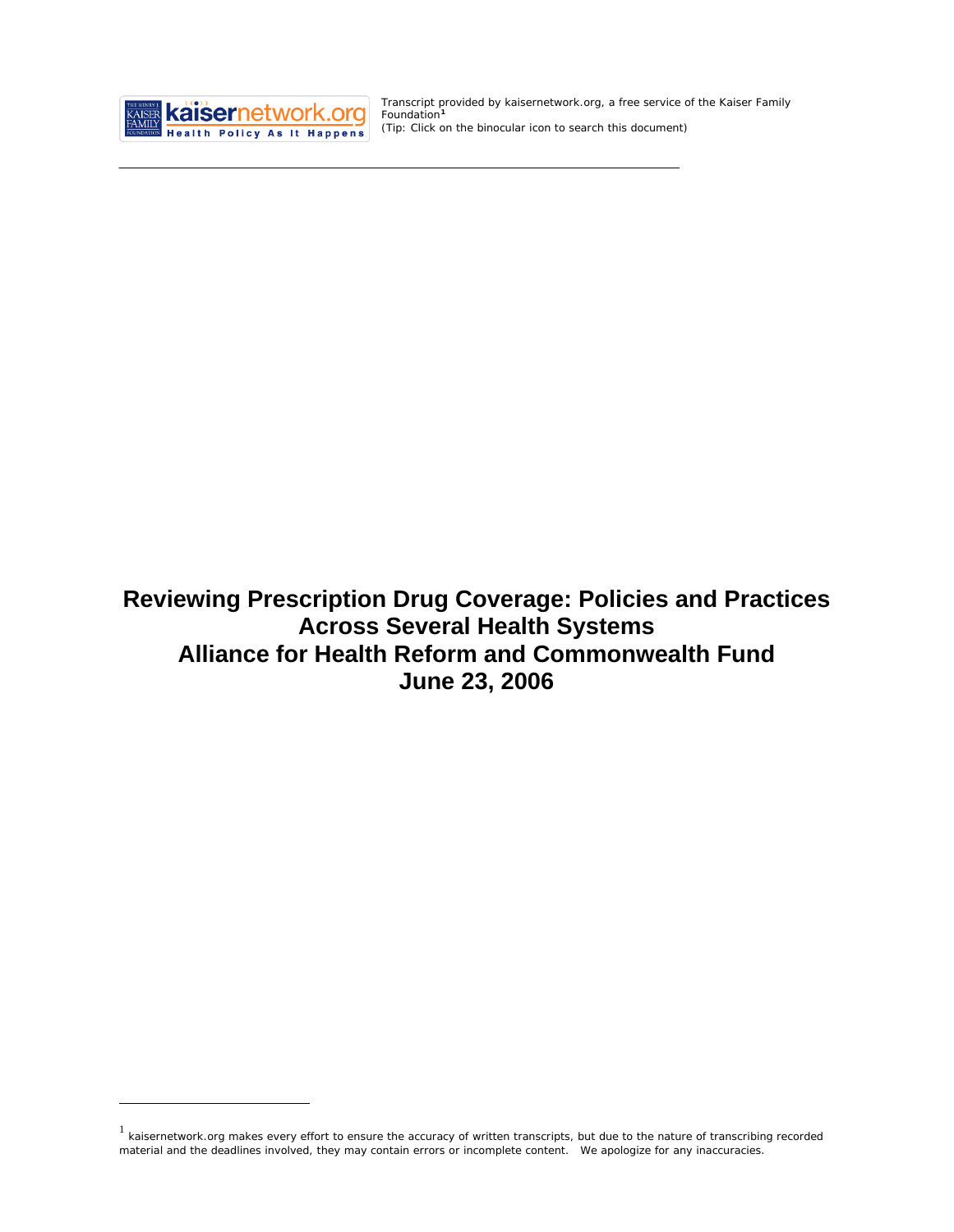[START RECORDING]

**ED HOWARD:** I'm Ed Howard with the Alliance for Health Reform. Thank you for coming this afternoon. On behalf of Jay Rockefeller, our chairman, Bill Frist our vice chairman, welcome to our program on coverage policies for prescription drug in a number of countries, including ours. Our partner in today's program is the Commonwealth Fund. I want to thank Karen Davis, Ann Gauthier. We'll hear in a moment from Robin Osborne of the fund — for their help in arranging this program and shaping the issue in a very useful way for our audience.

 We're just a few months into the operation of the Medicare Part D prescription drug benefit, and no matter who's estimates you believe we're talking hundreds of billions of dollars here over a number of years for prescription drugs. And deciding what drugs are going to be covered, what drugs aren't going to be covered, affects not only the health of 40 million beneficiaries but also the fiscal health of the Medicare program and the government itself. So this involves factors that are very important to all of us interested in health policy. And today's program rests on the premise that we can actually learn from the experiences that others have had with prescription drug programs of various kinds operating in other countries.

<sup>&</sup>lt;sup>1</sup> kaisernetwork.org makes every effort to ensure the accuracy of written transcripts, but due to the nature of transcribing recorded material and the deadlines involved, they may contain errors or incomplete content. We apologize for any inaccuracies.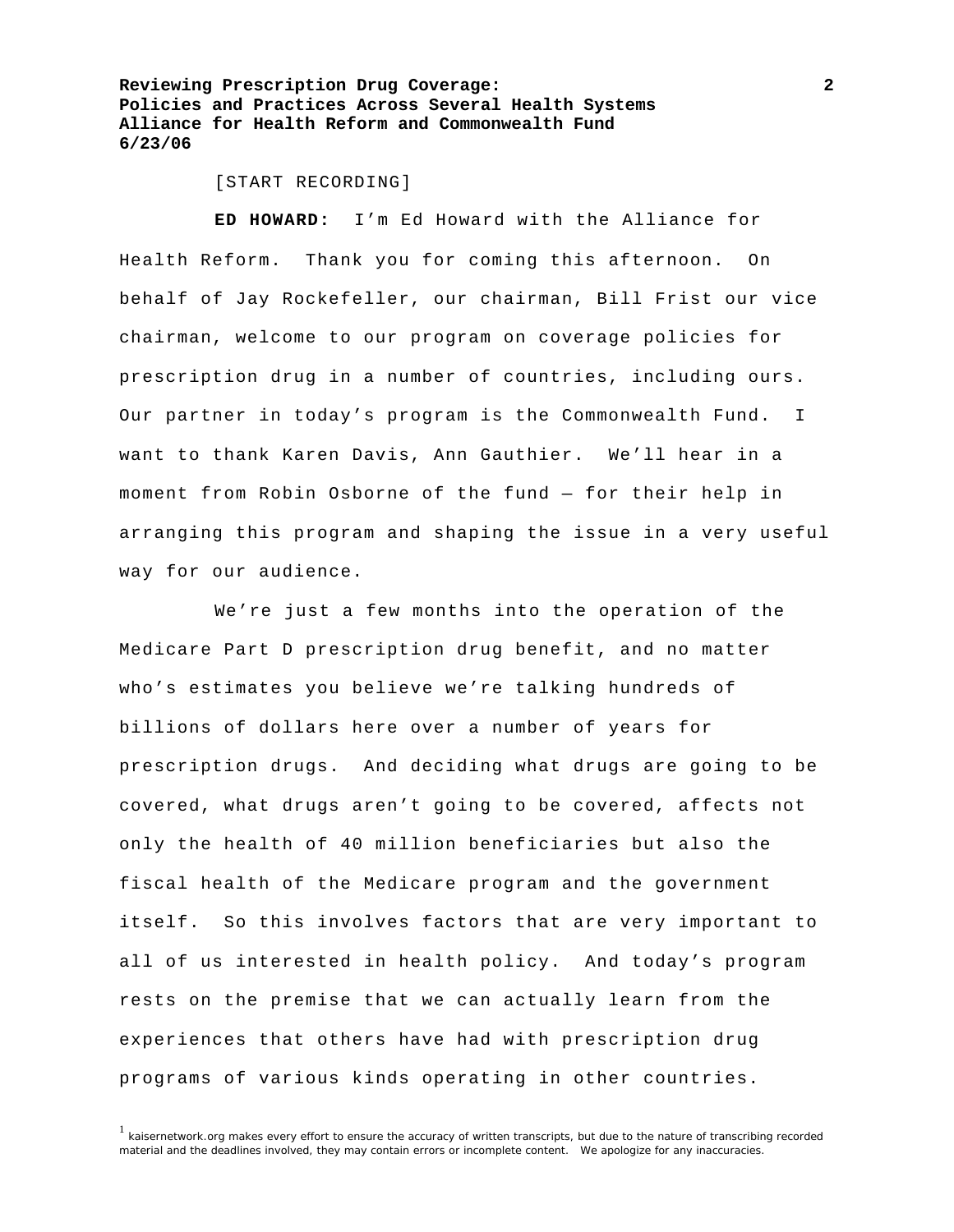It is in fact a two-way street. I know others are emulating some of our best practices, and we're smart enough to pick up a pointer or two from our friends abroad. I've actually heard Mark McClelland admit that. So we know that it's true.

 Just yesterday I got an email from a benefits consulting firm about a drug that is about to be approved by the British agency that looks at prescription drugs for the national health system. This drug is for the early stage breast cancer treatment, and it costs — if I've got my exchange rates correct — something like \$60,000 a year per patient. And what we hope to look at today is how those kinds of decisions are made in the UK and elsewhere and how well those other decision making processes are working and what lessons we can learn about those processes to help us in the Part D program.

 So logistics, details, you know you have lots of good background information, including short papers from each of our international speakers about this topic. I commend them to you. They are available both in hard copy and online at our website — that is allhealth.org — and also at Kaisernetwork.org where you will be able on Monday to see a web cast of this briefing as well and there'll be a transcript on both those websites in just a few days. And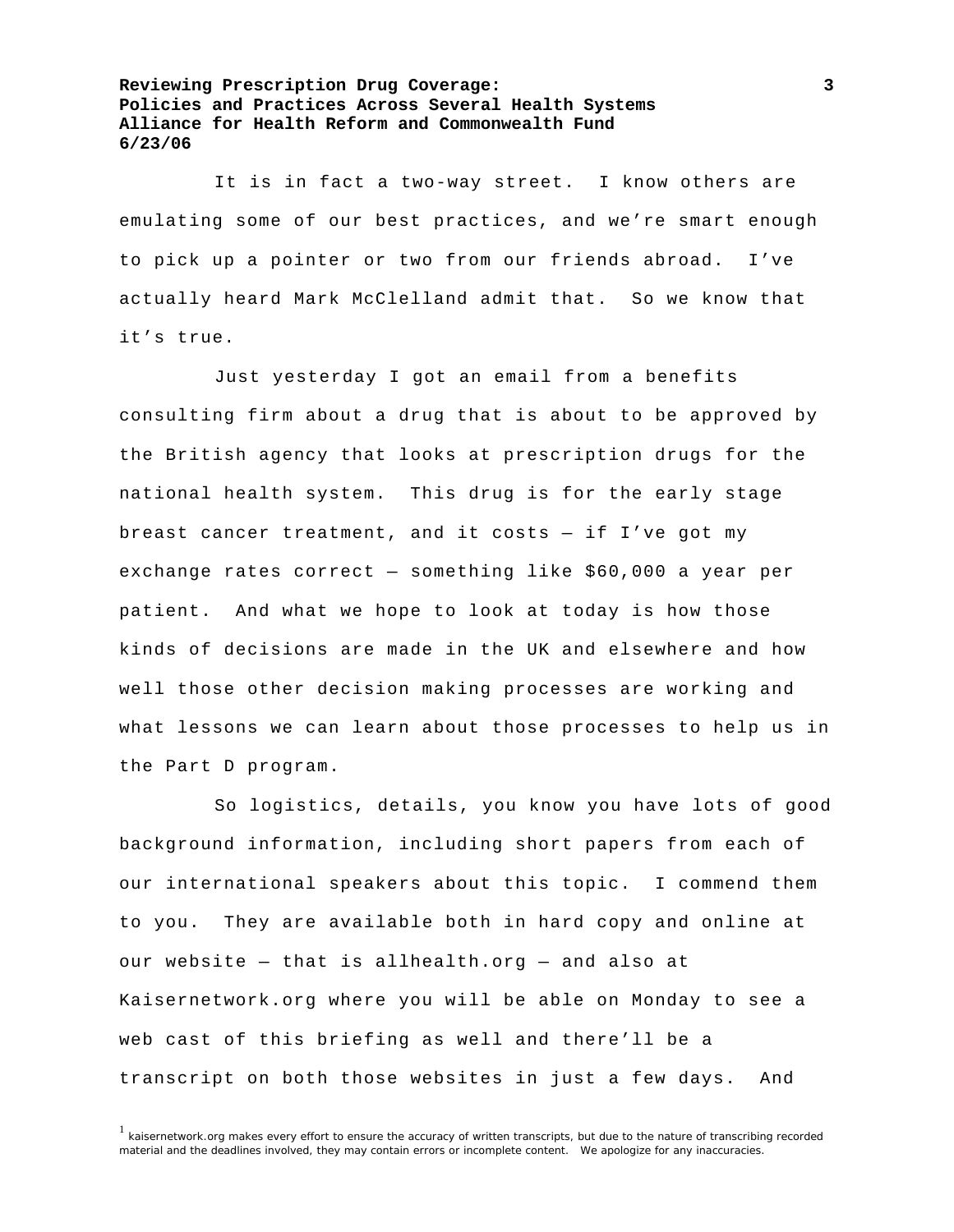you'll find in those packets both a blue evaluation form that I would urge you to fill out at the appropriate time to help us make these programs better and a green question card, which you can use to bring any topic you would like to the entire audience. There are also, of course, at the appropriate time, places where you can vocalize that question with a floor mic.

 As I noted, we have with us today Robin Osborne. She's the vice president and director of the Commonwealth Fund's international program on health policy and practice. She's got a distinguished background in health policy and practice, and as I told her, I'm going to be even less fulsome in my description of her considerable talents than I am with our other speakers. So Robin thank you for working a fine panel up, and we look forward to your discussion.

**ROBIN OSBORN, MBA:** Good afternoon. On behalf of the Commonwealth Fund let me say how delighted I am to welcome you here and to thank you for joining us for this briefing. I know that I'm speaking for Karen Davis, president of the fund, when I say how pleased we are to co-sponsor this international session here on the Hill and to be able to bring to the attention of this broad audience of Washington policy makers important developments in other industrialized countries. We're particularly grateful to the Alliance for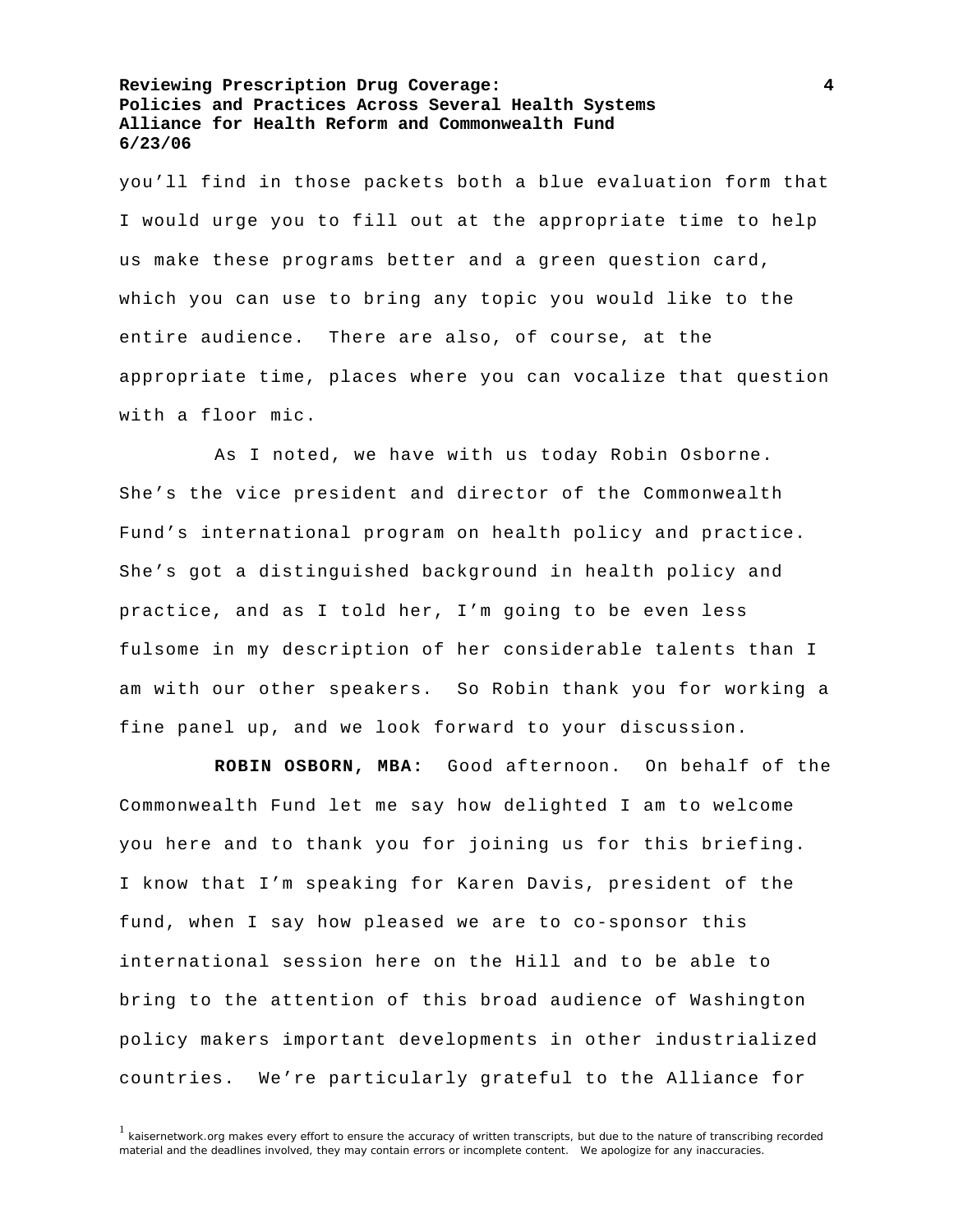Health Reform, to Ed Howard, Ann Montgomery and [inaudible] for their collaboration in organizing this program.

 As many of you already know, the Commonwealth Fund is a private foundation established in 1918 by Anna Harkness with the broad charge to enhance the common good. The mission of the fund is to promote a high-performing healthcare system that achieves better access, improved quality and greater efficiency. In doing so, our efforts are particularly committed to helping America's most vulnerable populations, the poor, the uninsured, minority Americans, young children and the elderly.

 Since 1918, the fund has sponsored research and innovations in healthcare delivery to address many of the most urgent problems in the American healthcare system. And recognizing, however, that many of the issues of greatest concern to the fund — access to adequate primary and preventive care, quality of care, responsiveness to patients' concerns, barriers to healthcare for vulnerable populations, long-term care for the elderly — are matters of concern in other industrialized countries. The fund established an international program in health policy and practice, and it's premised on the belief that despite the differences in the ways healthcare systems are organized and financed, the different cultural and political context in which they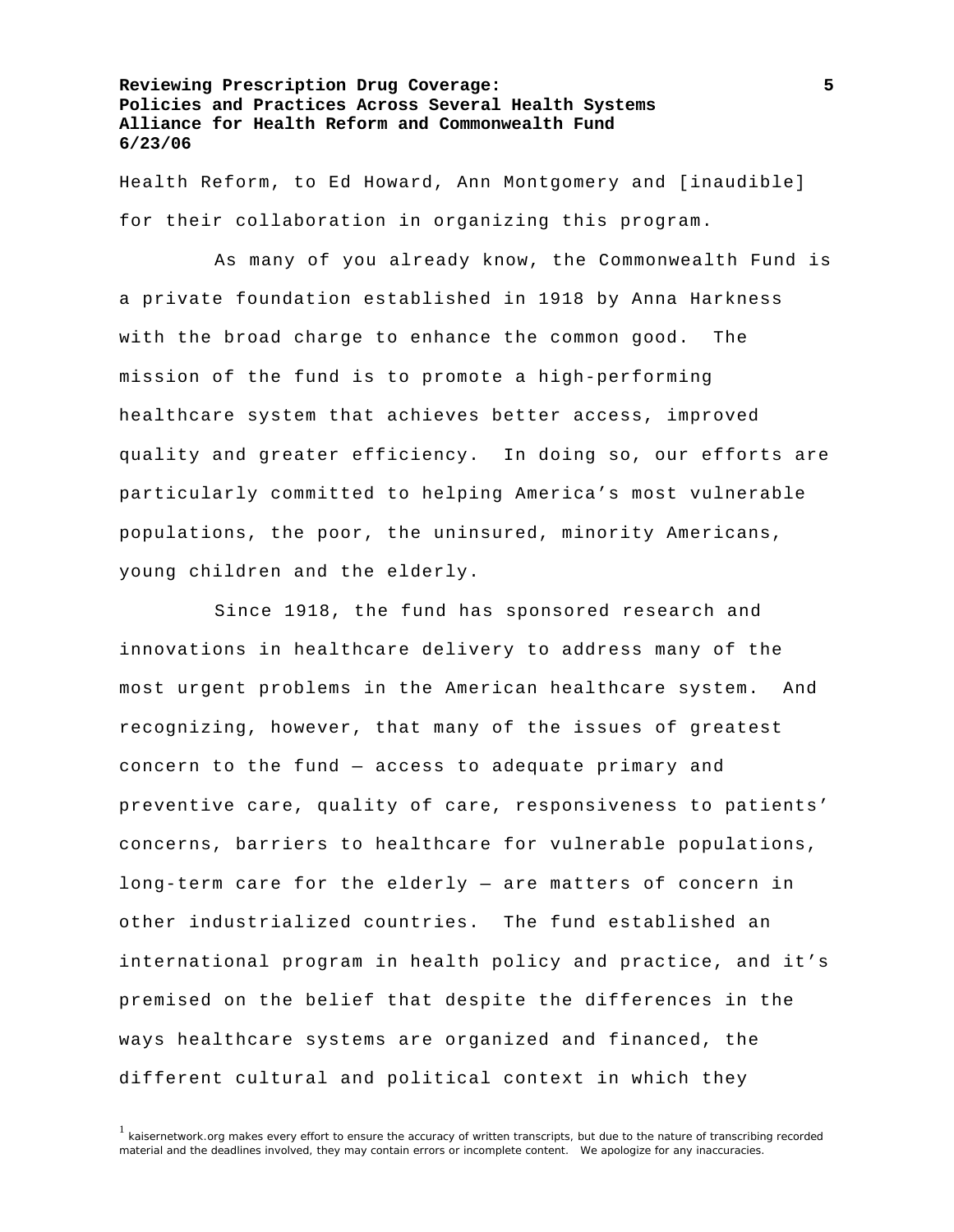operate, there are valuable lessons to be learned by looking beyond our own borders at the experiences of other countries.

 The core countries of the fund's international program — many of which are represented here — Australia, Canada, New Zealand, the UK, the US, and we've been pleased to expand the program in the last year or two to include Germany and the Netherlands. In addition to events like an annual international symposium, which is co-hosted by the US secretary of health, that brings together health ministers from all of those countries and leading experts to look at a high profile cross-cutting issue, the program also produces cross-national data and analyses that are valuable both for benchmarking and for comparing US healthcare system performance with other countries.

 In the briefing packets that are distributed today, which I hope you all take a look at, you can find findings from the fund's most recent annual international survey, which is on the experience of sicker adults in the six countries that I mentioned. That was published in Health Affairs. Also a fund report entitled "Mirror, Mirror on the Wall," which ranks the US healthcare system on six different dimensions compared to these other countries. As these reports show, industrialized countries are all grappling with issues around soaring costs, public demand for expensive new

 $1$  kaisernetwork.org makes every effort to ensure the accuracy of written transcripts, but due to the nature of transcribing recorded material and the deadlines involved, they may contain errors or incomplete content. We apologize for any inaccuracies.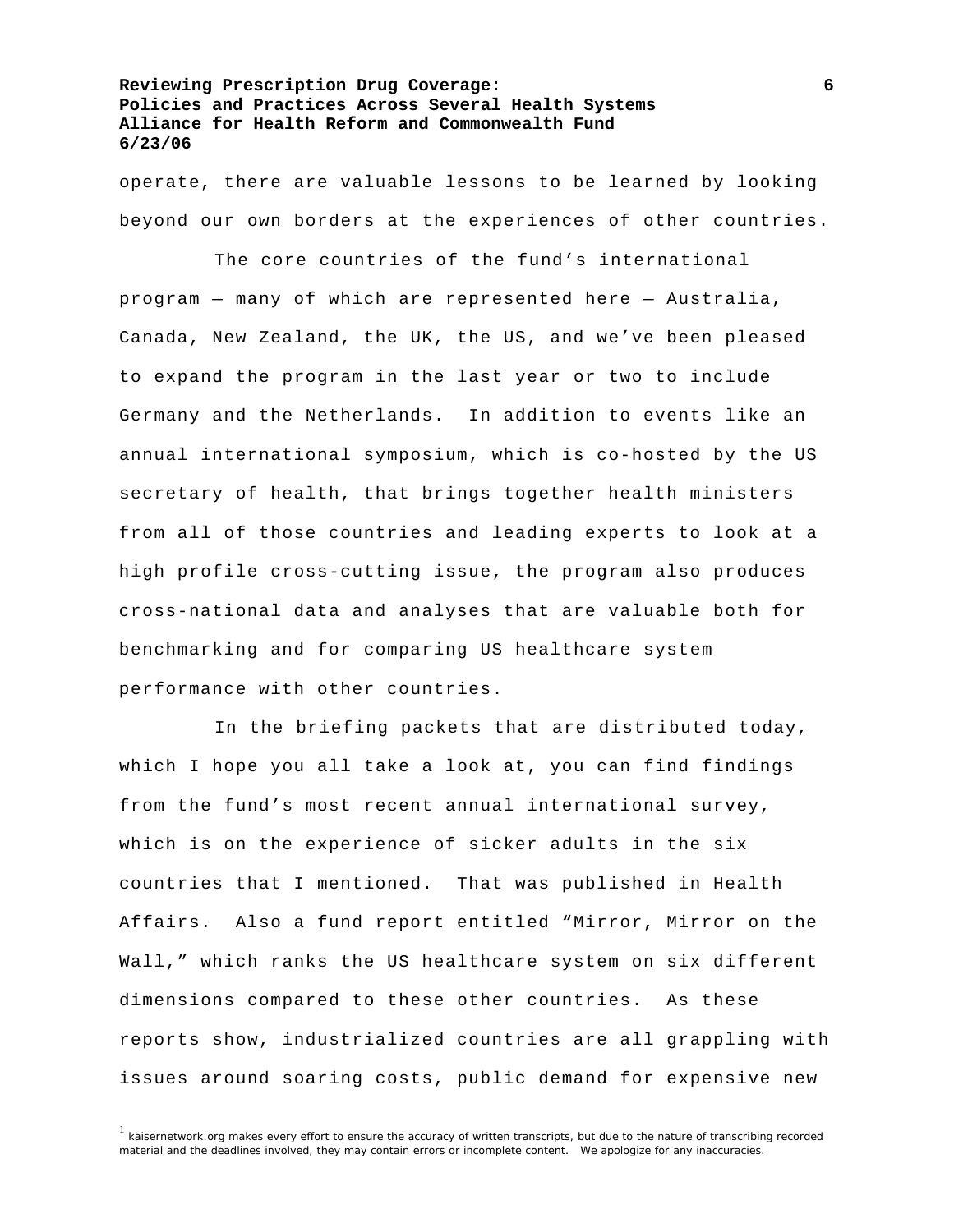drugs and technologies, medical errors, underuse of some services, overuse of others, wide variations in translating evidence-based practice medicine into practice, poor coordination of care, failures in making the healthcare system responsible to patients' needs.

 And on a policy level, industrialized countries are all similarly concerned with the parallel theme of getting value for money. And for the US, this theme has particular resonance. The US healthcare system is the most costly healthcare system in the world. US per capita spending on healthcare is more than twice the OECD average. And while we outspend all other countries, and you can see from the papers in the briefing book, our system fails to deliver superior value for the money spent. And in many cases, the US ranks at the bottom of the six countries that are compared.

 With the passage of Medicare Part D, the historic expansion of Medicare to include a prescription drug benefit, there are increasingly compelling reasons to look across other countries and to look at the approaches they take to pharmaceutical policy, including evaluating the relative effectiveness of prescription drugs, ensuring quality, achieving best prices and encouraging innovation.

 We have today a panel of international experts, which I'm delighted to welcome and thank very much for joining us.

 $1$  kaisernetwork.org makes every effort to ensure the accuracy of written transcripts, but due to the nature of transcribing recorded material and the deadlines involved, they may contain errors or incomplete content. We apologize for any inaccuracies.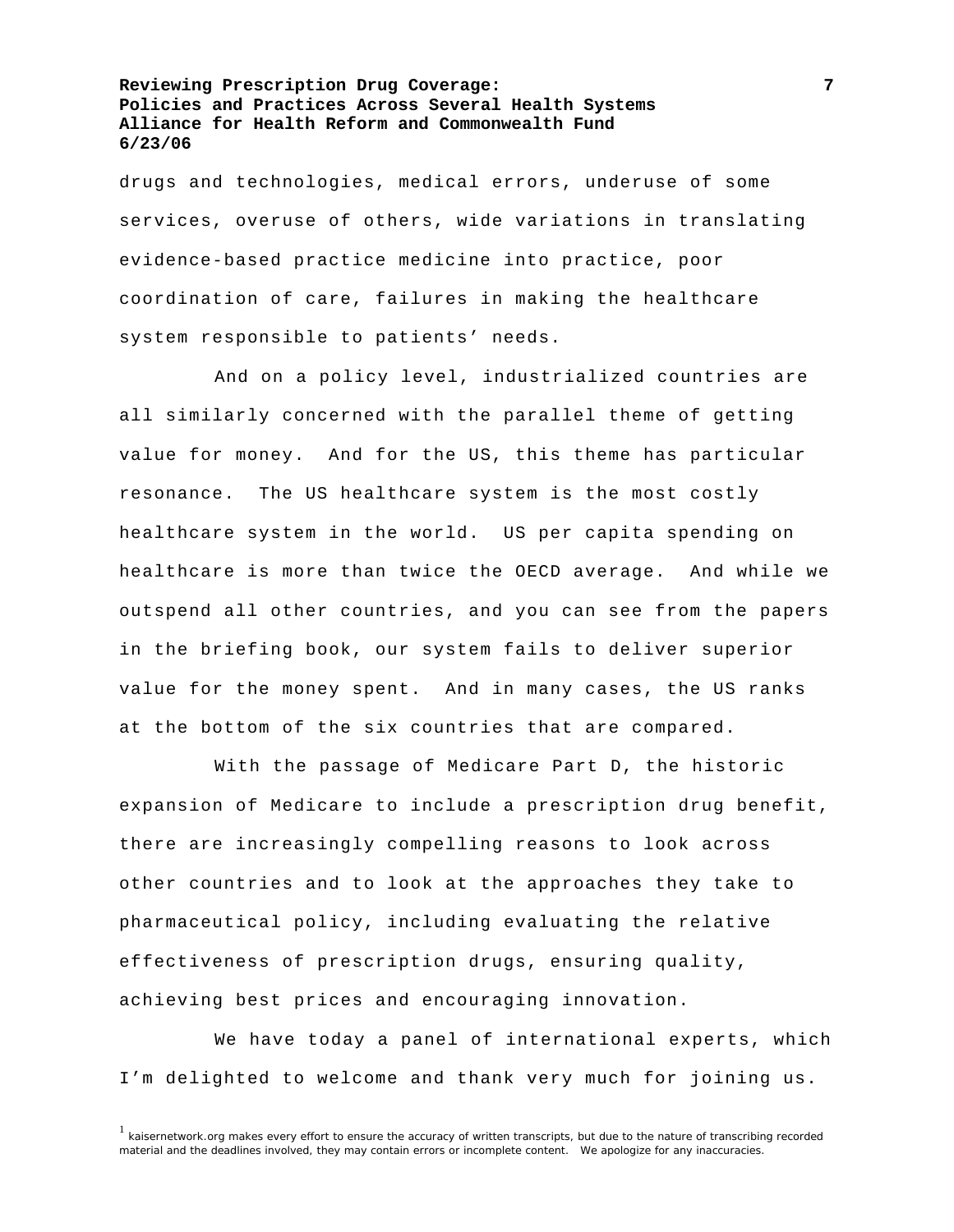And in addition we have our US experts and commentators who will talk about the relevance of the country approaches to the US. This afternoon's presentations promise to be timely, highly relevant and I suspect they're going to be somewhat provocative. So without further ado I'm pleased to now turn the program back over to Ed. Thank you.

**ED HOWARD:** Thanks very much Robin. We're going to start right in here. We've got a great panel for you.

 And first up is Steven Morgan. He's a health economist at the University of British Columbia. There he's the research leader on their program on pharmaceutical policy. He's also on the faculty at the Department of Health Care and Epidemiology there. His biography that's in the materials frames the central thesis of Professor Morgan's work as — let me read this — examining how to design public policies to balance equitable access to medically necessary technologies with the need to control costs. Now I couldn't ask for a theme that's closer to what we hope to focus on today, and we're very pleased to have you with us.

**STEVEN MORGAN, PhD:** Thank you very much. Thank you to the Commonwealth Fund for the invitation to speak and to the Alliance for Health Reform for putting together the panel today. I hope this microphone's working.

<sup>&</sup>lt;sup>1</sup> kaisernetwork.org makes every effort to ensure the accuracy of written transcripts, but due to the nature of transcribing recorded material and the deadlines involved, they may contain errors or incomplete content. We apologize for any inaccuracies.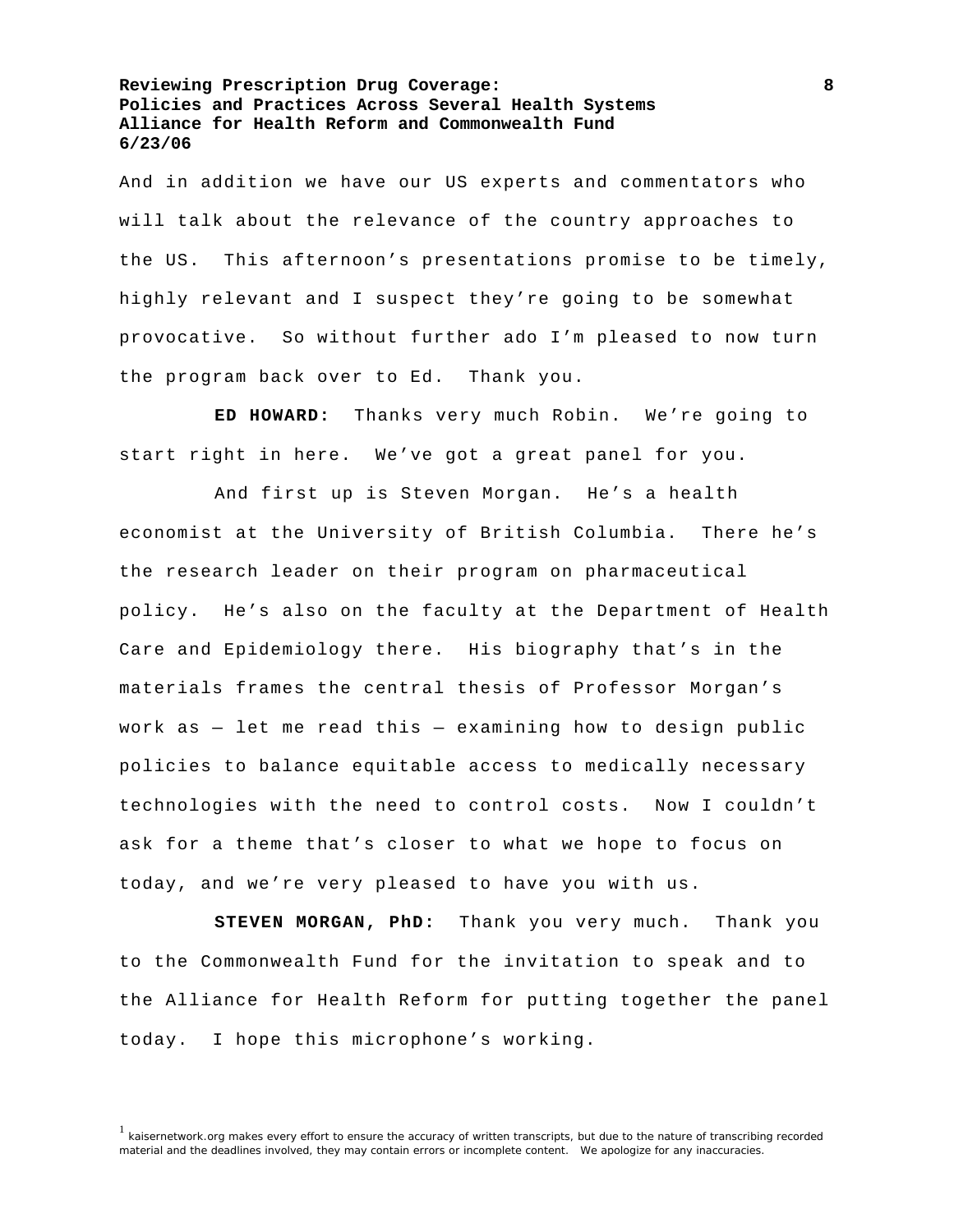**ED HOWARD:** It doesn't seem to be working very well. Try getting closer.

**STEVEN MORGAN, PhD:** Is it working now? Here we go. I'll just stand really close.

 So I'm just going to get right into this because I know that we've got a great panel together and I'm looking forward to hearing Libby and Panos.

This slide is just to put this in context  $-$  why are we all here? It's really because in the US you're spending close to \$800 per capita on prescription drugs in 2005. Whereas in 1995, just 10 years ago, you were spending close to \$200 per capita. Along that same slide I provided Canada as a country of comparison for the US, not because I think Canada does a particularly wonderful job. In fact I put my country up there to say we are the second worst country in the OECD in terms of maintaining control on prescription drug costs. We're second worst. You here in the United States are worst on that front. So bear in mind if you look at this chart you'll get a sense of why we're here. Costs are spiraling. We want to make sure we're getting value for money.

 Why review medicines? Well simply speaking, we need secondary review of medicines in order to make this market efficient in terms of reimbursement policy and using the

 $1$  kaisernetwork.org makes every effort to ensure the accuracy of written transcripts, but due to the nature of transcribing recorded material and the deadlines involved, they may contain errors or incomplete content. We apologize for any inaccuracies.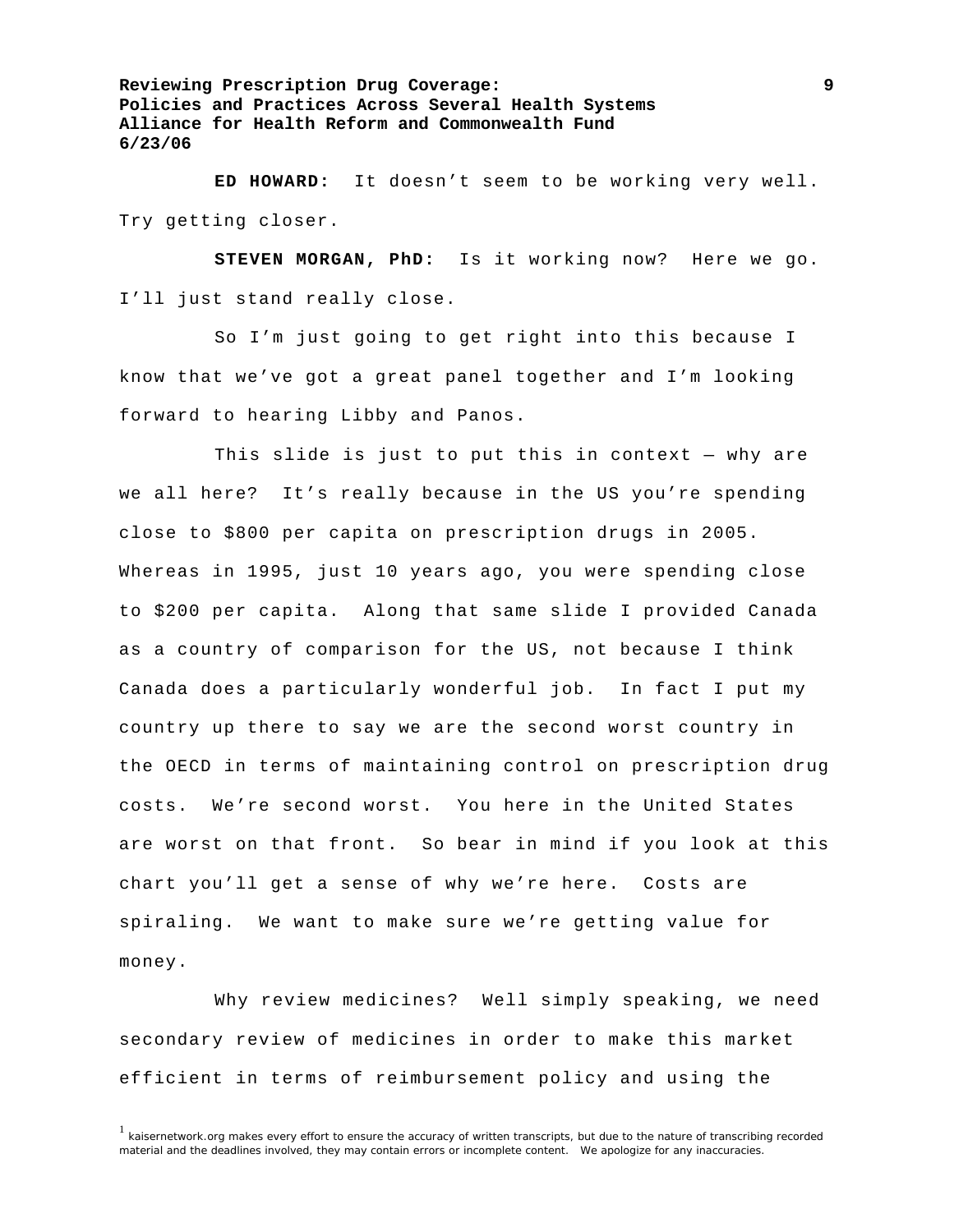right drugs for the right patient at the right time and right time. The two basic facts here are that licensing processes are not meant to develop and to disseminate information on comparative effectiveness and comparative cost effectiveness. That's not the purpose of the licensing process. They are a basic hurdle with regard to safety and efficacy, and so they should be.

 The second issue here is that the science involved in comparing medicines is complex. It's extremely difficult to do, and we can no longer rely on the '50s model of individual trial and error under the doctor's supervision. We do need well-designed, randomized, controlled trials and careful and very diligent evaluation of the data that comes from those trials. And lastly, comparators abound — over 90-percent of prescription drugs licensed in the market in Canada and I'm sure it's the case here in the United States — our drugs that are comparable to other drugs on the market. So we have the opportunity to make comparisons. And I think through that opportunity we have the ability to pursue value for money by fostering and innovative form of competition, which is competition in terms of price per proven quality adjusted life year or some other measure of outcomes. Without rigorous evaluation, however, we are going to have a market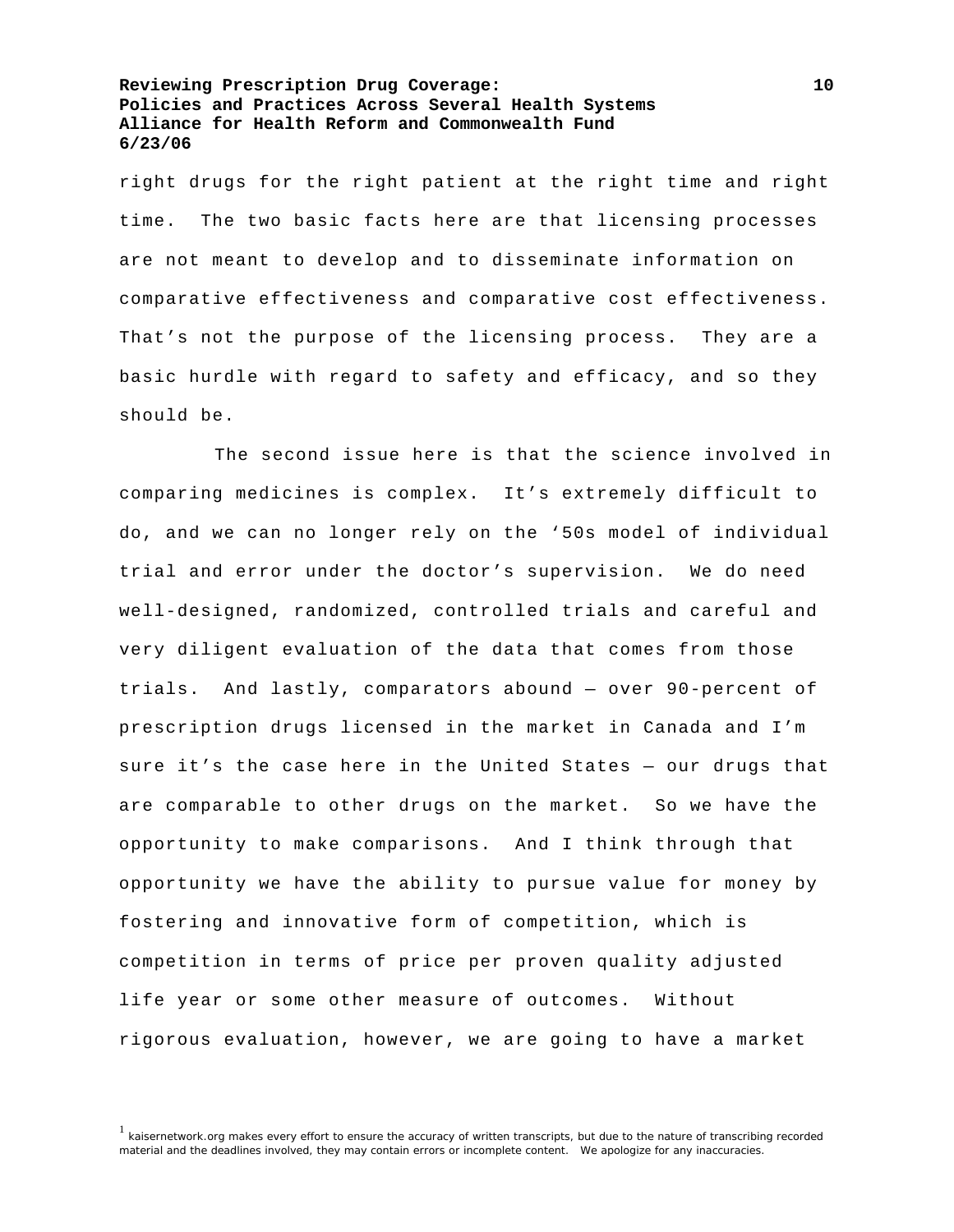that's dominated by marketing and not science, and I think that's important to bear in mind.

 If we could develop, simply put, some information that is independent and rigorous with respect to the impact on health status and the impact on health system costs, both the drug budget and others, we could put together effectively a matrix that would make a lot of decision makers decide should we or should we not cover a medicine. This basic information is lacking in many countries, mine included, and certainly it's difficult to find en masse here in the United States, although there are a number of initiatives that are pushing towards this direction of providing such information. I'll just throw this up and you can read through it, but really if we could get some decent information, comparative data on cost and outcomes, coverage policy actually becomes much more simple. And I'd encourage any of you who wish to pursue this line of reasoning to read a Health Affairs paper colleagues of mine and I from British Columbia had written a couple of years ago called "Outcomes-based Drug Coverage in British Columbia". And it lays this framework out in somewhat more detail.

 I want to just get onto the paper that's in your folder. If it's the same as mine it's in green paper. And that's the paper actually that Libby, Panos, myself and a

<sup>&</sup>lt;sup>1</sup> kaisernetwork.org makes every effort to ensure the accuracy of written transcripts, but due to the nature of transcribing recorded material and the deadlines involved, they may contain errors or incomplete content. We apologize for any inaccuracies.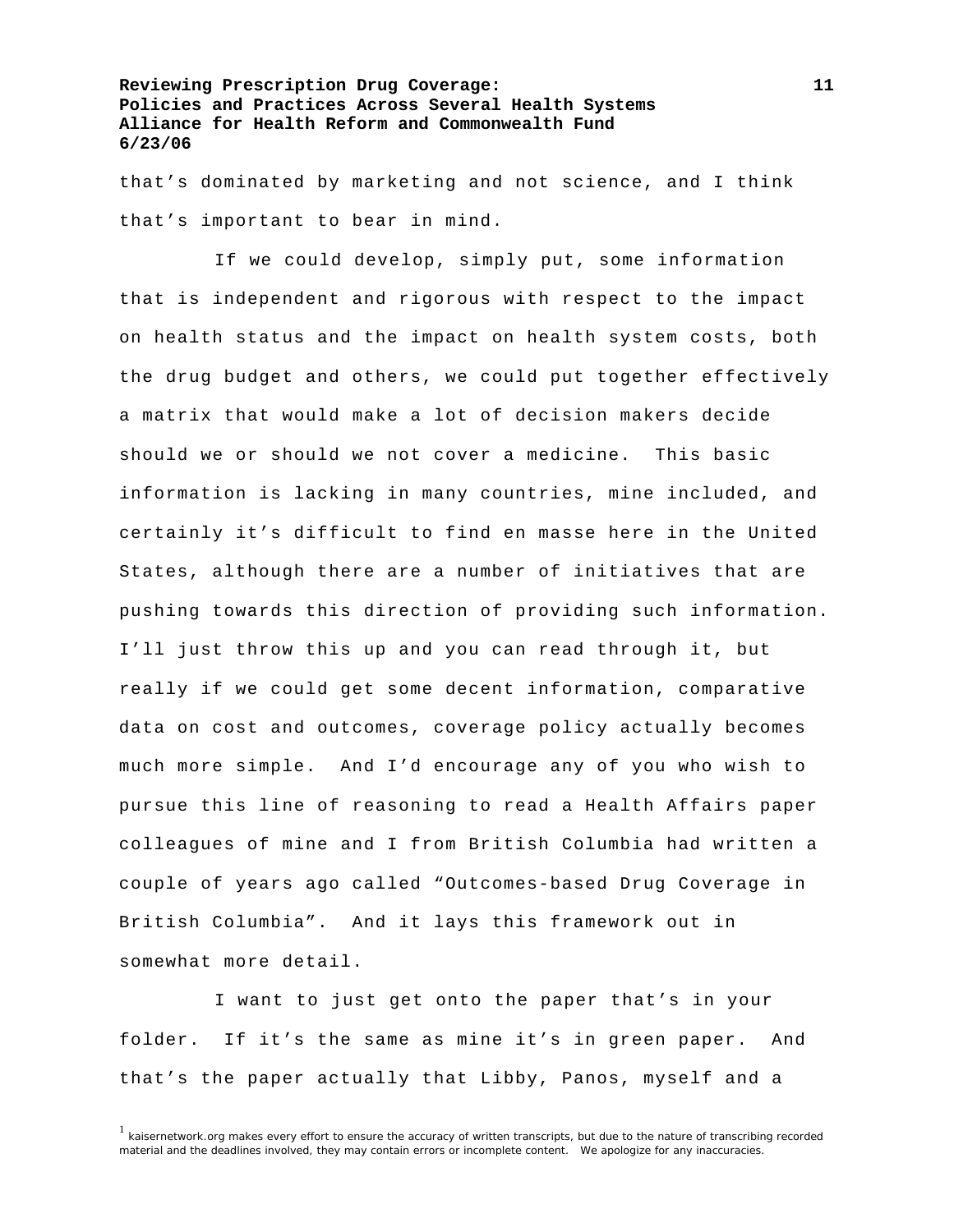number of other colleagues from around the world put together about centralized drug review processes. I put this terrible slide up, and I won't go through the details, but just to highlight a couple of things. First of all these systems are complex. It's extremely complex. There's about three points I want you to take away from this, however, one of which is that almost all of these centralized evaluation systems or drug-review processes are independent from the licensing process. This is not should a drug be on the market or not. This is should public or private payers fund a drug or not. So it's a different question, different agencies involved.

 The other thing to note here is that economic and clinical evaluations in most of the agencies that we've reviewed and in fact other agencies I've looked at since doing that study, economic and clinical evaluations are separated, and I think that's a good point to remember. There's dialogue between the economists and the clinical experts, but the functions are distinct.

 And lastly there some issues around the degree to which agencies correspond or communicate with both the industry patient groups and then the general public — the degree to which there's public representation. In the paper that's in your handouts there we separate the functions into assessment of scientific evidence, including the science with

 $1$  kaisernetwork.org makes every effort to ensure the accuracy of written transcripts, but due to the nature of transcribing recorded material and the deadlines involved, they may contain errors or incomplete content. We apologize for any inaccuracies.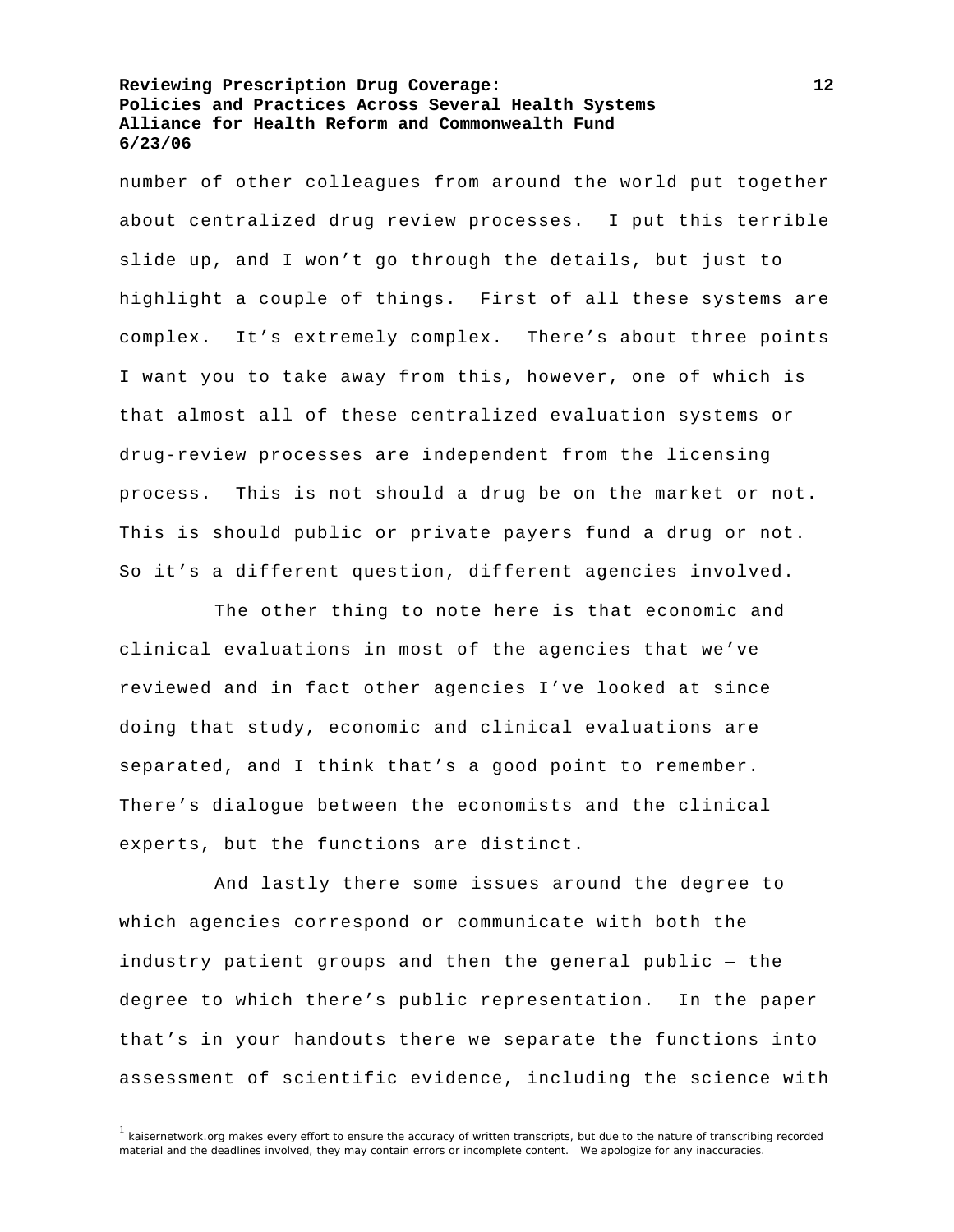respect to cost. And then there's that tricky bit of appraisal — what do you make of the evidence going from the "is" to "ought"? We know that this is what will happen if we use one drug or another. The questions that are most difficult are ought we fund that drug — going from the positive to the normative. And different countries have different processes for doing that.

 Quickly reviewing, and I'm sure Libby can provide tremendous more detail here on Australia's system. It's a template for us to just look at the other countries. A couple of things I've noticed — that Australia has a national system for drug coverage. It has a national formulary. That's going to be distinct from both the United States and my home country of Canada. Reviews are required for national funding. To get onto that formulary you must be reviewed by the pharmaceutical benefits advisory committee, the PBAC. That's an important step in their process. The minister cannot approve and fund a drug without a yes from the PBAC, another very important lock step or connection between appraisal and the actual coverage process.

 This process is very pragmatic. PBAC reviews approximately 100 drug per year including generics. Generic reviews would be much faster than new molecular entities, but nevertheless, many, many reviews. It's a timely process. I

 $1$  kaisernetwork.org makes every effort to ensure the accuracy of written transcripts, but due to the nature of transcribing recorded material and the deadlines involved, they may contain errors or incomplete content. We apologize for any inaccuracies.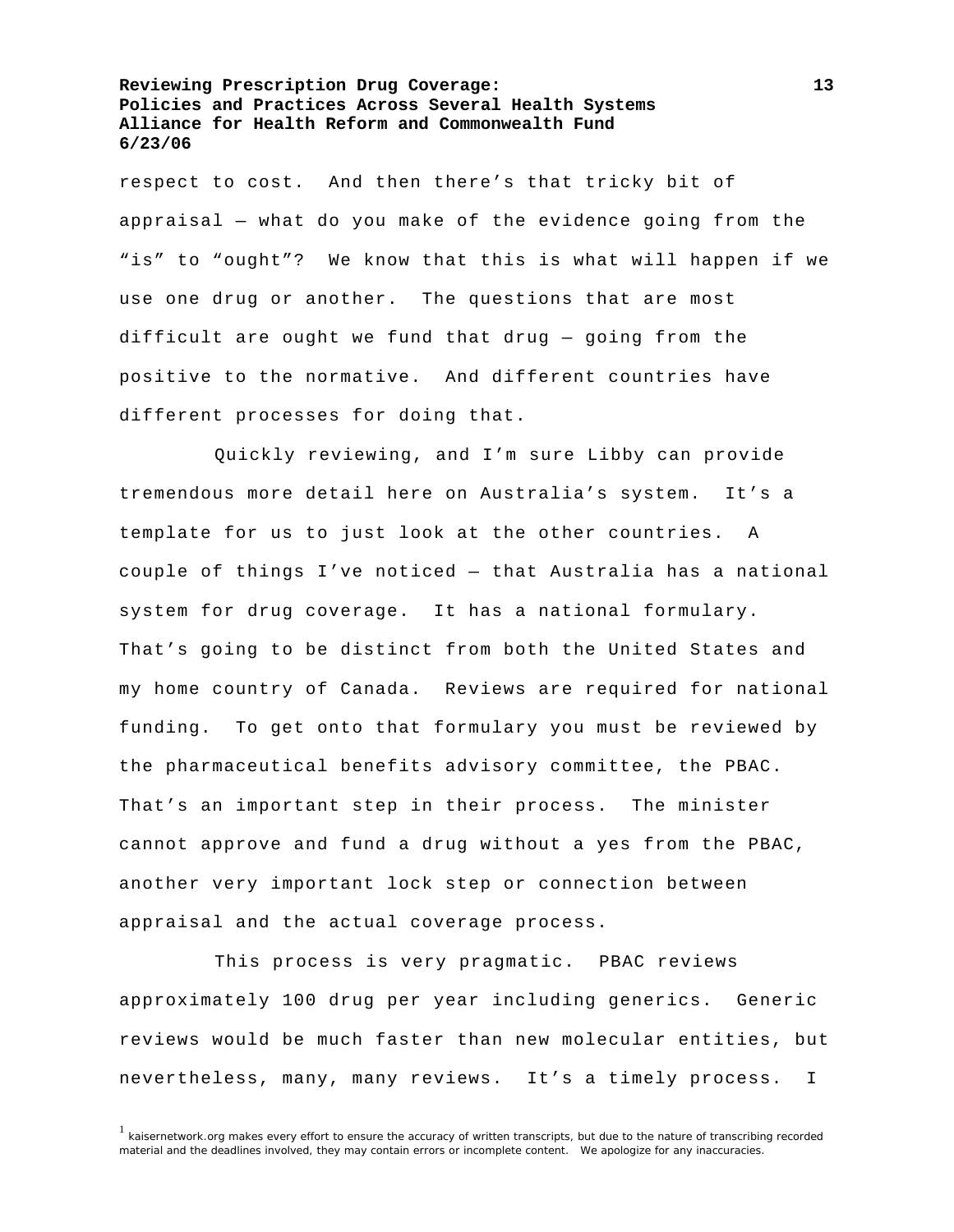believe it's a 17-week cycle and Libby can correct me on that in a moment. And the rationale are published on the Internet. So there is some degree of public disclosure here. Prices are negotiated. It's part of the ultimate process, although it's not negotiated by the PBAC. It's a separate body that does that. So it's all tied together in an interesting national and comprehensive set here in Australia.

 New Zealand resembles that to some degree, although there's a slight difference in New Zealand in that they have a universal coverage, but it's not technically national. They actually have regional funding bodies who have agreed to tie their coverage to the national review process. So effectively, these regional bodies, almost the equivalent of state Medicaid programs, have decided that they were actually going to have a national formulary and that they would tie their hands to that in order to gain some of the efficiencies that come with the purchasing power associated. Otherwise it's a similar process in many respects to Australia.

 England's is a unique process. They don't have a national formulary. It's a universal program of coverage, but they have what's called a negative formulary. And that's basically a blacklist. If you're on that blacklist you're not to be covered or you don't necessarily have to be covered by public funders in the UK or England and Wales in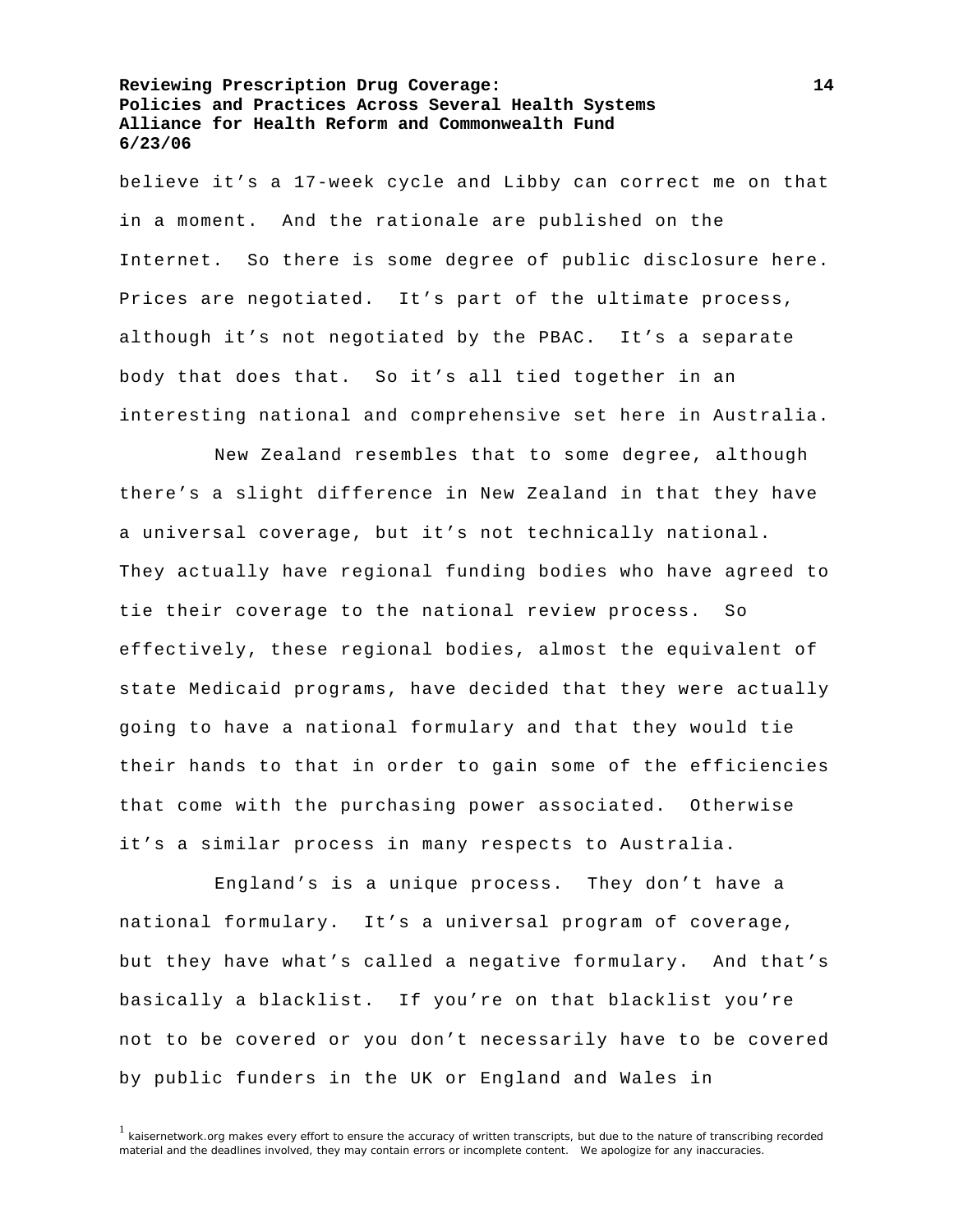particular. But all other medicines effectively are de facto covered.

 The NICE, the National Institute for Clinical and Health Excellence in the UK reviews only controversial medicines. So it does far fewer drugs than, say, the PBAC in Australia or the PTAC in New Zealand. It's an exhaustive process. I would call it a Cadillac version of drug review. It's got an incredible process that takes into account a number of different dimensions, and it reviews about 11 drugs per year. It takes about a year plus per drug. There are no price negotiations in the United Kingdom, and Panos can talk more about how prices and profits are regulated in the UK.

 Finally Canada — Canada is a mixed model of coverage. It's probably one of the biggest misunderstood segments of Canada's healthcare system. Unlike insurance for hospitals and doctors' services, drugs are a patchwork of both private and public coverage, with many, many Canadians receiving no coverage at all. So in some sense, Canada's drug coverage system resembles that of the United States in a way that North Americans are alone in the world because both Canada and the United States rely tremendously on private insurance and have a tremendous population uninsured. In Canada however, our 16 or so public drug plans have agreed to a single drug review process. This is the assessment and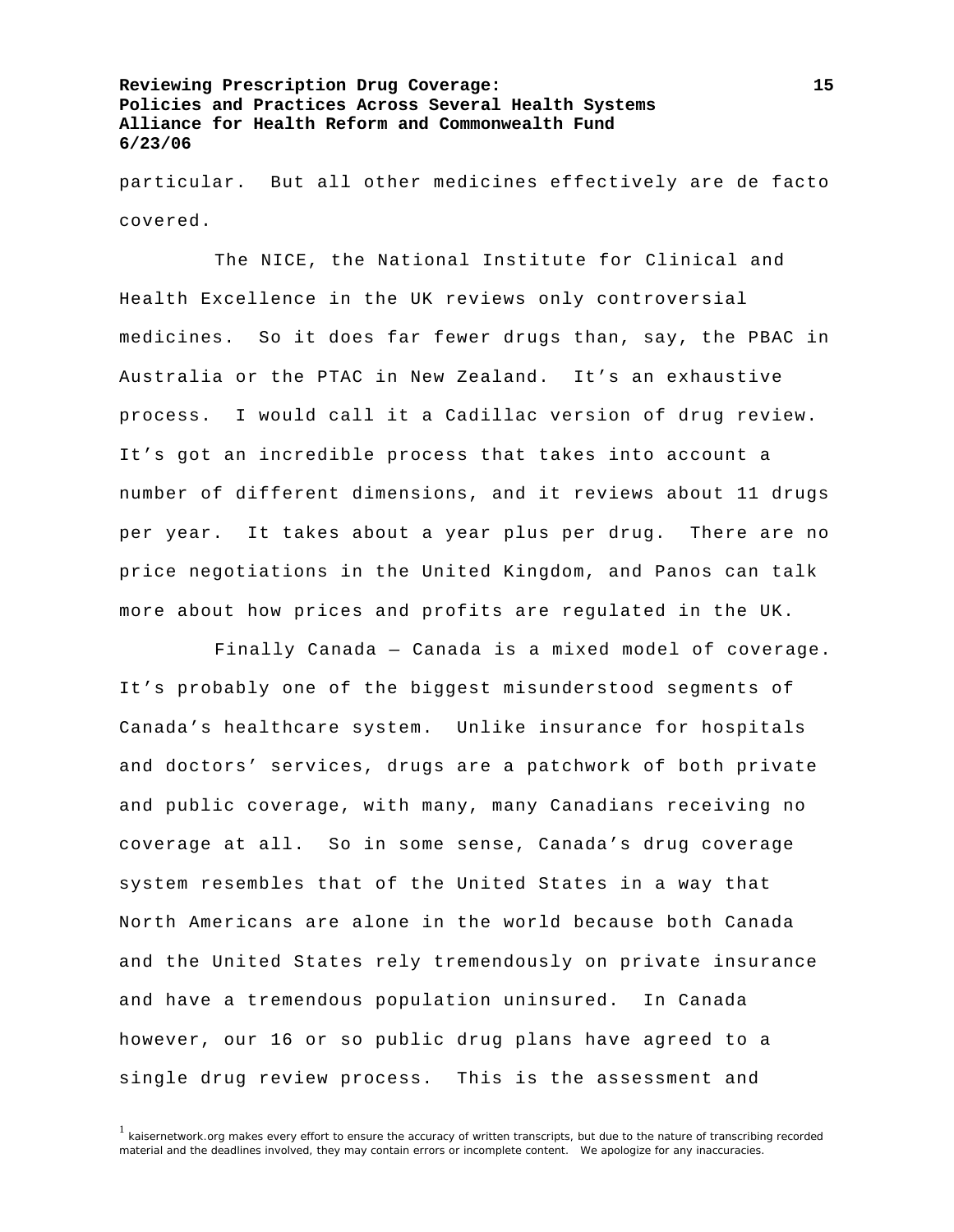appraisal process, that is that they basically engage in the technical assessment of evidence on efficacy and cost effectiveness — two separate reviews. And then they put together a recommendation. However it's important to note that the recommendation of Canada's centralized drug review process called the Common Drug Review is not compulsory. Every province or every other jurisdiction that's partaking in the program has the ability to cover or not as they wish, but they are effectively held accountable to this publicly disseminated guidance from the national process. There is no price negotiation involved in this process in Canada.

 The impact of findings — you'll see some information in the published study that I've given you, that's in your sheets there. It's important to know that review processes that are tied to coverage have impact on use and costs. And review processes that are tied to national coverage policies are that much more powerful. That's the no-brainer statement. Just this past February, we convened a meeting in Canada, which brought together the heads of the review agencies of these four countries I've just described to talk about some of the challenges that they've faced. And it was fascinating to think that we are all struggling with major challenges, just as you are in the United States. Some of those include the use of surrogate measures at licensing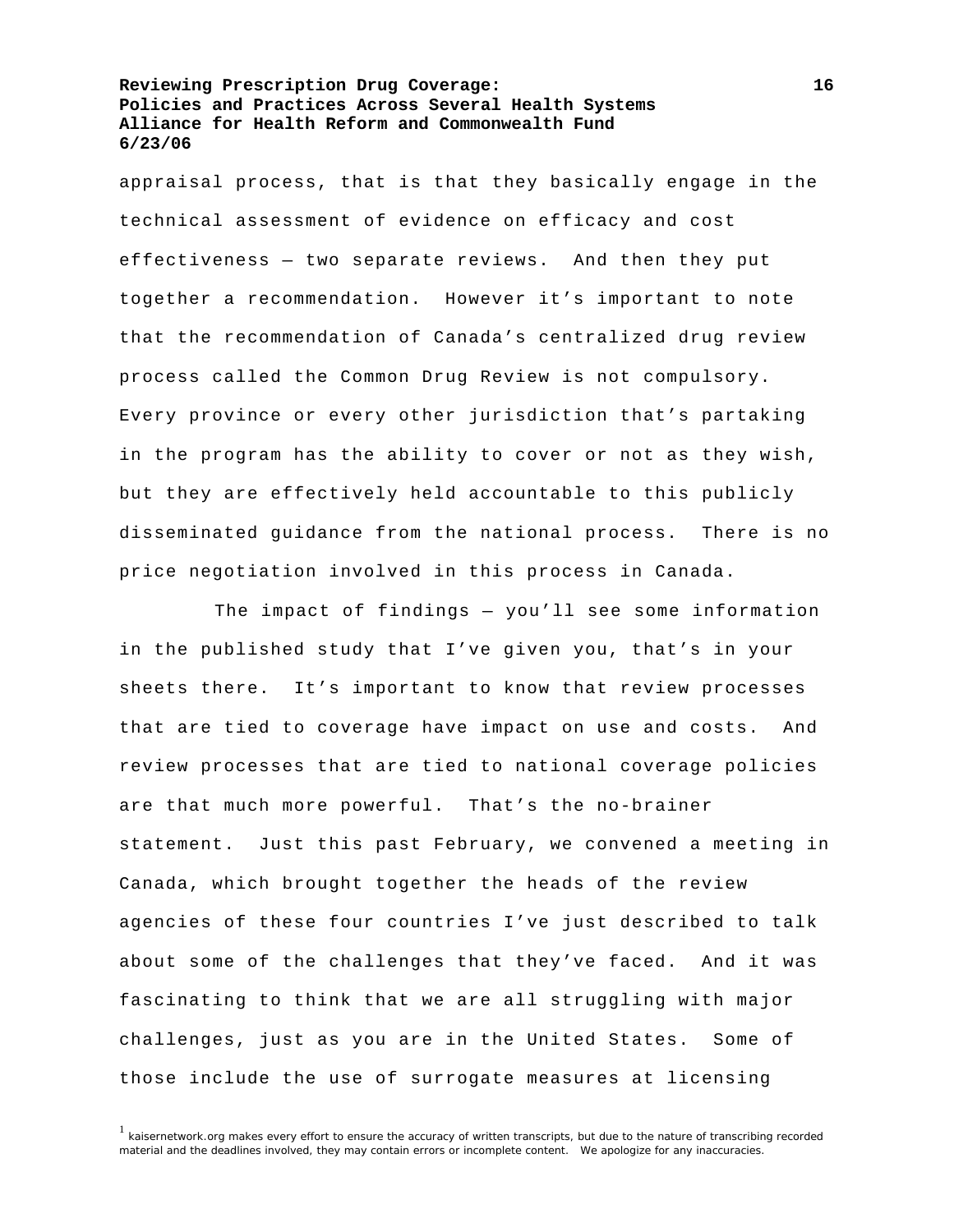stage to bring a product to market when we don't know whether or not that surrogate measure that is that sort of subclinical measure of what it does to the biological processes of the body. We don't know if that's connected to clinically meaningful outcomes in quality of life, and that's a major challenge for all review processes. Transparency is a major challenge, and lastly, once a drug is approved to coverage, the indication can be a challenge for funders because you approve a Cox-2 inhibitor for at risk patients, but suddenly everybody's at risk — at least so the market believes.

 Why is transparent review important in the United States? I threw this slide out just to provoke a little bit. This is the direct to consumer advertising expenditure in the United States measured in billions of dollars. In 2005 manufacturers spent 4.25 or 4.24 billion dollars marketing products directly to consumers. In some sense this is the marketing side of driving utilization here in America, and to give you indication of that I provide this slide. This has been changed slightly from the slide in your set because I realized there was an error in that slide. On the left-hand scale, if you will, is the difference between Canada and the United States in terms of per capita expenditure on prescription drugs measured in US dollars. You can see this is the blue line from 1975 to 1995 US and Canada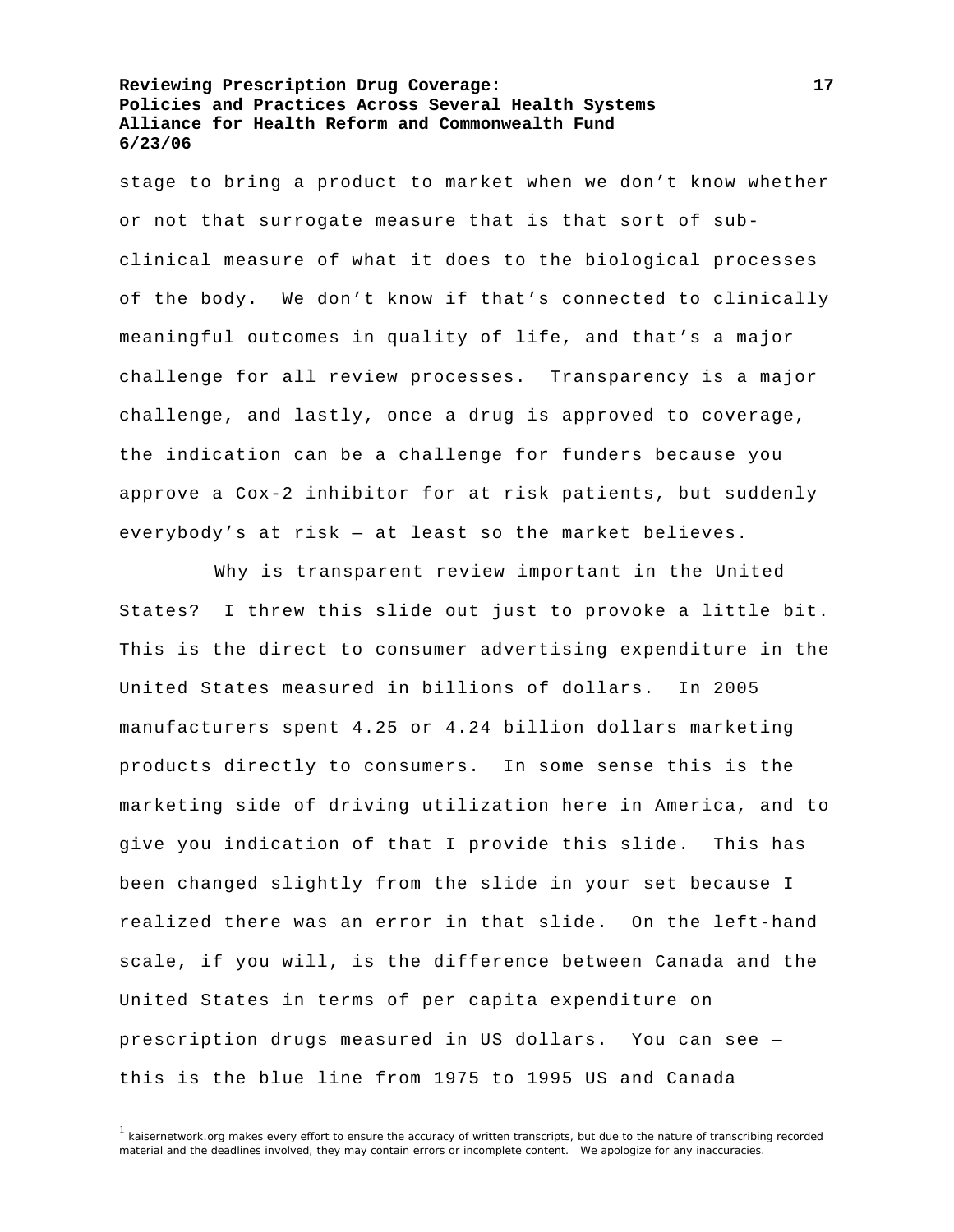basically were spending the same amount on prescription drugs per capita. And then that shoots up from a difference of under \$20 to a difference that's now nearly \$300 per capita. On the right side is a scale of per capita investment by manufacturers in direct to consumer advertising. That's the red line. It almost walks lock step with the difference between Canada and the United States. It's notable that direct to consumer advertising is illegal in Canada. We are, in some sense, your control to see what the impact of DTCA has spending here and the United States. That figure represents a \$75 billion annual additional expenditure on top of what you would have been spending if you had kept pace with Canada over the last decade.

 Now Canada's spending per capita has more than doubled over that decade. It's just that it's gone up that much faster in the United States. That \$75 billion — I'm sorry for taking so much time here — the \$75 billion can hire, at a minimum approximately 150,000 physicians to provide care for the underserved. It could hire nearly 500,000 nurses or approximately a million early childhood educators.

 I know you're probably thinking, well what's the comparative value, money on drugs or money on these other services? That's exactly the point is that we seldom have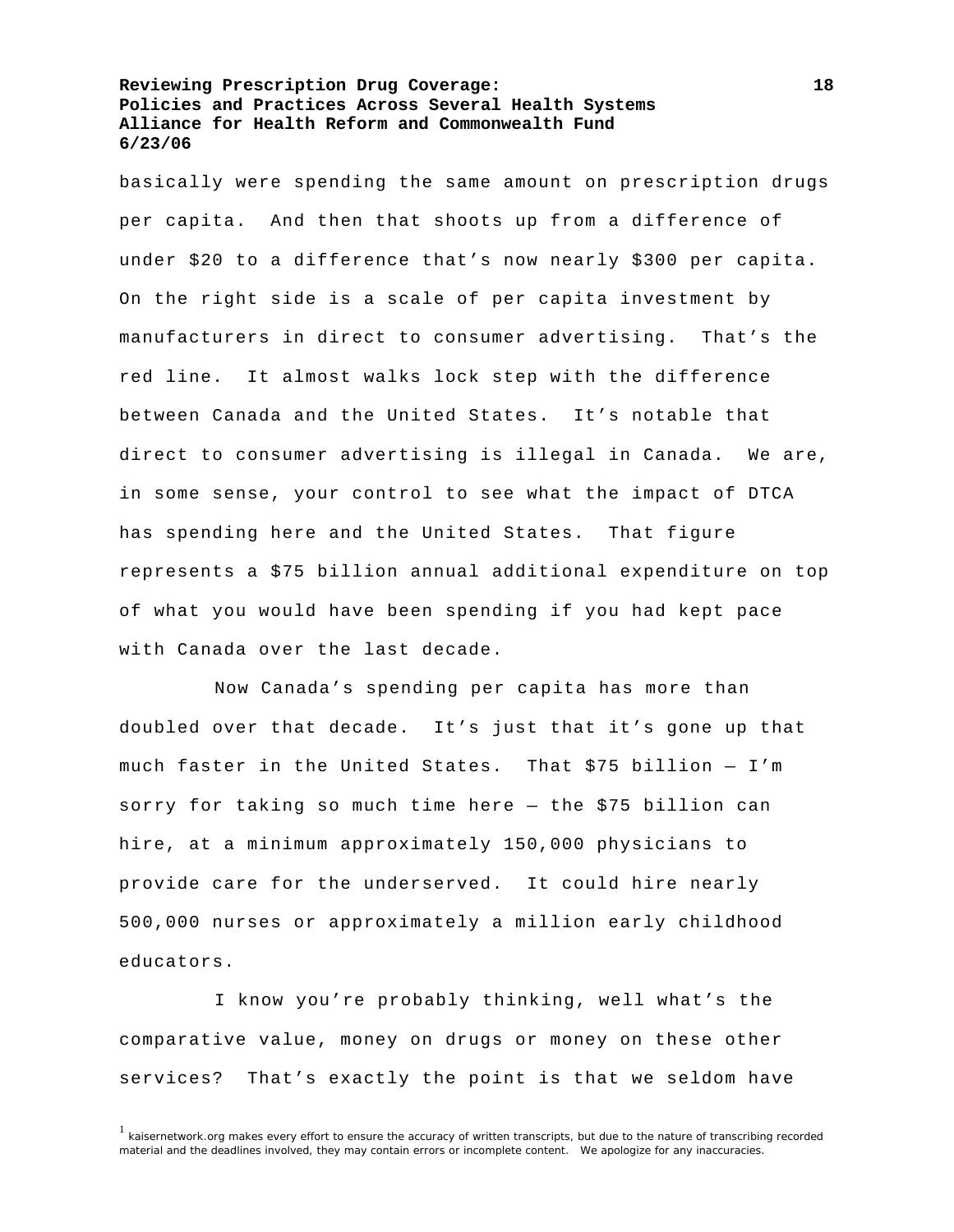comparative value even within drugs, let alone drugs across other social services, so I would encourage Americans to consider investing that much more in processes here to compare one drug to another because there are orders of magnitude of costs and oftentimes just minor differences in outcomes between medicines, if you can rationalize your drug policy in a way that spends money prudently and forces competition in terms of value for money — that is dollars per quality adjusted life year or dollars per proven outcome you're certainly going to have billions of dollars more to spend on other important healthcare priorities.

 You can read through these recommendations I've got for the US, and you can see them in our paper as well. So thank you very much.

## [Applause]

**ED HOWARD:** Thank you Steven. Next we're going to hear from Libby Roughead. She gets the award for having come the farthest distance. She's on the faculty at the University of South Australia in their School of Pharmacy and Medical Sciences. She's done a great deal of high-level work evaluating the use of prescription drugs and drug safety in Australia. And in 2003/2004 I think it's worth noting she was a Harkness Fellow at Harvard Medical School in a program

<sup>&</sup>lt;sup>1</sup> kaisernetwork.org makes every effort to ensure the accuracy of written transcripts, but due to the nature of transcribing recorded material and the deadlines involved, they may contain errors or incomplete content. We apologize for any inaccuracies.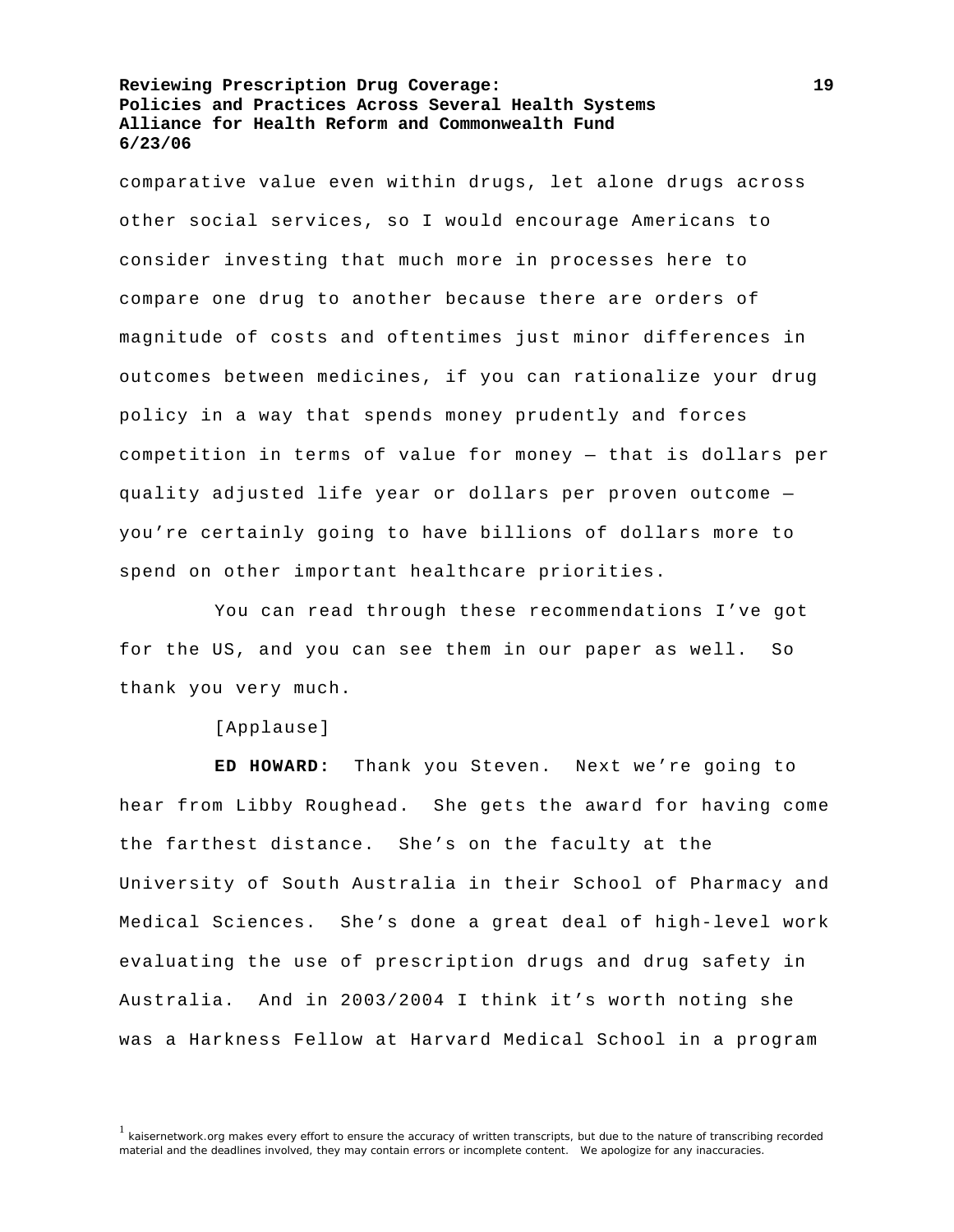administered by the Commonwealth Fund. So we're very pleased to have you with us, and thanks for joining us.

**LIBBY ROUGHEAD:** Thank you. Australia began thinking about coverage decisions way back in the 1940s when we were worried about our people not having access to penicillin. Coverage decisions for us are now part of something called our national medicines policy because we came to realize that thinking about coverage alone, without the context of the whole national medicines policy was a bit silly. So I want to today explain to you what goes on in terms of our national medicines policy, what it is, and then look at some questions, particularly some issues that arise in this country, about some of the things that go on overseas.

 While we started in the 1940s it took us until the year 2000 to actually get this national medicines policy a formal policy document. It has as it's goal to make medication and related service needs so that both optimal health outcomes and economic objectives can be achieved. The thing to notice about that statement is that it holds tension. It holds the tension between economic objectives and health outcomes, holds the tension between medication and related service needs. That's our challenge.

 Within that we have four objectives. They are objectives that most developed countries want. We want

<sup>&</sup>lt;sup>1</sup> kaisernetwork.org makes every effort to ensure the accuracy of written transcripts, but due to the nature of transcribing recorded material and the deadlines involved, they may contain errors or incomplete content. We apologize for any inaccuracies.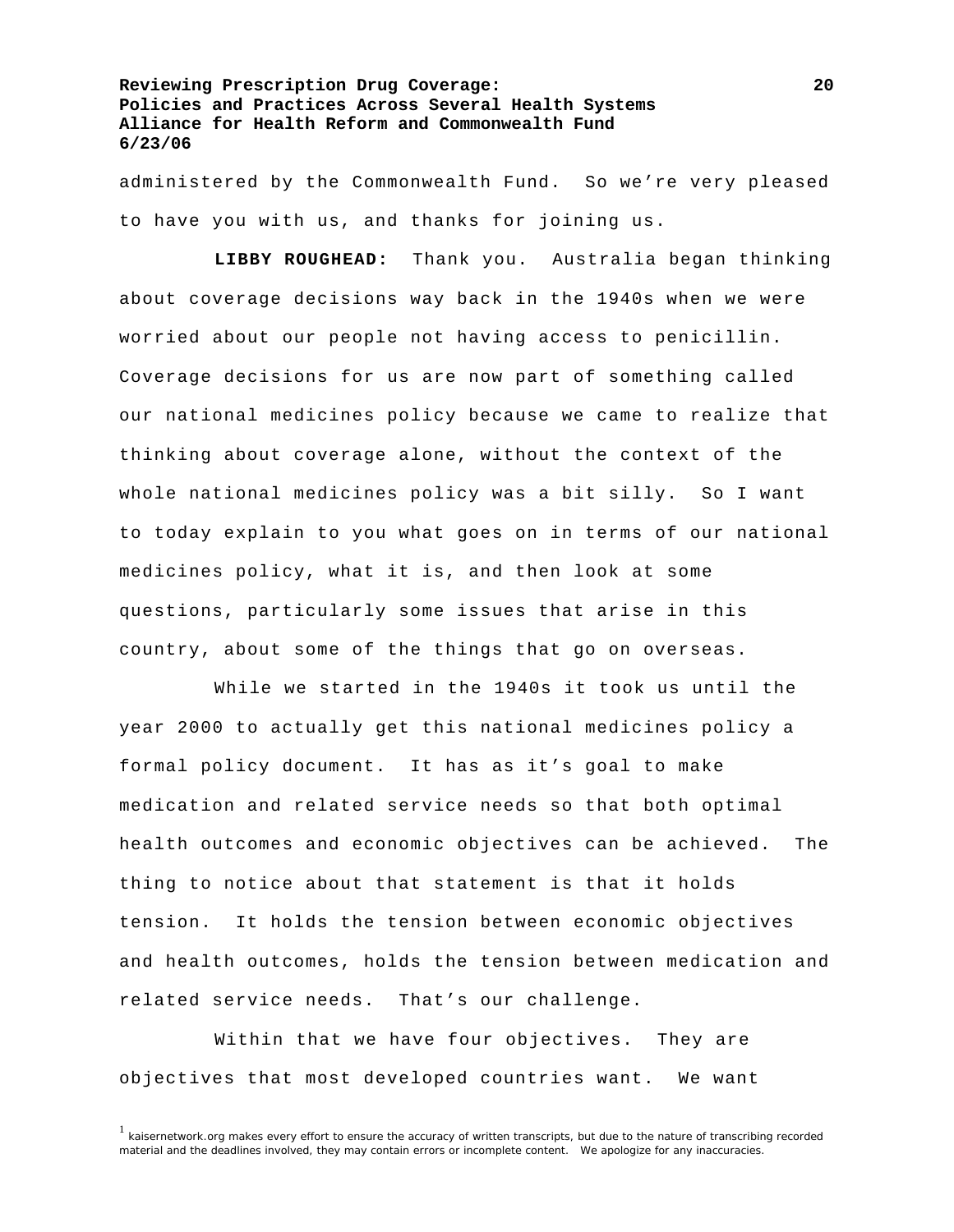timely access to medicines that Australians need, at a cost individuals and the community can afford. We want medicines that meet appropriate standards of quality, safety and efficacy. We want those medicines used well, and in Australia we say that we also want a responsible and viable medicines industry.

 I'll just go quickly on how we get there. No — this was the one thing I meant to put in first. The one thing in Australia that we recognize is that we think these things are interdependent. You can't have one without the other. So we worry about them all. And we depicted in this graphic to show that interdependence. At the center is what we all want — healthy consumers. It's the common journey. Industry wants it, governments want it, health professionals want it, consumers want it.

 Surrounding that we have to have those medicines used well, but we then need these other access points. And why that graphic is important — if any one of those things isn't there, the whole thing falls over. So when we're thinking about coverage we also need to think about industry. But when we're thinking about industry we also need to think about equitable access and about quality use of medicines. Everyone wants the common goal.

<sup>&</sup>lt;sup>1</sup> kaisernetwork.org makes every effort to ensure the accuracy of written transcripts, but due to the nature of transcribing recorded material and the deadlines involved, they may contain errors or incomplete content. We apologize for any inaccuracies.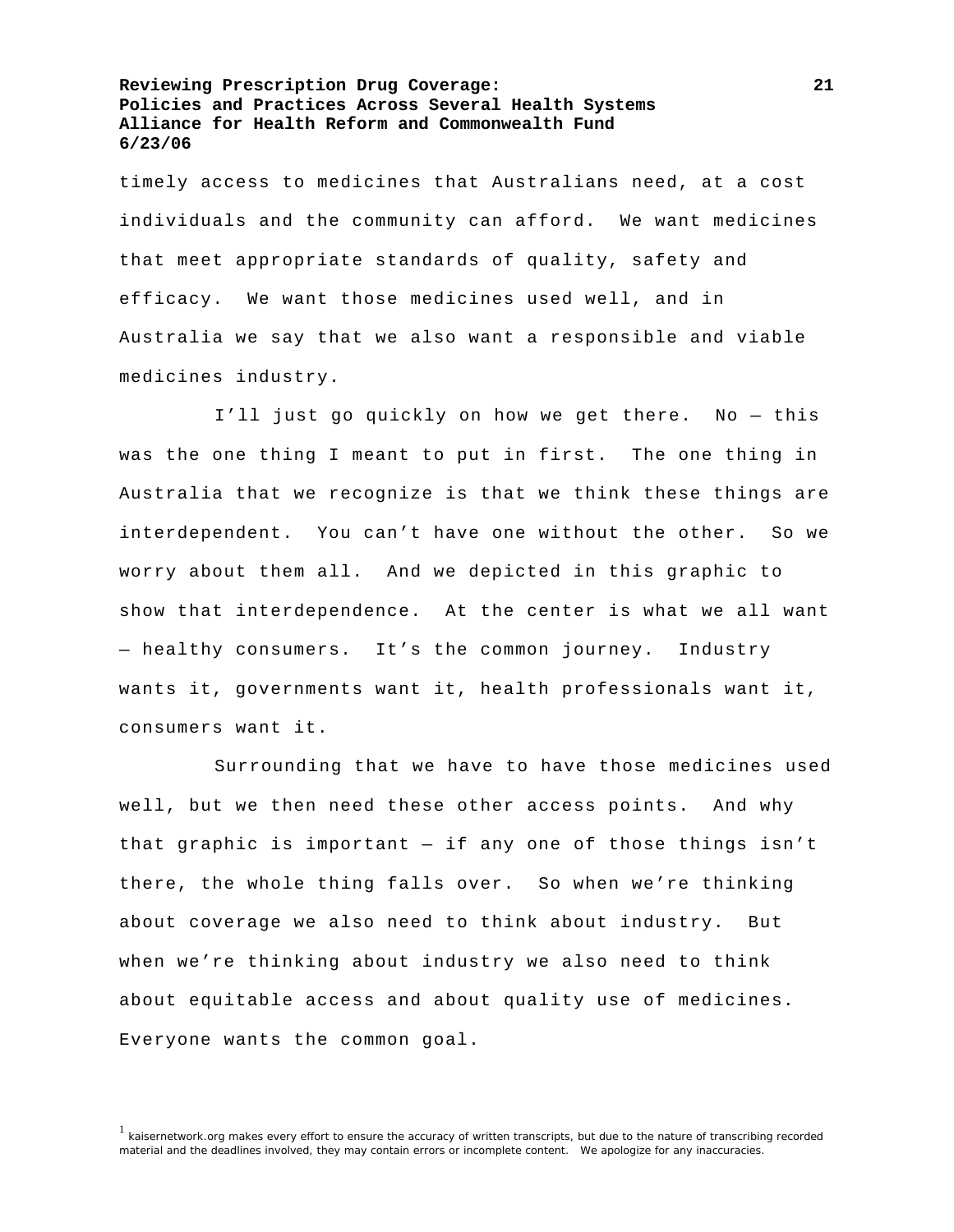Quickly — safety, quality and efficacy. We have the equivalent of the FDA. It's called the Therapeutic Goods Administration. We register prescription and over-thecounter medicines, but we also do complementary medicines, which I don't think you do here in the US. We're currently harmonizing our regulations with New Zealand.

 In terms of the pharmaceutical industry, we've had an industry development program for the last 20 years just about. It's currently known as the pharmaceutical partnership program. The federal government in Australia invests \$150 million into research and development activities to assist the industry in research and development in Australia. And it's enabled the Australian industry to achieve a growth of 11-percent over the last five years and increase our exports in this area. So exports for pharmaceuticals are Australia's second largest manufacturing export. But our big exports, like you, are agriculture and mining.

 We actually have a national program for quality use of medicines. We started this in 1992, and we did it because consumers said to us, "You haven't got it right. We're suffering." In 1992 we virtually had nothing in Australia. We had antibiotic guidelines. We had a national therapeutics bulletin. We put this document together, which was the dream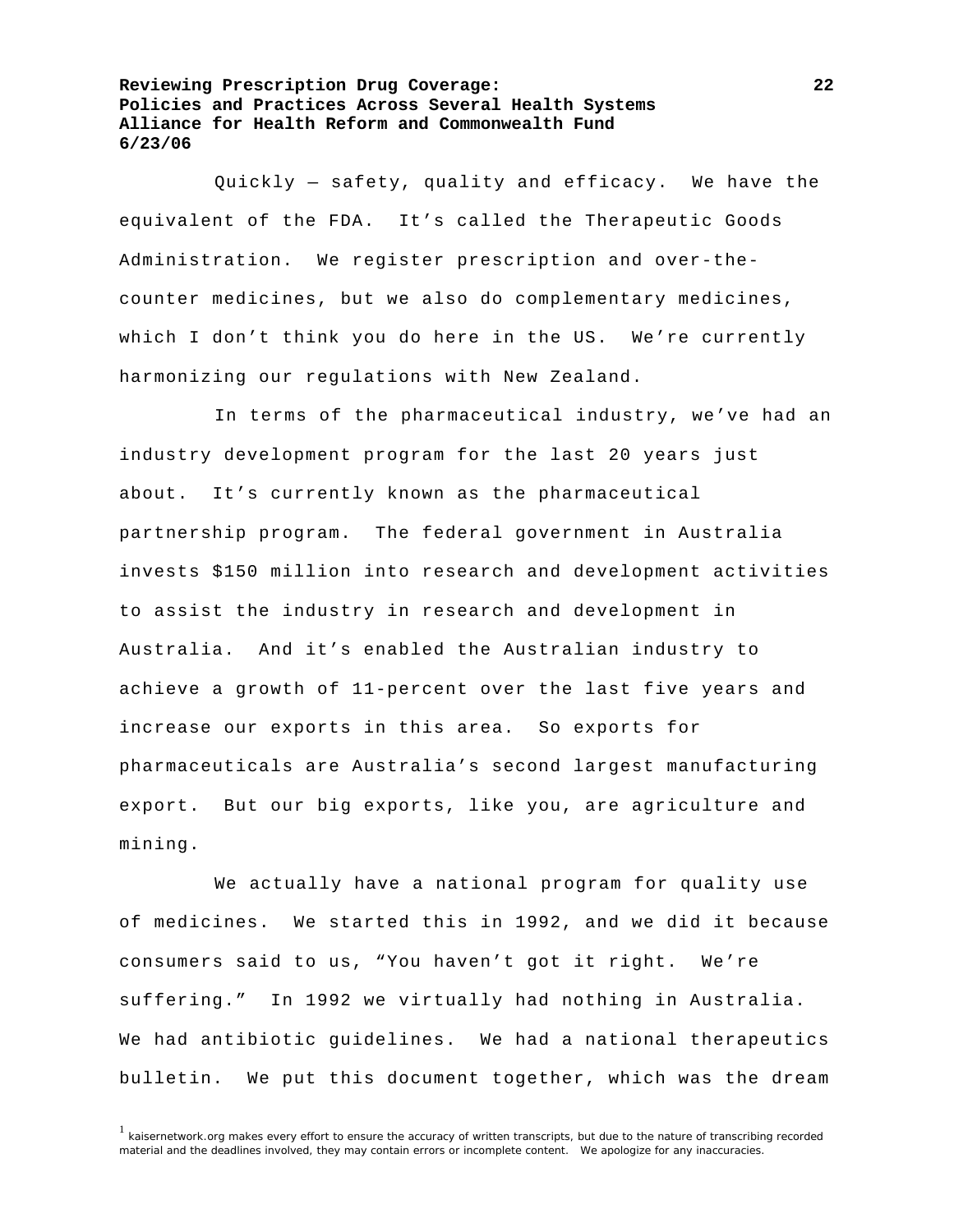of what we wanted. It identifies everybody who needs to be on board, the resources we wanted and the framework for working.

 The federal government invested two million dollars annually and initiated research, and I'm very pleased to say that today in Australia we have an awful lot that's gone and been translated into practice. We have the national prescribing service, which was established in 1998. It provides newsletters and prescribing feedback to every GP in the country. It runs a new drugs program. It funds people in geographical areas across the country and provides academic detailing, case studies and clinical audits, and over 50-percent of our GPs voluntarily participate in those interactive activities. It also funds a consumer program, which has been going since 2003. It has campaigns, small group education, resources for consumers. It runs telephone lines for both health professionals and consumers and is involved in curricular development. It has funding of over \$100 million over the next four years.

 We also fund medication review services. We have them for community care where pharmacists go into homes. We also have them for aged care, and they cover every bed in the country. We have a national medication disposal service, and I'm embarrassed to say that we collect 250 metric tons of

<sup>&</sup>lt;sup>1</sup> kaisernetwork.org makes every effort to ensure the accuracy of written transcripts, but due to the nature of transcribing recorded material and the deadlines involved, they may contain errors or incomplete content. We apologize for any inaccuracies.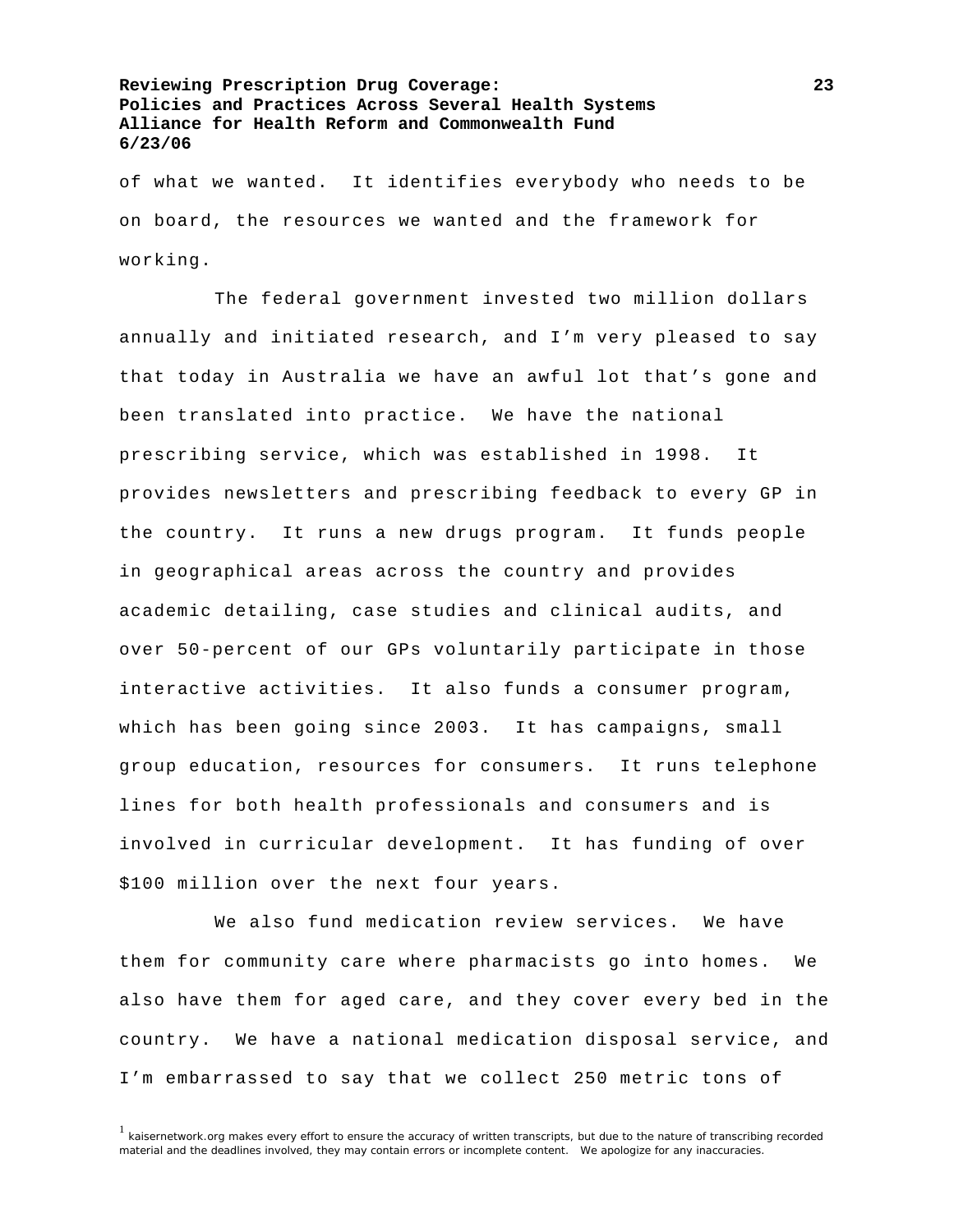unwanted medicines each year. But we can now dispose of them in an environmentally appropriate way. We have national therapeutic guidelines which cover every major organ system that's available. They cover more than 2,600 diseases. We have the Australian medicines handbook, which provides comparative drug-to-drug information, and we now have consumer medicines information for every registered product in the country.

 Our system for ensuring equitable access, as Steve talked to you, is the pharmaceutical benefits scheme. We started it in 1950. Today it has about 600 medicines on the list, 1,500 formulations and 2,600 products. There's a very small private prescription market in Australian, but this scheme accounts for 90-percent of our drug use.

 Of those products, 298 of them require what you would call prior authorization. And as you can see the consumers pay a portion of the cost. If you're a social security beneficiary it's \$4.70. If you're a general beneficiary it's \$29.50. We do have a safety net system, and the safety net operates at a family level. So if you're a social security beneficiary you pay \$253.80 per family per year, and then the medicines are free. For everybody else it's \$960 per family per year, and then they're provided at \$4.70.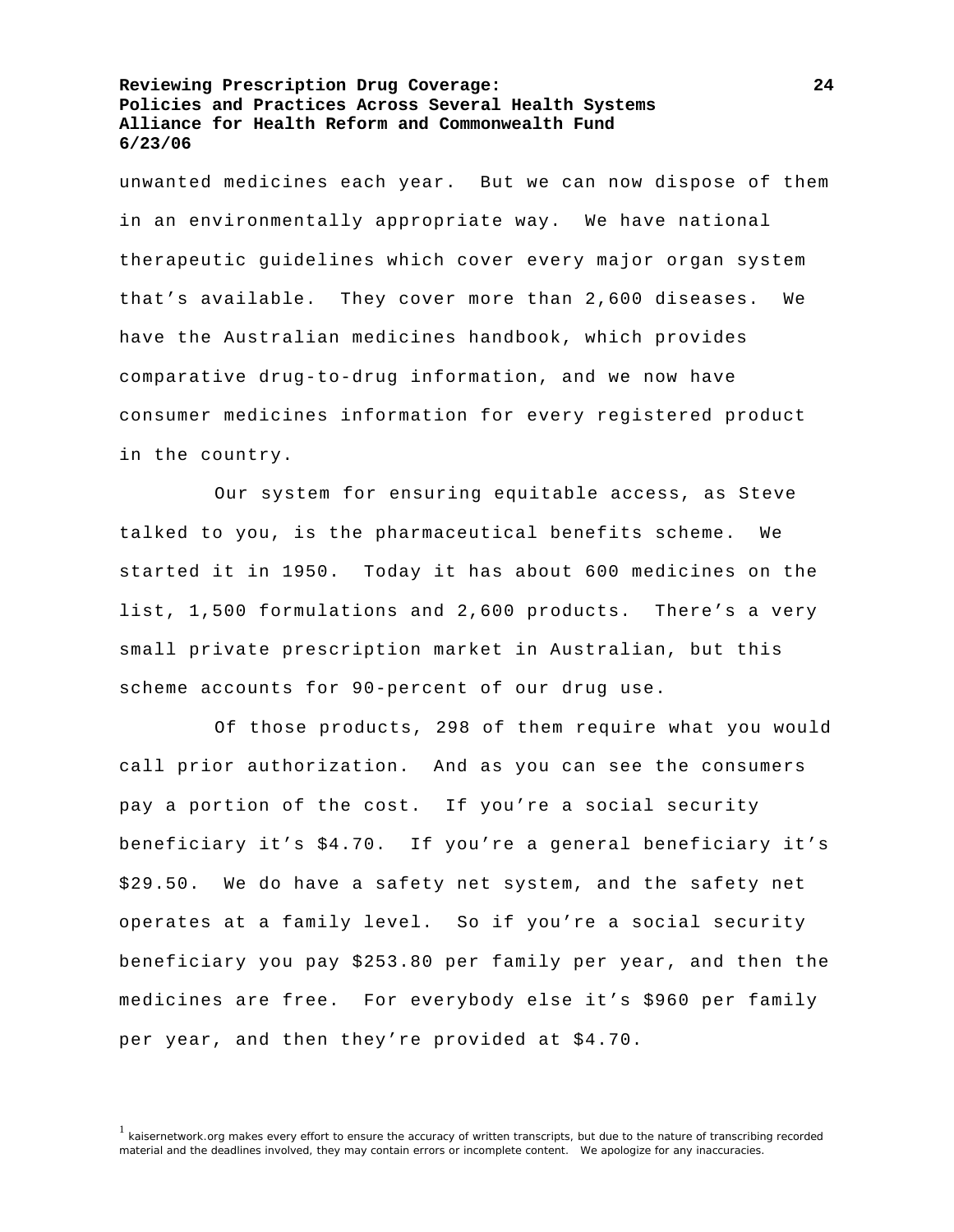So the Pharmaceutical Benefits Advisory Committee does decide what goes on the list or had to provide a recommendation. Ultimate responsibility lies with the Health minister. It's statutory committee established under legislation, the *National Health Act*.

 How does the medicine get on the list? The sponsor it can be anybody, but it's most commonly industry — makes a request, including the type of request. So the industry actually requests if it's generally available or restricted.

 In assessing medicines — on the legislation it says that the PBAC must consider comparative efficacy, comparative safety and cost effectiveness. We began trialing cost effectiveness in 1990, and it's been mandatory for every product listed since 1993. The cost effectiveness takes in whole of healthcare costs.

 So some questions — and these are questions that are often put to my country primarily by yours. What about these access policies; do they restrict industry R&D? Isn't that the big fear that everybody has? And I just want to show you what's going on in my country, remembering that we operate in this national medicines policy framework, so we try and address both. But industry R&D in Australia has grown at a rate of 16-percent per annum over three years, '98 to 2000. And that compares with a background rate of research and

<sup>&</sup>lt;sup>1</sup> kaisernetwork.org makes every effort to ensure the accuracy of written transcripts, but due to the nature of transcribing recorded material and the deadlines involved, they may contain errors or incomplete content. We apologize for any inaccuracies.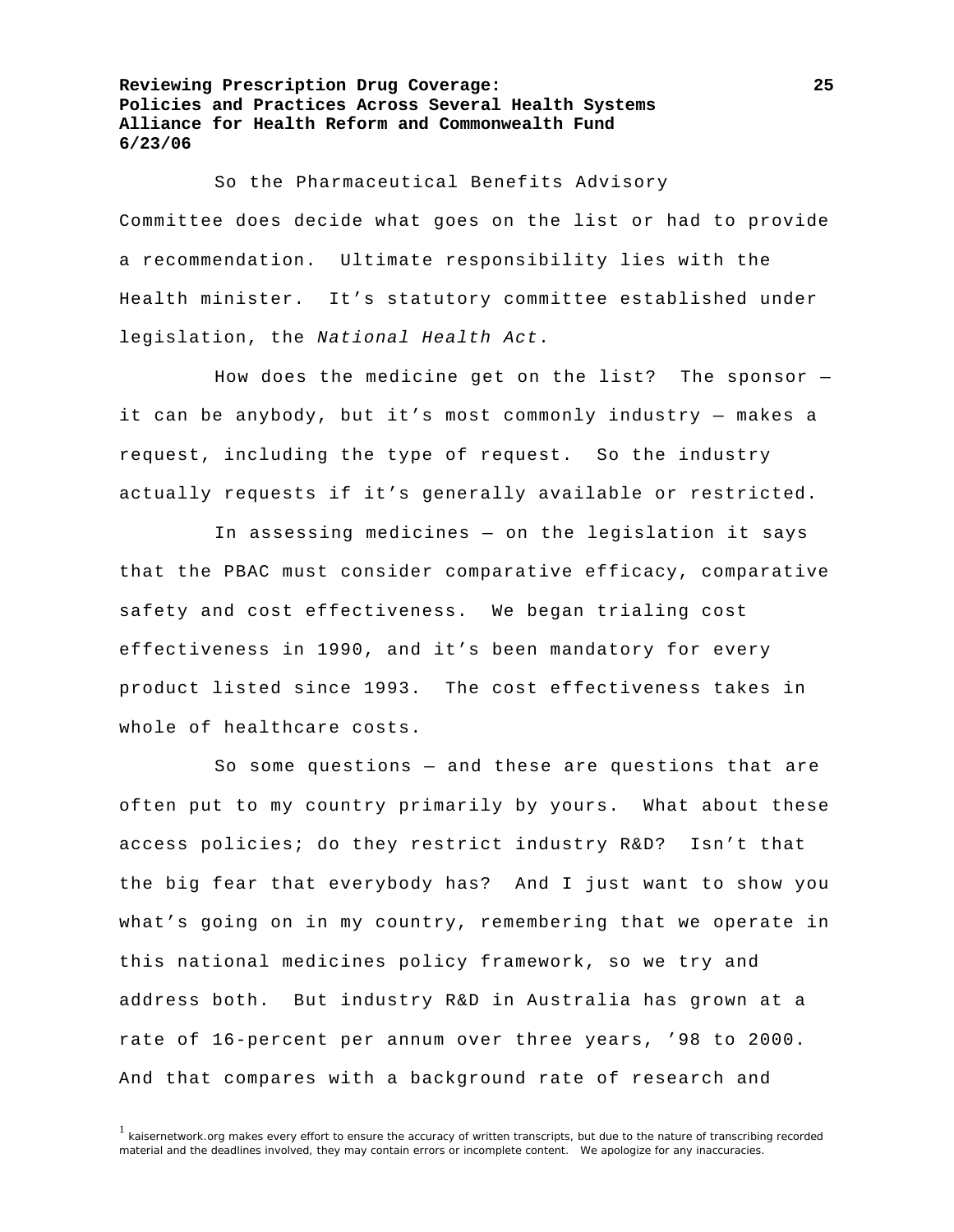development in Australia of 3.5-percent. Now you can say to me, "But it's the global issue. It's the global R&D that we're interested in, isn't it?" Well I wonder if global R&D is not increasing as a proportion of all heath R&D. This is the figures from the USA, Canada, Germany, France and Japan in 1998. So pharmaceutical R&D accounted for 37-percent of all health R&D. By 1997 in those same countries it had risen to 46-percent. It had grown. What you should remember or take note of is that in your country you spend 13-percent of your health budget on pharmaceuticals. In my country we spend 15-percent of our health budget on pharmaceuticals. We invest much more on pharmaceutical R&D as a percentage of the health expenditure on R&D.

 What about our cost effectiveness assessments? Aren't they a form of price control or price constraint? We hear that a lot. Well we might argue maybe they reflect value for money and innovation for health gain. And I want to show you some things. This is the list of medicines that the FDA fast-tracked or that the Canadians labeled as innovative because of health gain. This list comes from 1994 to 2004, and I've had to cut off the ones that aren't funded in Australia or aren't registered. There's a number that aren't registered in Australia. But effectively, this list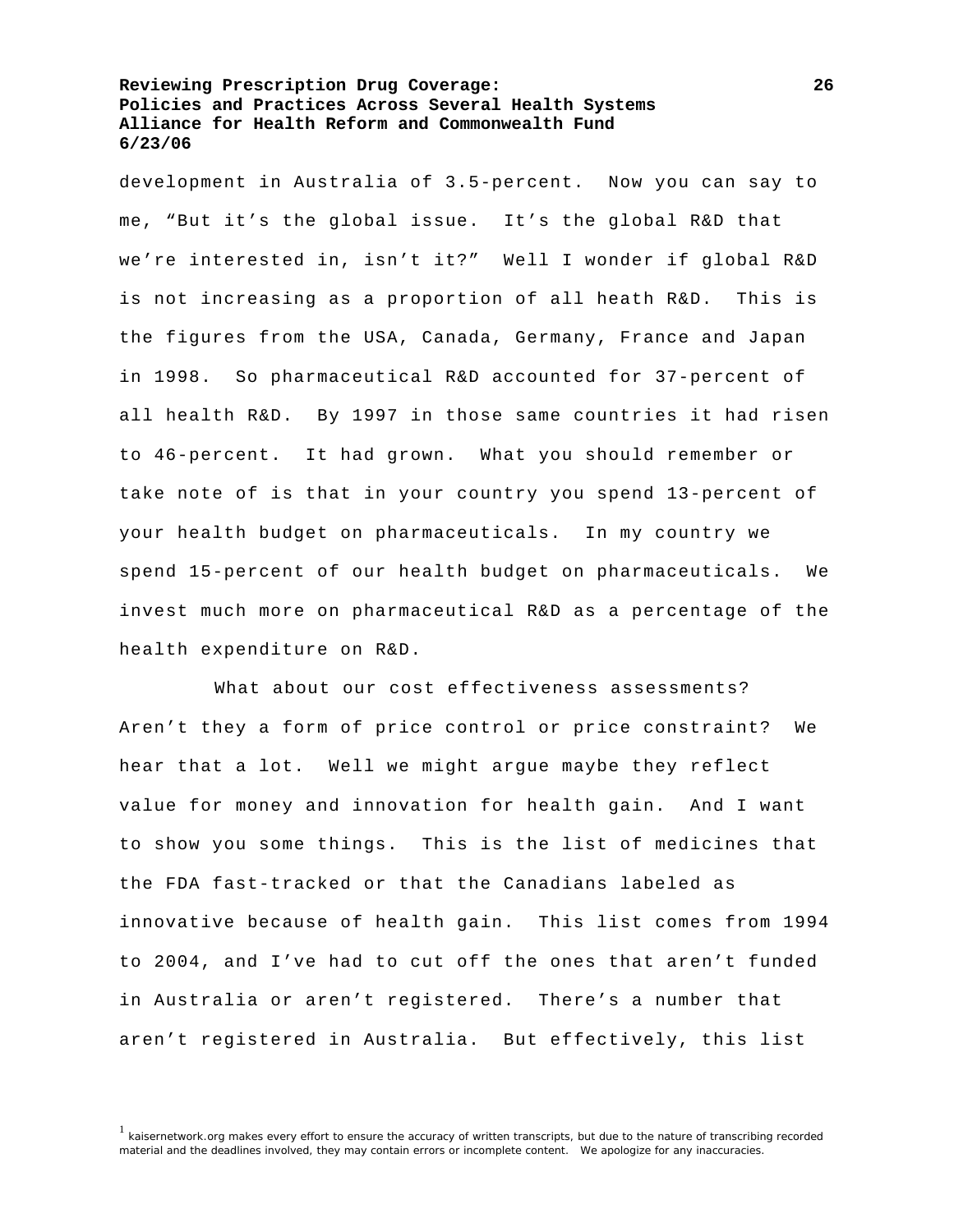of medicines is a list of medicines that have significant health gain.

 This slide here shows you the federal supply scheme process, the big four process, and the Australian process in May of this year in US dollars. These are exmanufacturer[ph] prices. This is the first have of the list. The bold or the purple color is where the price is higher, so you can see that for some products the US federal supply scheme price is highest. And for some Australia is highest. And sometimes it's significant. The Australian price is almost double what you have on the federal supply scheme price.

 If I go to all 22 products what we find is that the Australian prices were higher on 64-percent of occasions, up to 73-percent of occasions when I included the big four prices. And on average, they were 38-percent higher than the FFS prices and 52-percent higher than the big four prices.

 What about reference pricing; does it restrict access? So we have this interesting phenomenon in Australia where because we work on cost minimization and on the word for reference pricing, the PBAC can't actually reject a medicine that comes in as cost equivalent. So you don't see in my country what you're observing here, where you might only get two medicines in a class on a list or three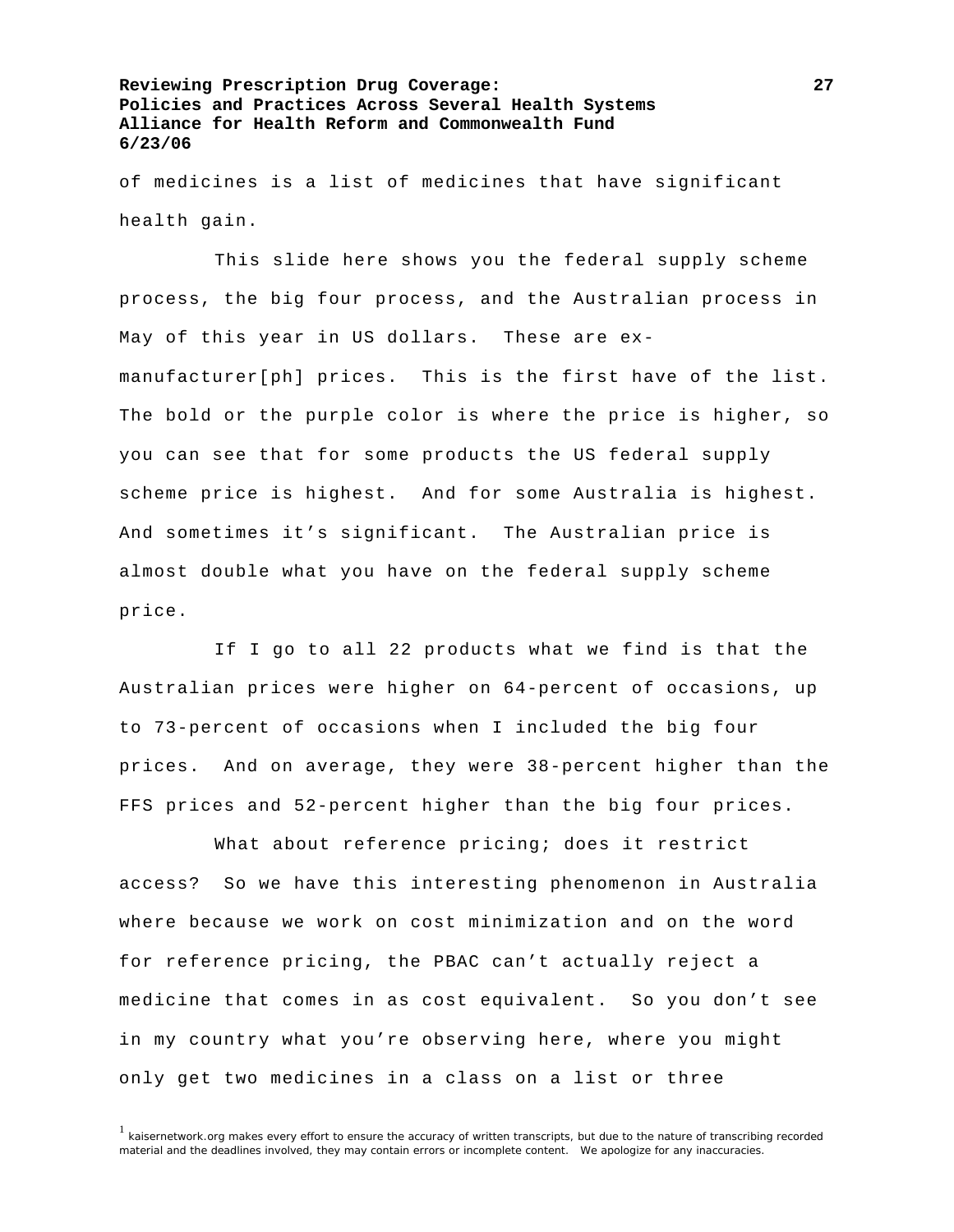medicines in a class. You actually get them all. If one's come in they all come on. And so we have all of the NSAIDS that are registered in the country on the scheme, all of the SSRIs on the scheme. We don't tender for lowest priced products.

 And just to also give you a sense of whether a new medicine's missing out in my country, this graphic here — and I'm sorry it's hard to see — but this is the share of the pharmaceutical market that's accounted for by new molecular entities launched between 1996 and 2001. So your about 33, 34-percent of the market is accounted for by those new molecular entities. This is Australia, so we're actually not much different. And this panel here is showing the change in the share of national market by new molecular entity in terms of the growth across that same time period. This is Australia here. And you see Australia had a higher growth in uptake of new molecular entities than the US, which is down here.

 So just to conclude, I think National Medicines Policies offer us one way forward for thinking about holding all aspects of the system and holding the balance. It's certainly the challenge that we're faced with in Australia, but it's both a local and a global challenge. And I'd like you leave you with some words of some friends of mine that in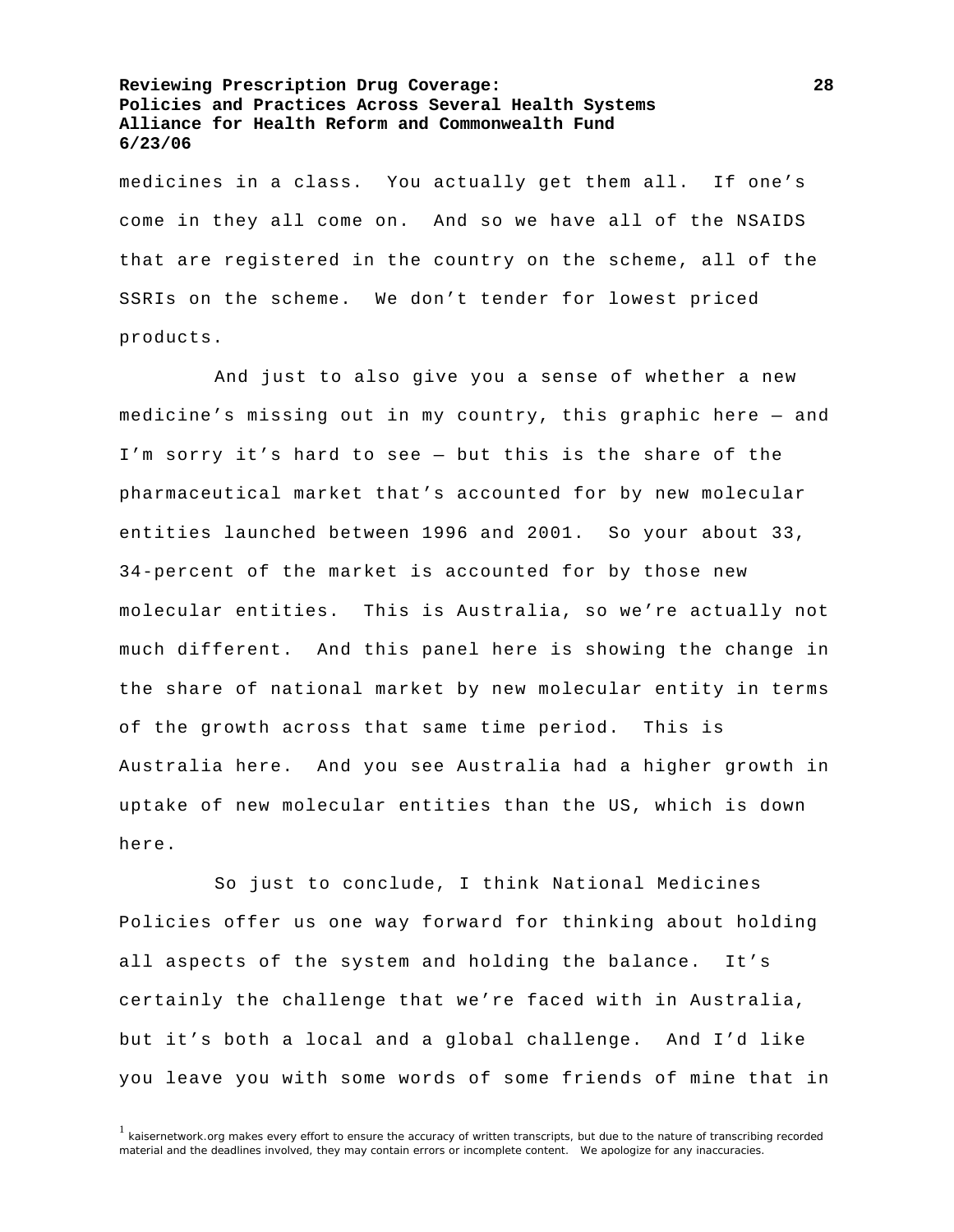the final analysis medicinal drug policies are concerned with more than drugs. They're fundamentally about people and their relationships with one another. And they are concerned with achieving a balance, a balance with many things: between economic growth and social justice, wealth and poverty, regulation and freedom, risk and certainty, incentives and sanctions, costs and benefits, suspicion and trust, isolation and involvement. This is the challenge for us all. Thank you.

[Applause]

**ED HOWARD:** Libby is congratulating herself because first she negotiated an additional time and then she came in under it. [Laughter] Actually I'd like to take advantage of that situation if I could. I saw some scratching of heads at the term "reference price", and I wonder if you could just explain briefly what it means and I assume how it works a little bit in Australia.

**LIBBY ROUGHEAD:** So effectively in Australia we have what we call cost minimization approach that if something is of equivalent efficacy or safety as an existing product, we won't pay a higher price. So by default the existing product on the market becomes the reference price, and the other products we will not pay a higher price. And so if a company

<sup>&</sup>lt;sup>1</sup> kaisernetwork.org makes every effort to ensure the accuracy of written transcripts, but due to the nature of transcribing recorded material and the deadlines involved, they may contain errors or incomplete content. We apologize for any inaccuracies.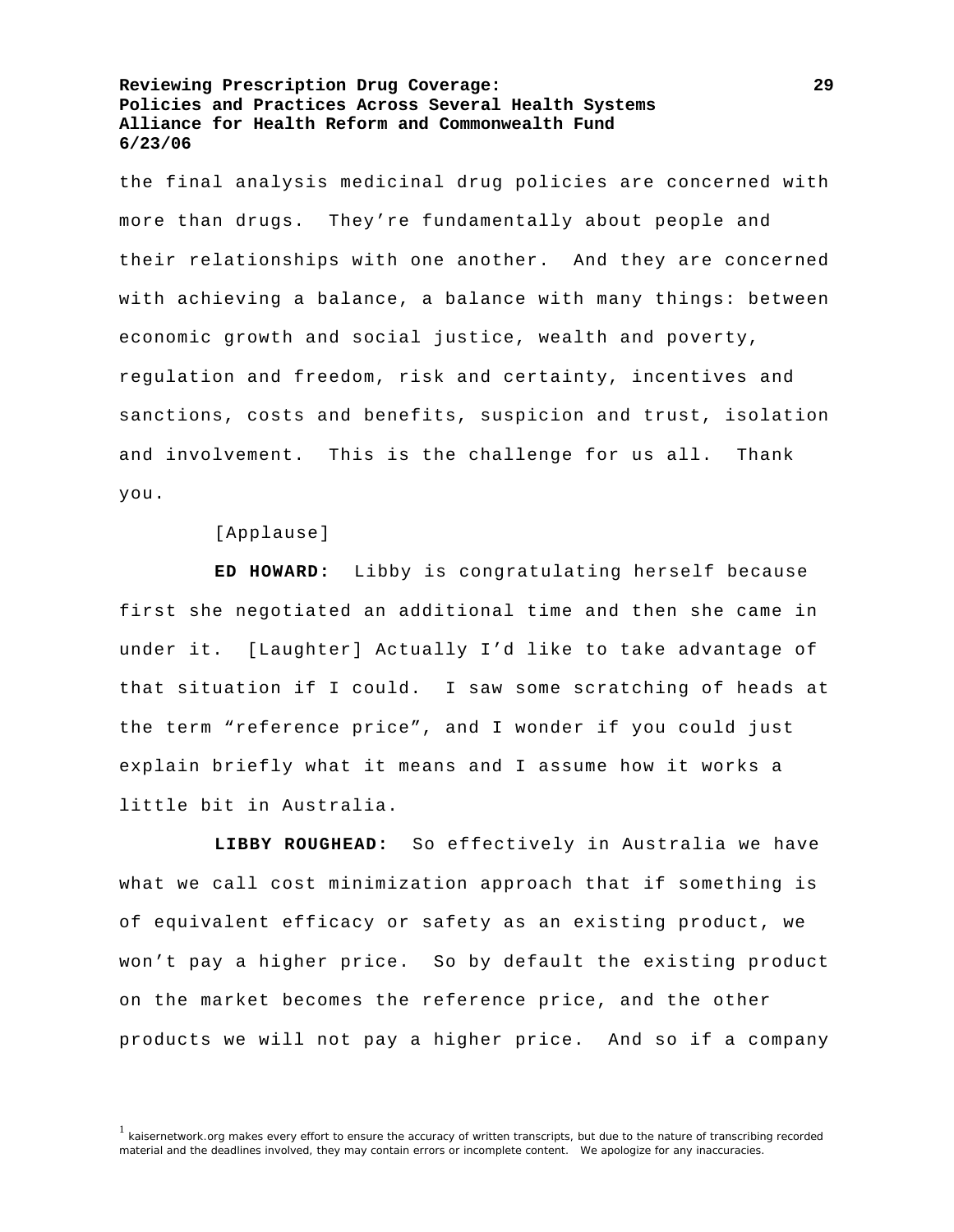wants to list it they need to agree to come into the market at that price.

**ED HOWARD:** Yes, go ahead Steve.

**STEVEN MORGAN, PhD:** I just wanted to speak to that as well because in British Columbia, which is my home province in Canada, we've applied reference pricing for just a little over a decade now. And in our circumstance what the government does is it'll actually reimburse at the rate of the reference price, and if the consumer wishes to purchase anything else it's their choice. They will get a subsidy equal to the reference price, and they pay the difference. It's not unlike a tiered formulary or tiered co-payment. Only in this case the tiers are exactly equal to the price difference between products.

**LIBBY ROUGHEAD:** And now we'll go right over time because effectively in my country that could happen too. But Australian consumers won't pay, effectively. So what happens is the biggest difference you ever see is about a dollar, maybe two dollars. Australian consumers just say, "No, not paying more."

**ED HOWARD:** That's very helpful — both of you. Thank you very much.

 Next we're going to hear from Panos Kanavos, who's a research fellow in pharmaceutical economics and a lecturer in

<sup>&</sup>lt;sup>1</sup> kaisernetwork.org makes every effort to ensure the accuracy of written transcripts, but due to the nature of transcribing recorded material and the deadlines involved, they may contain errors or incomplete content. We apologize for any inaccuracies.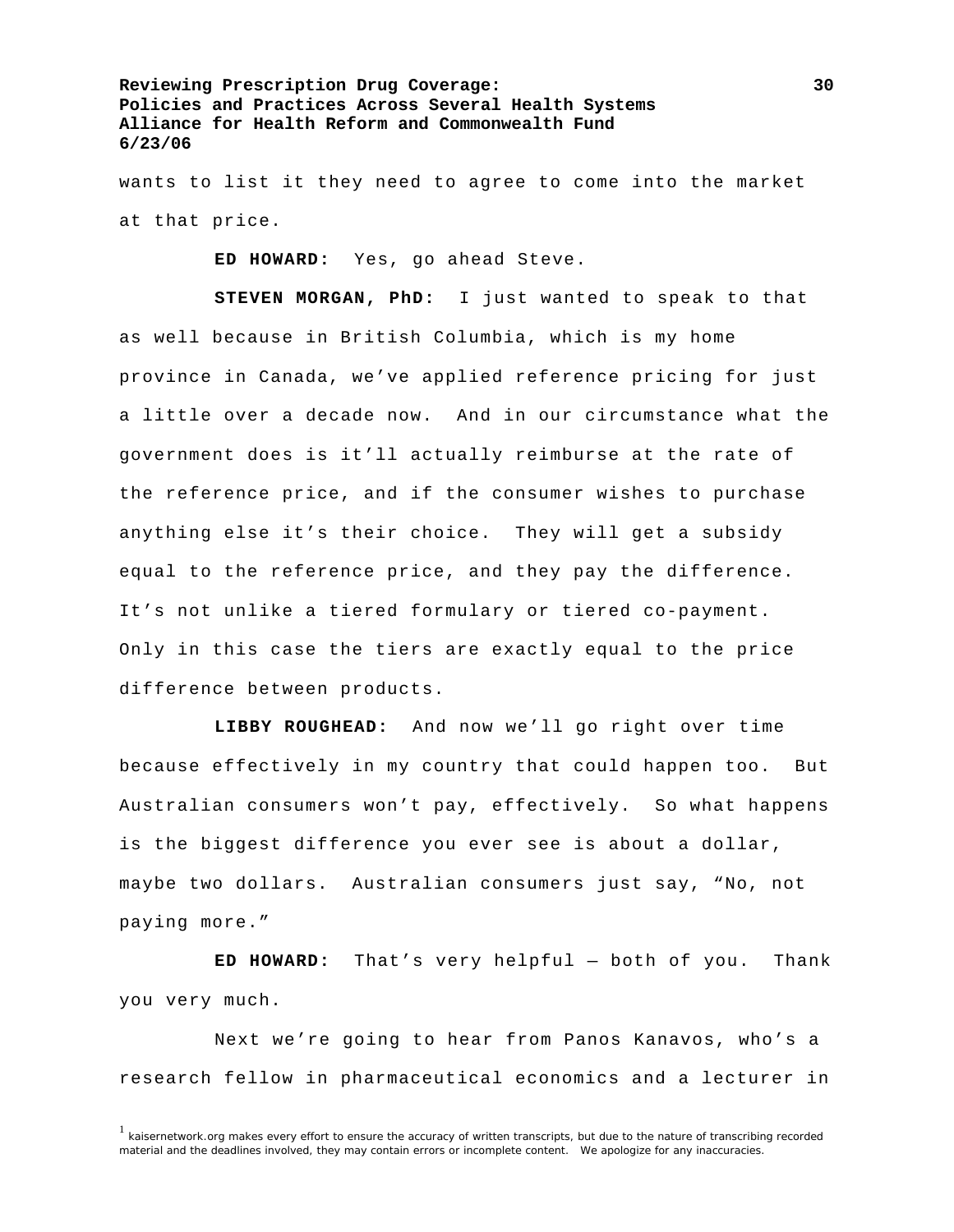international health policy both at the London School of Economics. He's advised more countries on health policy than I've ever visited as a tourist. He's also advised the World Bank, the World Health Organization, other international institutions, and now he's going to advise all of us. Panos.

**PANOS KANAVOS:** Thank you very much. I'm here to listen as well. Thank you very much to the Commonwealth Fund and the Alliance for Health Reform for inviting me here. It's a pleasure and delight, and I'm hoping to give you some of the mindset of decision makers in Europe, how policy makers think about drug policy in the European Union, the European Union of 25 member states  $-$  it used to be 12 a long time ago. We have expanded recently and the coverage is in principle, there are a lot of things about Europe, which in principle happen, in practice they don't. One of them is universal coverage because I can think of several occasions and several types of services which are not fully funded. And another principle of course is equity, which is in the status of most healthcare laws, but I can think of several occasions where equity is not observed.

 So let me give you the mindset very briefly, and the mindset translates into that sort of equation that you see there — namely that if you are to contain costs in medicines, if you're to improve efficiency and resource allocation you

 $1$  kaisernetwork.org makes every effort to ensure the accuracy of written transcripts, but due to the nature of transcribing recorded material and the deadlines involved, they may contain errors or incomplete content. We apologize for any inaccuracies.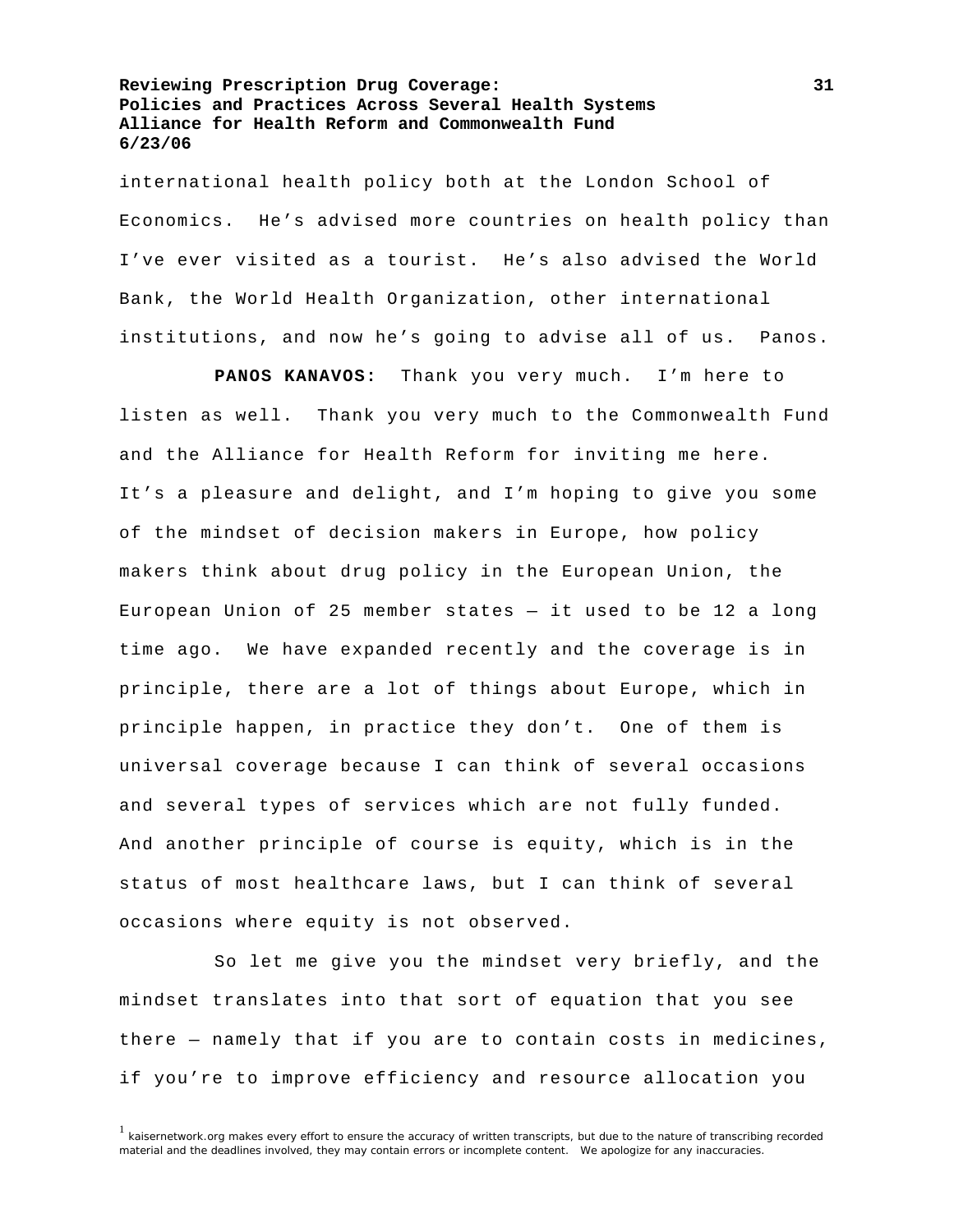essentially need to target two very important variables. One is the price of medicines, if we're talking about medicines. The other one is the volume of medicines. And there are many ways you can actually target these two variables: one that essentially addresses the price is what we call, obviously, supply side measures affecting the price of medications that pharmaceutical manufacturers charge health insurance. And volume — there's a panoply of measures there and the policies that European nations have implemented and are in the process of implementing and relate to physician prescribing, pharmacy dispensing and also, to a certain extent but very little, patient co-payments.

 Just to tease your interest this is sort of a map of Europe by default  $-$  essentially looks at the 25 member states and some of the types of supply side regulatory policies that they have on medicines, both in patent medicines, branded medicines, but also off-patent medicines. And you can see measures such as price control, international price comparison, average price, reference price that Libby and Steve talked about earlier on, and also profit control. And these methodologies are used par excellence, particularly reference pricing in the majority of member states to set sort of a ceiling on reimbursement and beyond that the consumer, the patient, can make a choice and pay the co-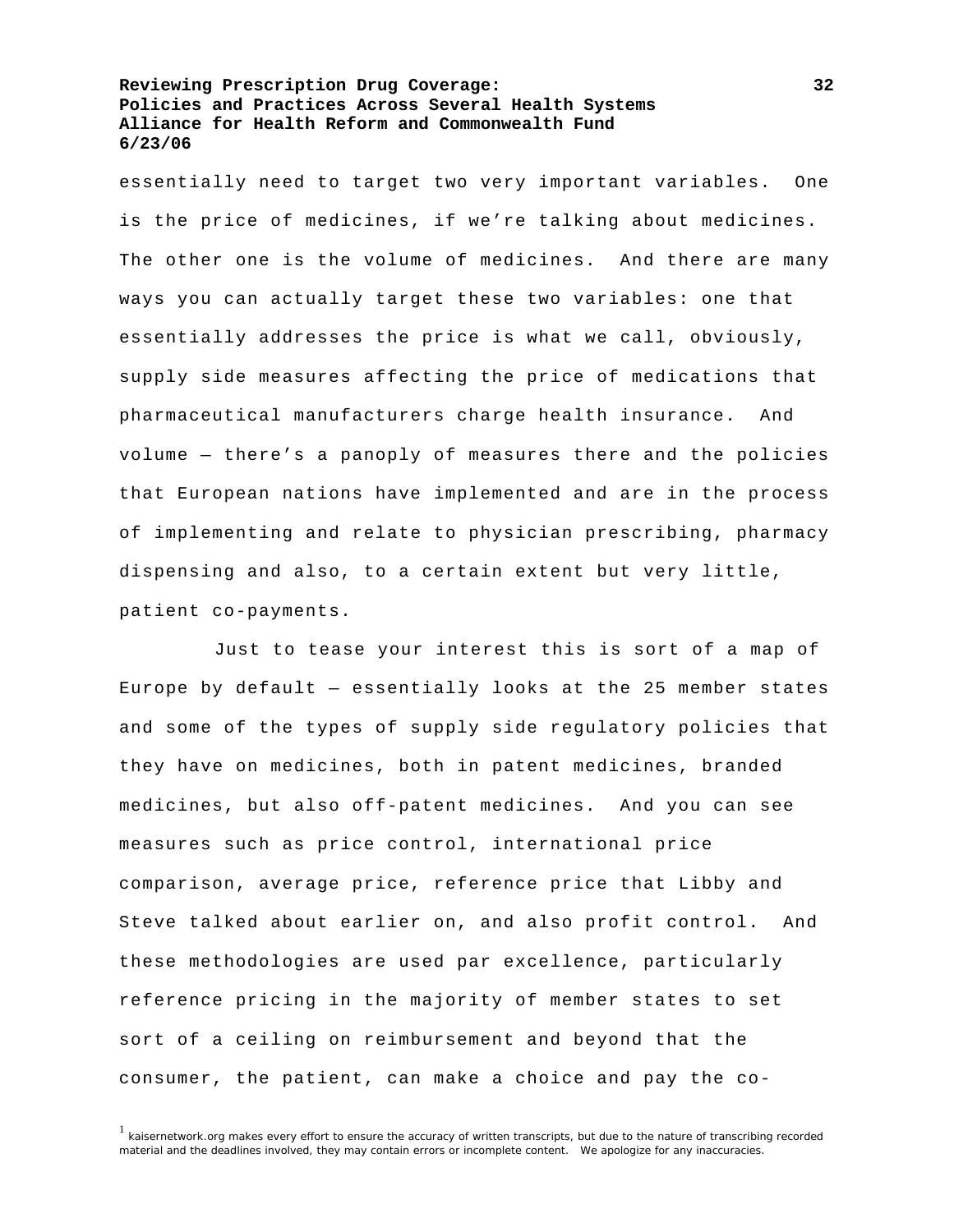payment. So it's a fairly complex process and a fairly complicated map.

 If we're looking at it from a regulator's perspective then the type of criteria that regulators apply to do policy, these relate to how good the science is, tells the story. Then we're looking at the process of excise in price control. Is it by virtue of one or another methodology? And there are at least a dozen methodologies that control prices. But we have control over budget, or something called payback. In other words, a pre-agreed budget ceiling beyond which the key stakeholder, the industry in this particular case, will pay health insurance back. And of course there are also issues such as cost effectiveness, budgeting pattern analysis, but also industrial policy considerations. That is the good citizenship approach, whether you contribute to a country's R&D, the kind of issues that Libby mentioned earlier on. So it's a fairly complex function.

 What type of regulation? Well if you look at the Europe of 25 then price regulation can be summarized into two bullets, either profit control as it applies in the UK or price regulation as it applies to the other 24 member states one way or another.

 And if we look at rate of return or profit control regulation, then as I said, it applies to the United Kingdom

 $1$  kaisernetwork.org makes every effort to ensure the accuracy of written transcripts, but due to the nature of transcribing recorded material and the deadlines involved, they may contain errors or incomplete content. We apologize for any inaccuracies.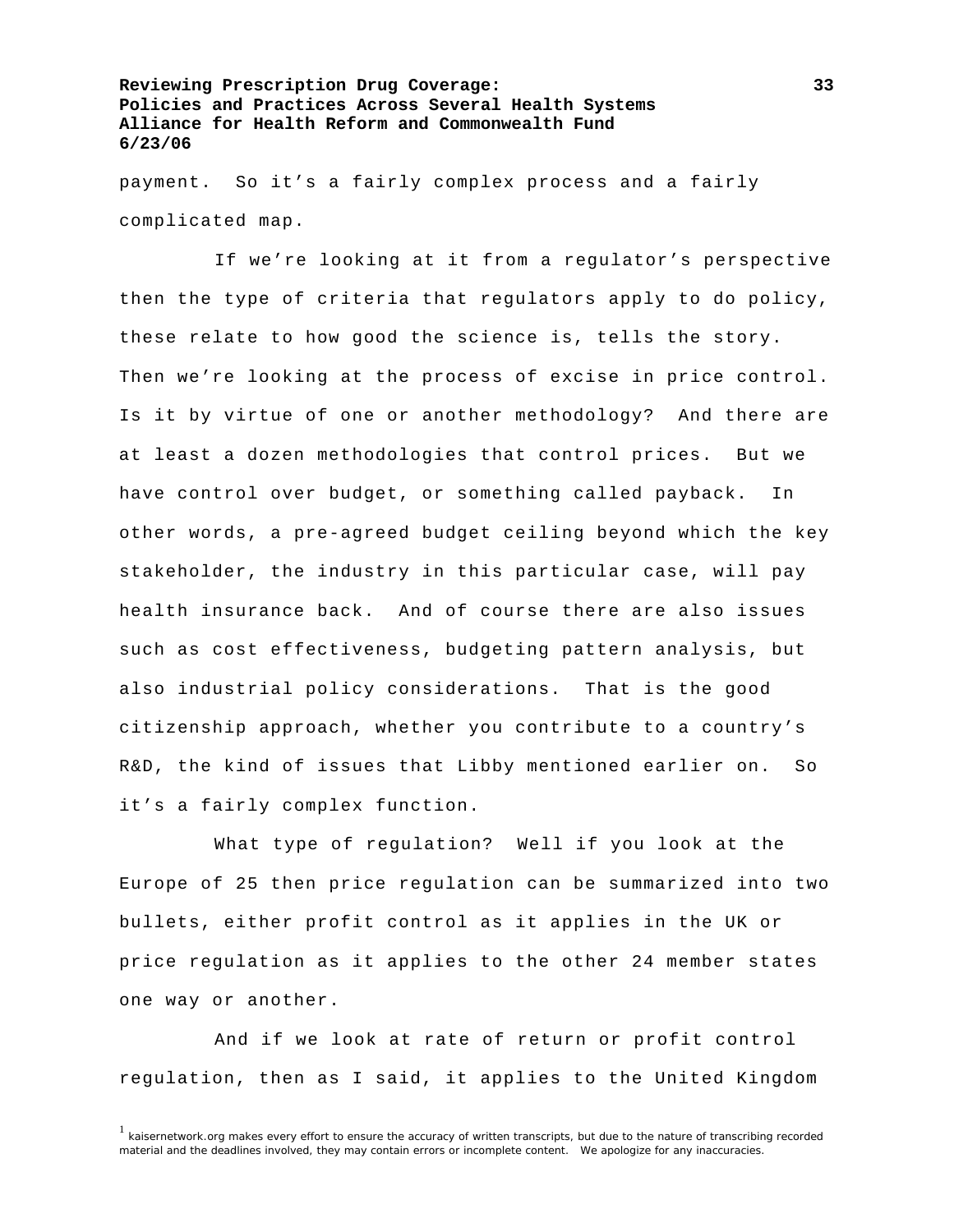through the pharmaceutical price regulation scheme, essentially under rights, relative free prices for medicines. But if you look at cost containment, it is not necessarily the key variable in controlling costs in the UK. It is the control over the demand side and physician prescribing and dispensing that controls, or helps control, the drug budget. And if you ask the question about accessing innovation and leading to relatively good access to innovation, the PPS does nothing of the sort. It is really the National Institute for Health and Clinical Excellence, particularly in new medicines that contributes - or doesn't - to accessing innovation.

 If you look at price setting in the other 24 member states, you probably realize that there is more methodologies than you can even think of. And it's probably a minefield to get into this type of issue at this point in time because each country has got its own type of regulation. The fact of the matter is that most nations in Europe have had these types of regulations for over three or four decades now, and they still do.

 If we're looking at reimbursement and the policies on reimbursement, then you'll realize the multiplicity of criteria are used. Of course the tool to set reimbursement is always the positive list, with the exception of course the UK because we like to be different in the UK, and therefore

<sup>&</sup>lt;sup>1</sup> kaisernetwork.org makes every effort to ensure the accuracy of written transcripts, but due to the nature of transcribing recorded material and the deadlines involved, they may contain errors or incomplete content. We apologize for any inaccuracies.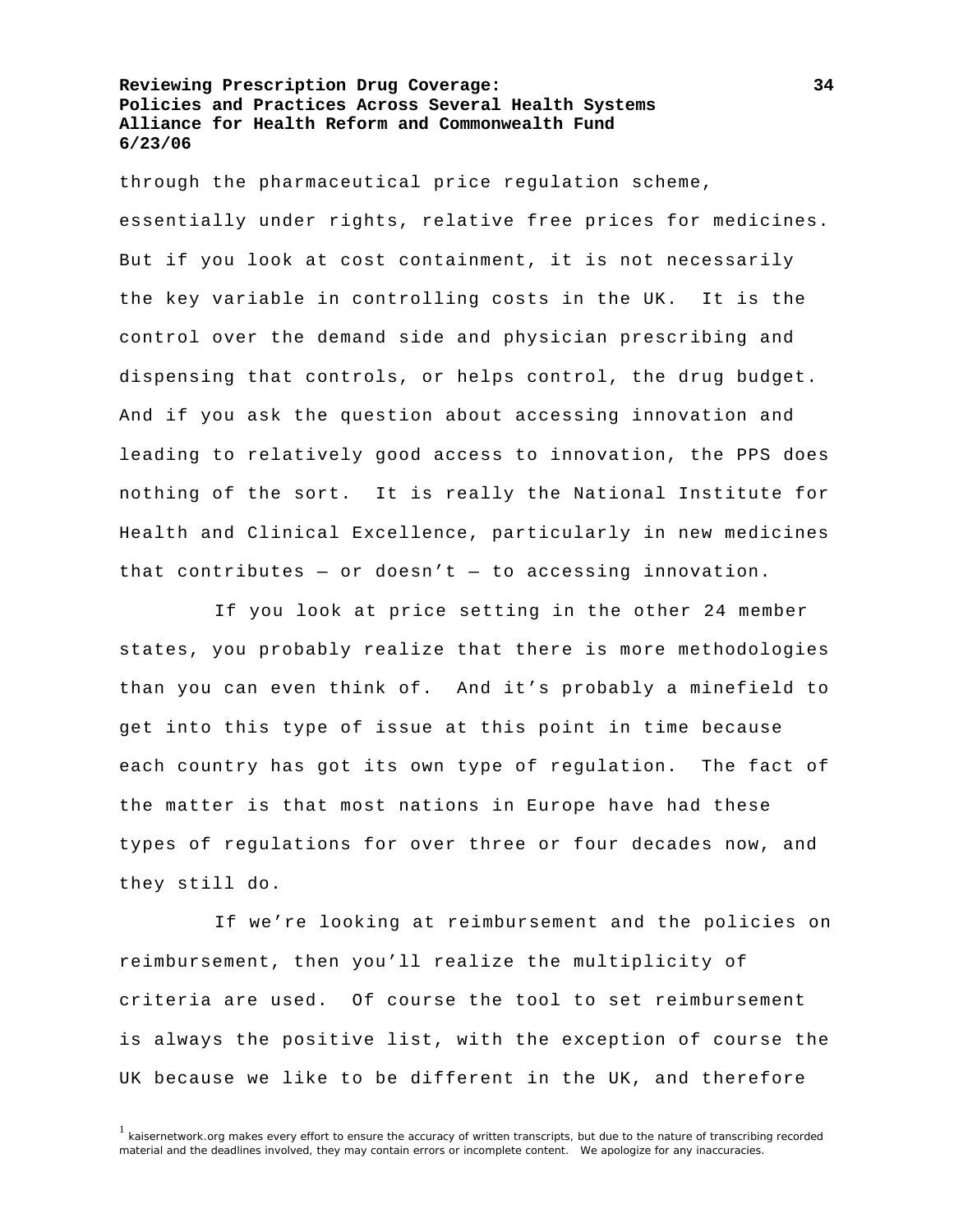we have a negative list only. We don't have a positive list. And there's a multiplicity of criteria — whether the science of the other product is good, whether we have cost effectiveness analysis and health economics. We have budget impact analysis and so on and so forth. Last but not least of course, we do have reference pricing, or again, the maximum reimbursement per product.

 A great deal of emphasis has been placed in recent years and continues to do so nowadays on the proxy demand and the demand side. And the key feature there is policies[ph] the word physicians. And this is something that European nations have actually discovered in the course of the last 10 to 15 years. And some of the European nations have just about discovered it. So a physician prescribing did not attract a great deal of attention until very recently, but we do now have the means, increasingly, to control prescribing, to provide guidance, to monitor and audit prescribing decisions and so on and so forth. And you can look, at your leisure, at the types of policies of different nations have in place.

 Now let's look at a few trends from a European perspective. The first one is really that the regulatory practice is intensified and together with traditional focus that European nations have had on the supply side, there's

<sup>&</sup>lt;sup>1</sup> kaisernetwork.org makes every effort to ensure the accuracy of written transcripts, but due to the nature of transcribing recorded material and the deadlines involved, they may contain errors or incomplete content. We apologize for any inaccuracies.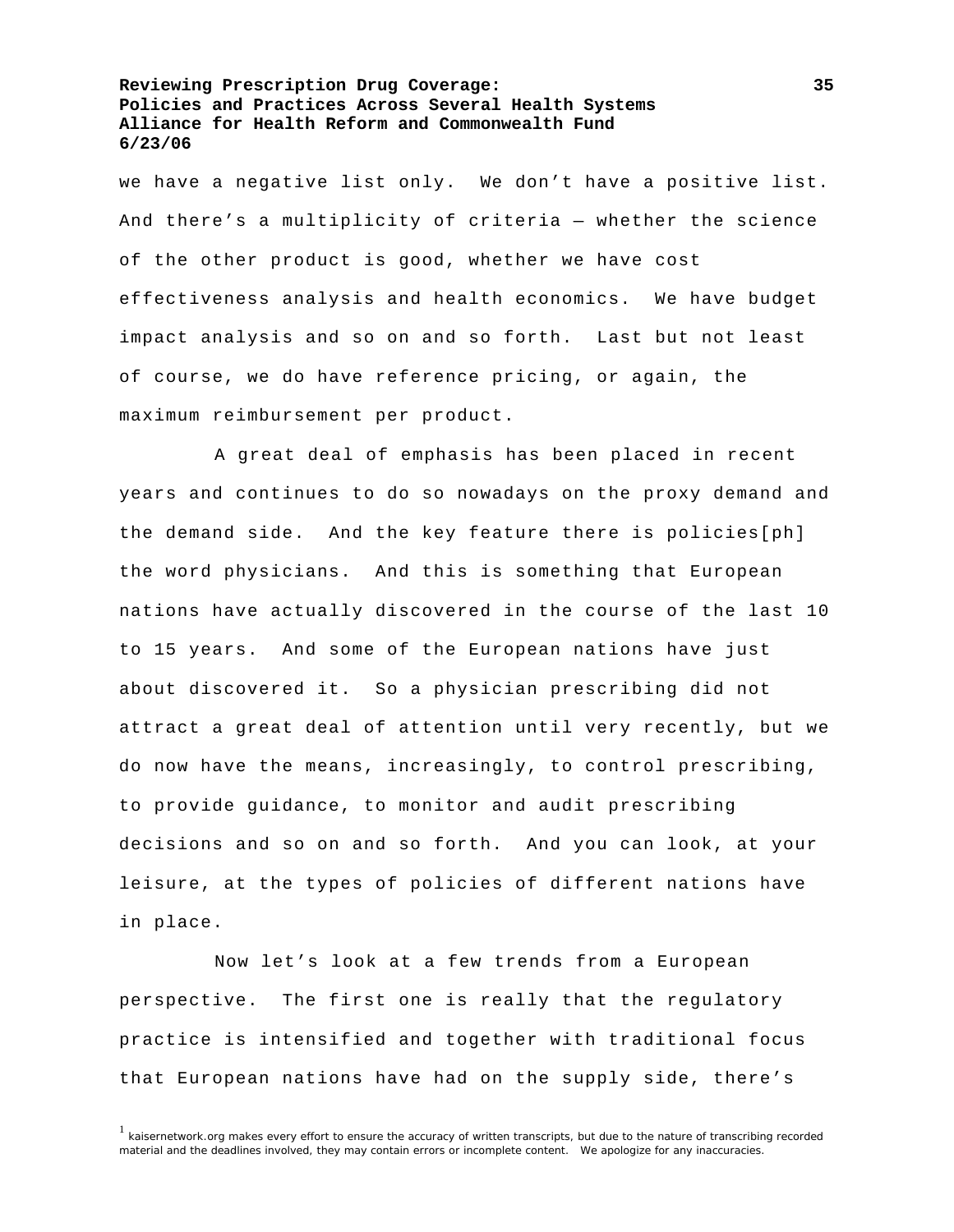the additional focus on the demand side, particularly physician prescribing and to a certain extent pharmacy dispensing with extension of substitution rights and changing the type of margins that pharmacies receive upon dispensing a particular type of medication.

 The second trend relates to defining eligibility because it is not necessarily the cast that if a drug goes through the marketing authorization process, it will be allowed to be prescribed in general practice. And here we have different types of policies, one through NICE. If you do a meta-analysis of the NICE type evaluations you'll realize that the majority of these evaluations make new treatments, second, third or fourth line treatments for patients. So essentially NICE de facto defines the type of patient that is likely to benefit most of a new intervention. And of course there are other schemes, such as risk sharing programs, particularly those related to targeted treatments.

 The third trend is really cost effectiveness, and of course the criterion of cost effectiveness or health economic evaluation is applied differently in the countries that you see on the slide. It can be applied as a supply side or a demand side measure. The fact of the matter is that in the majority of countries in the European Union it is a criterion that essentially allows medicines to be including in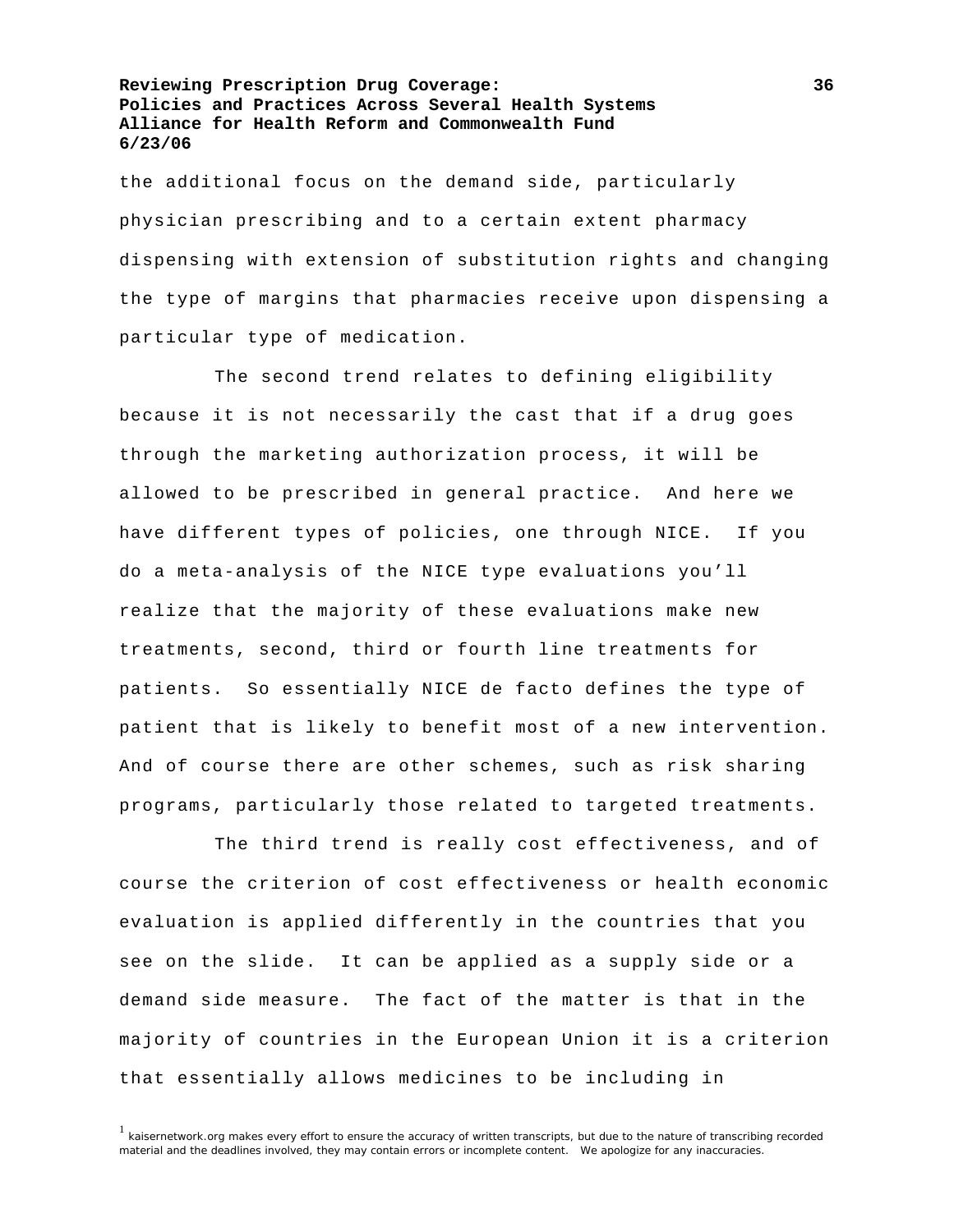formularies. In other words, if not cost effective, no listing or significant limitations in reimbursement.

 The fourth trend relates to what I call flexible pricing arrangements in return for controlled use. And I have in mind here the types of targeted treatments that we have witnessed coming out in the last seven or eight years. We did a small analysis of medicines that you see on the top left hand side, like [inaudible], and you'll see that member states, individual countries, have different types of regulations in return for controlled use. It is not the physician but it's the specialist in hospital that has a license and is allowed to prescribe such medications. Of course, in return for all that there's the issue of industrial policy in return for innovation, some countries reward this. For example in France these medicines are reimbursed in hospital over and above the DIG rate. Or in Germany they're allowed to be prescribed without physicians having to face budgets and budgetary restrictions. Of course in the UK sometimes we make them second, third or fourth line treatments. But that obviously may vary according to the type of medication and the type of patient.

 The issue of fragmentation that we mentioned earlier, especially in what concerns prices has led to something on which we've had a long discussion here in the US as well —

<sup>&</sup>lt;sup>1</sup> kaisernetwork.org makes every effort to ensure the accuracy of written transcripts, but due to the nature of transcribing recorded material and the deadlines involved, they may contain errors or incomplete content. We apologize for any inaccuracies.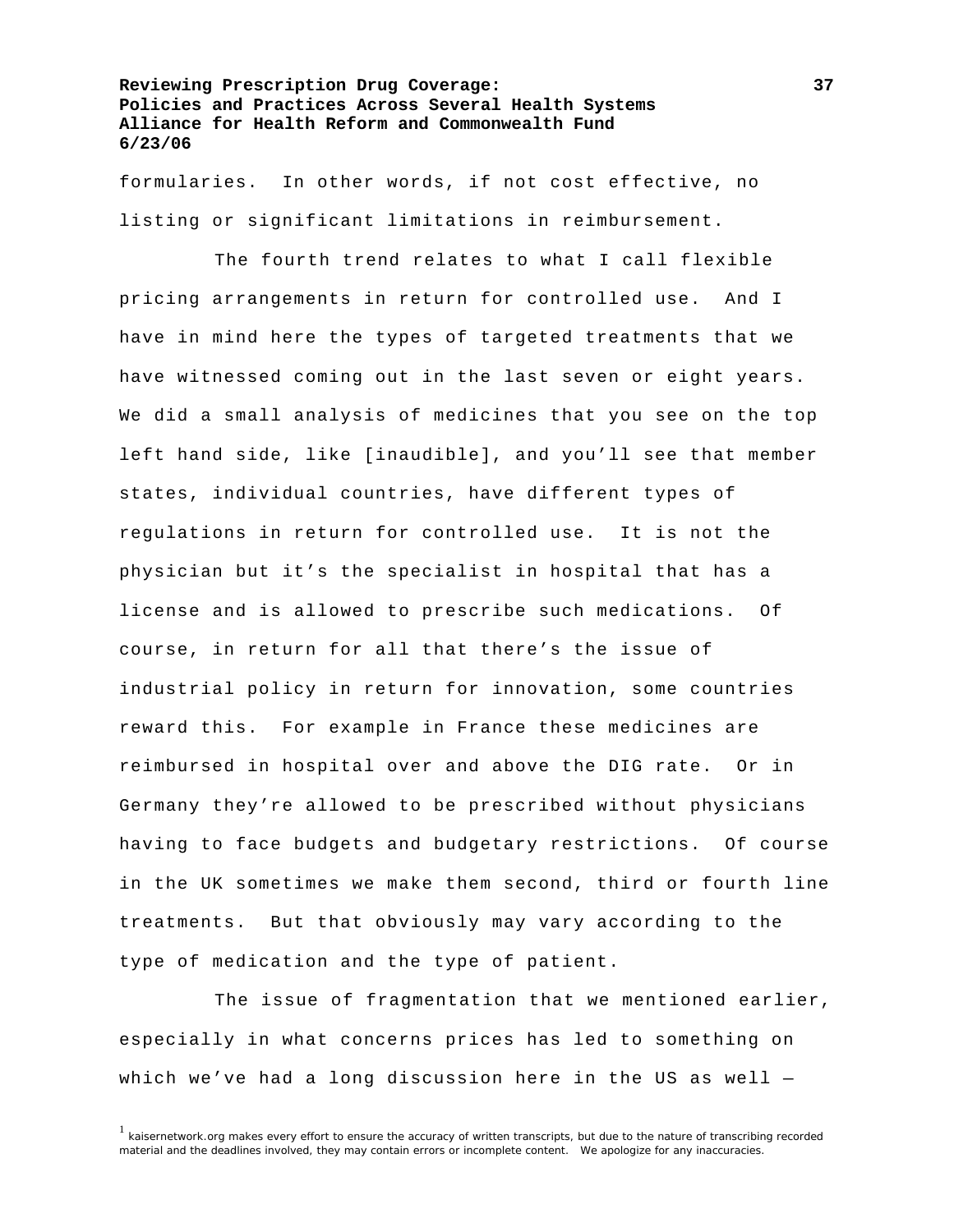drug re-importation, and we've witnessed the phenomenon in Europe. And essentially it says that drugs from lower priced countries go to high priced countries and there's some kind of arbitrage taking place.

 The sixth trend relates to a peculiar phenomenon, which is European in nature and relates to margins of the key stakeholders. And here I have in mind — and you can see that on the top left hand side — the type of margins that wholesalers and pharmacists get out of distributing medicines. The average wholesale margin in the EU 25 is 8½ to 9-percent. The average retail margin is about 25 to 27, sometimes 30-percent. And of course on top of that you have the tax. So essentially what the manufacturer gets and what the wholesaler gets and what the pharmacy gets is a different story here. There's a different procedure that rewards all stakeholders as well as the Ministry of Finance, which closed back BAT[ph] on medications.

 And last but not least, there's the issue of generics, and generic prices are significantly higher in Europe than they are in the US.

 So overall what does that tell us about the magical world of the EU 25? First that we do have regulation and both supply side and demand side, and demand side has been intensified in recent years. And there is therefore

<sup>&</sup>lt;sup>1</sup> kaisernetwork.org makes every effort to ensure the accuracy of written transcripts, but due to the nature of transcribing recorded material and the deadlines involved, they may contain errors or incomplete content. We apologize for any inaccuracies.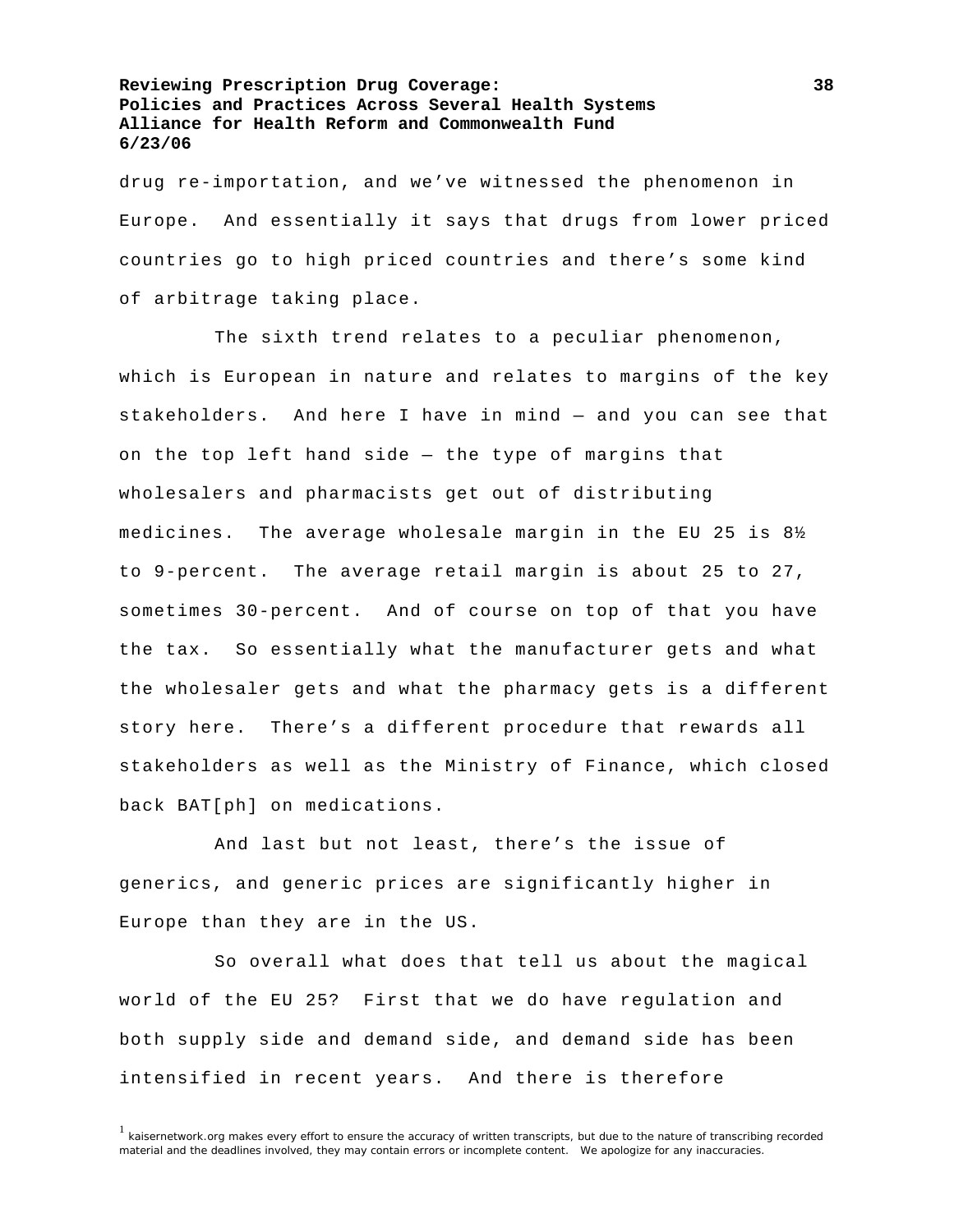increased emphasis on the demand side. Secondly, that there is an attempt to introduce some kind of rationality in the decision making process through cost effectiveness analysis and health economics, particularly in new medicine and new medicine evaluation. I would argue that there are significant inefficiencies in the value chain for medicines. And in a nutshell, balancing what we call cost containment, efficiency and resource allocation is still something of a conundrum on our side of things. Thank you very much.

[Applause]

**ED HOWARD:** Thank you, Panos. We're going to hear now from Tanisha Carino who is the director of the Center on Evidence-Based Medicine at Avalere Health — in Washington, DC I should point out. She's been in key positions at CMS. She's been a research fellow at AHRQ. She's been a Fulbright scholar. She's the author of an article in an upcoming Health Affairs article that came to my attention a couple of days ago about how Medicare decides coverage of colorectal cancer drugs. In other words she is an expert on what the US policies are in this area. And today she'll give us a US frame of reference on how the new Medicare Part D prescription drug benefit operates and especially how coverage decisions are made. Thanks very much for being with us Tanisha.

 $1$  kaisernetwork.org makes every effort to ensure the accuracy of written transcripts, but due to the nature of transcribing recorded material and the deadlines involved, they may contain errors or incomplete content. We apologize for any inaccuracies.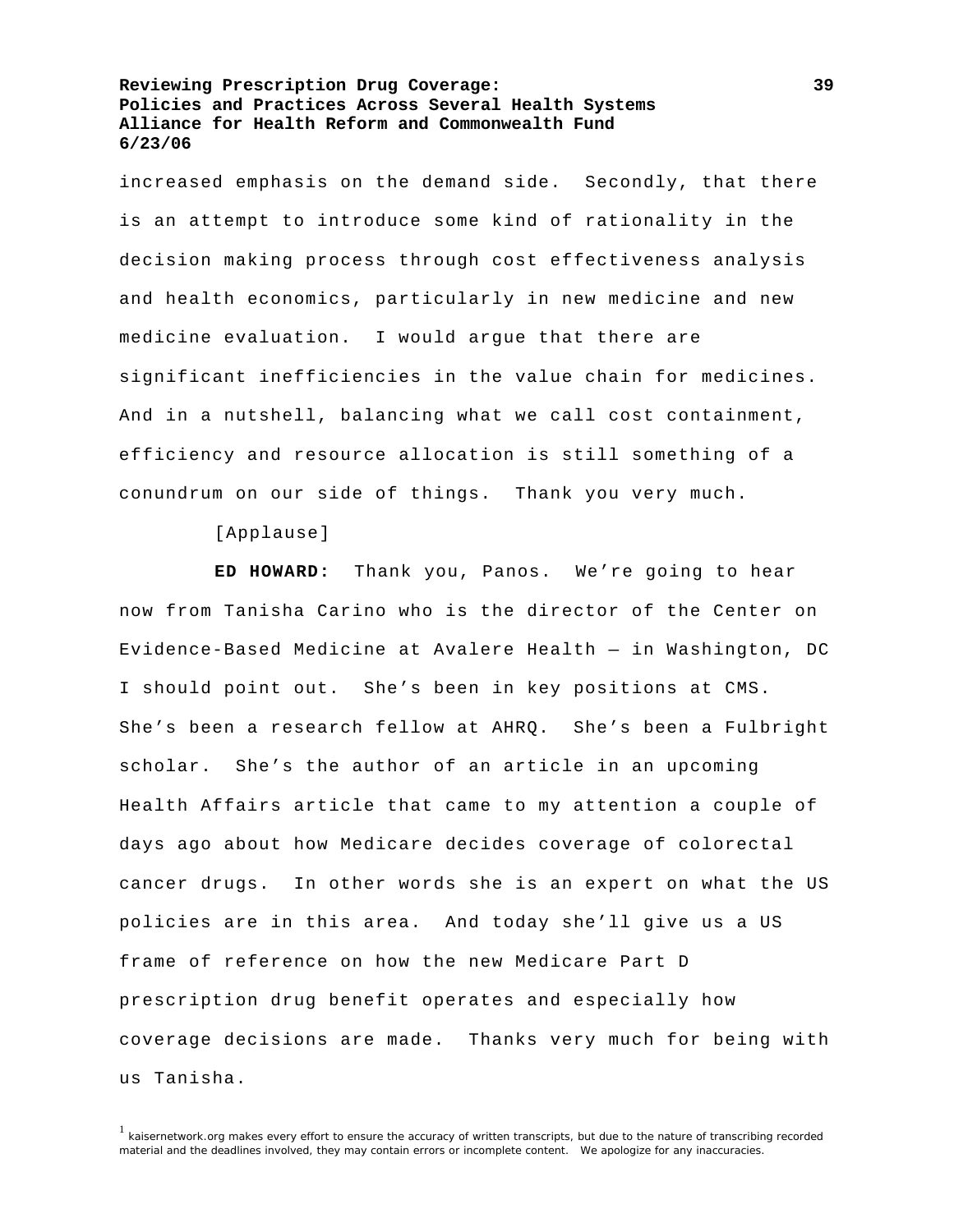**TANISHA CARINO:** Thank you Ed, and thank you my esteemed international colleagues. I think that Robin really put our goal up in front of us when she said that in the passage of Medicare Part D that Medicare strives to be a more prudent purchaser of pharmacy care and medications in the country. And I think that the values that were underscored by each of our presenters previously talking about how we make these decisions and how we can make them more rationally is something that this country is also grappling with.

 So I want to keep my presentation pretty short and sweet because I expect that there are many more of you that are experts in Medicare Part D than even me, and go on to talk about the contrast and the differences of what we face here in the United States. I'd like to just also point out that this is just one way that even pharmaceuticals are assessed and appraised and reimbursed in the country. There are different ways of doing it. And even Medicare, with Medicare Part D products state Medicaid agencies have a different way of approaching pharmaceutical reimbursement. And as you know, the commercial factor, which is as similar as it gets to Medicare Part D, has a different way of approaching this as well.

 So just to start off I think that we have the same goals as our international counterparts, but we have a

<sup>&</sup>lt;sup>1</sup> kaisernetwork.org makes every effort to ensure the accuracy of written transcripts, but due to the nature of transcribing recorded material and the deadlines involved, they may contain errors or incomplete content. We apologize for any inaccuracies.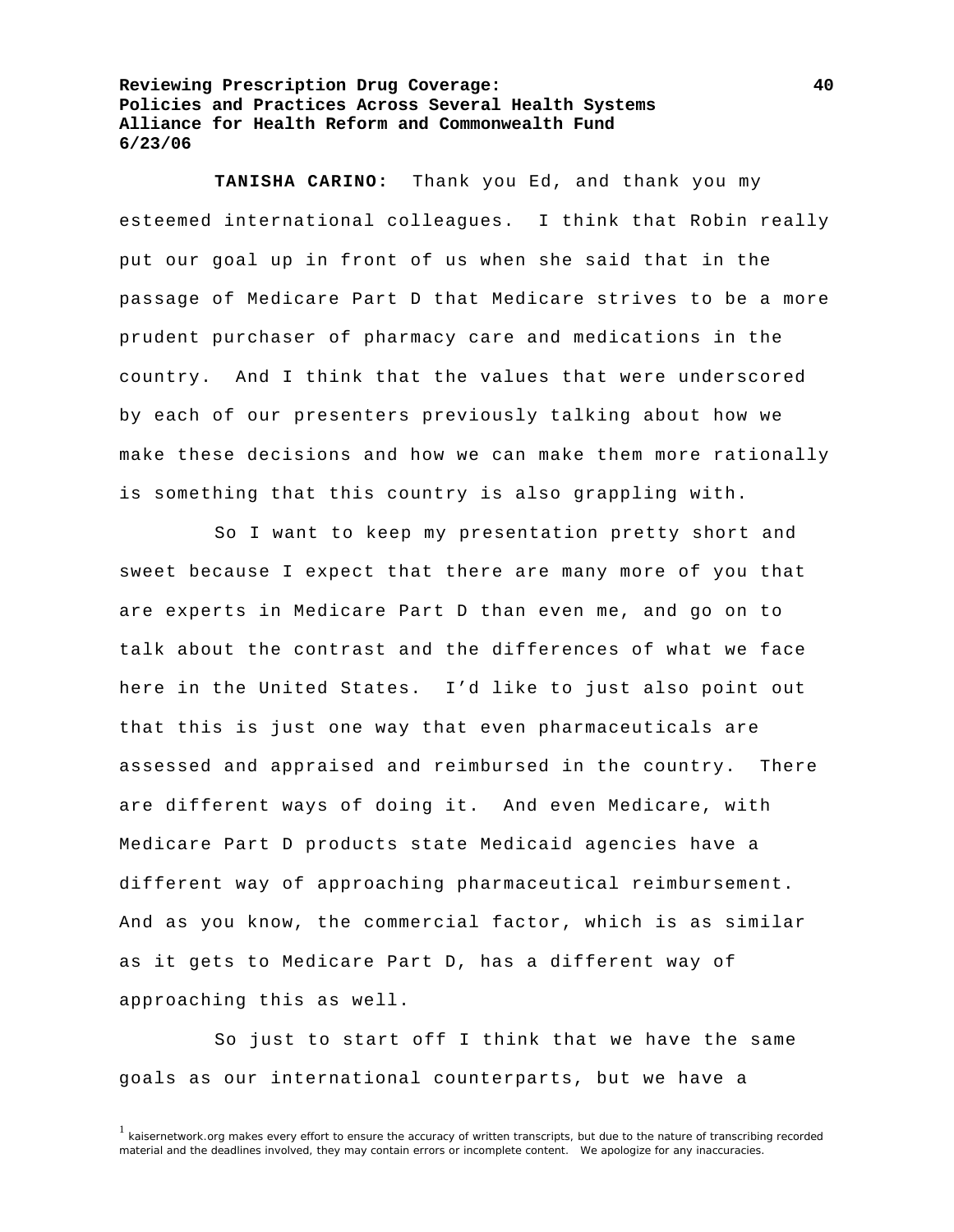different approach. And the approach reflects the values of the United States. In trying to first find market-based solutions to the healthcare problems facing the country. And when we think about the key aspects of the Medicare program, the first is of course there is voluntary enrollment into the Medicare Part D program. The second, which is the facet of being market based, is it was a decentralized program. It's decentralized in key areas that are different than what we've seen from our colleagues. First there was no uniform, standardized benefit structure set forth by either congress or CMS. So, for example, Medicare beneficiaries pay a wide variety of premiums and cost sharing. Not all beneficiaries paid the average \$35. Second there was no standard benefit package. There's no one drug list or national formularies you might see in other countries and in also the VA here in the United States. The government chose not to allow Medicare to have direct negotiations on drug prices. And then finally a point that is subtle, but very important if you compare us to other countries is that the Medicare Part D program has no centralized process for systematically reviewing clinical or cost effectiveness information.

 And so this market-based process, or the decentralized process has resulted in plans competing on premiums, on expected out-of-pocket costs for beneficiaries,

 $1$  kaisernetwork.org makes every effort to ensure the accuracy of written transcripts, but due to the nature of transcribing recorded material and the deadlines involved, they may contain errors or incomplete content. We apologize for any inaccuracies.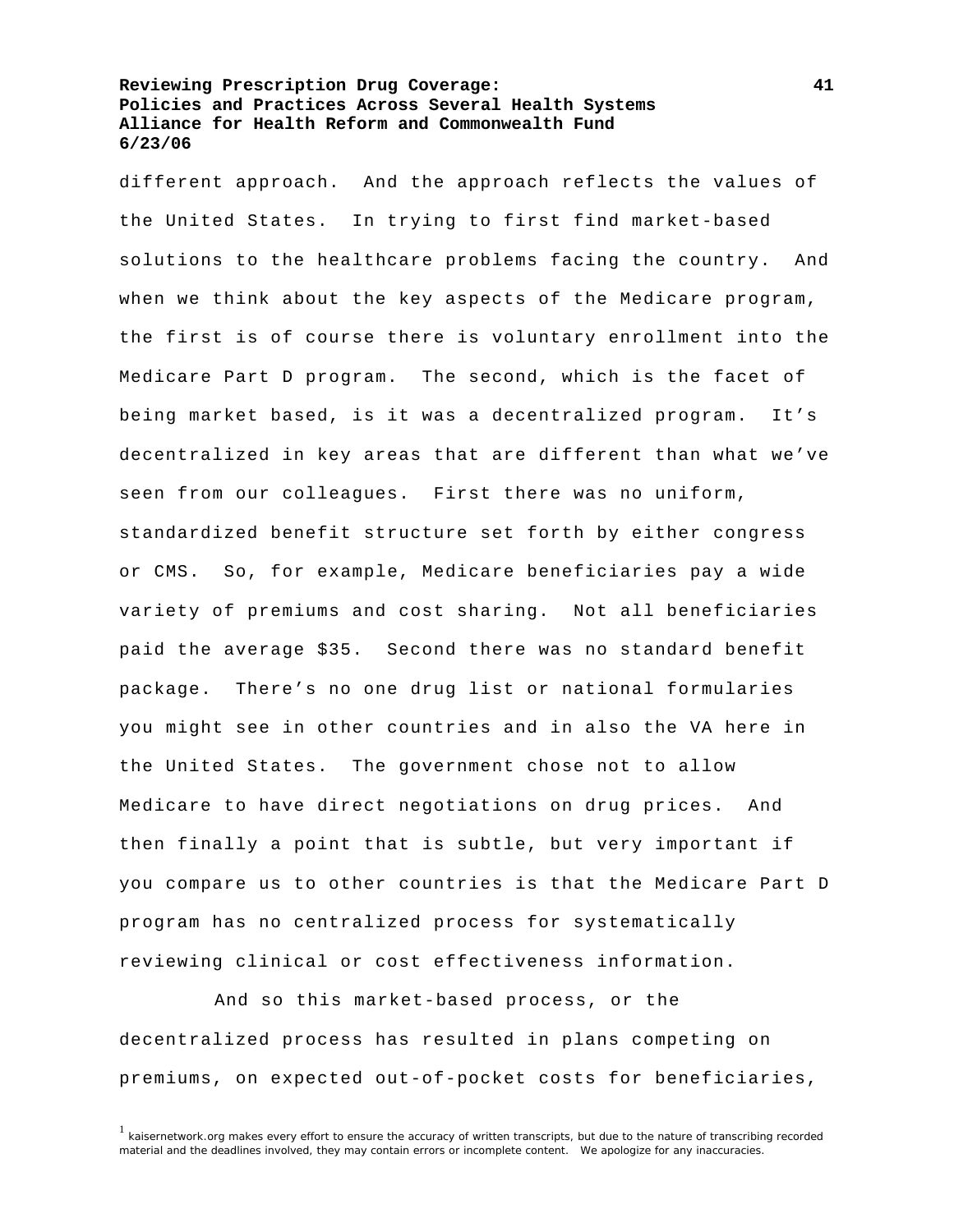on the benefit packages that they put out in the marketplace and on their reputation. And based on what we've seen to date, there's been a lot of interest in Medicare Part D, with only 4.4 million beneficiaries still lacking coverage.

 So ultimately the role of the federal government and the role of CMS in Part D is to provide oversight with the goal of managing Medicare's budget and also to provide appropriate access to medications for beneficiaries.

 I want to make certain that even though we have a market based approach, and even though we have decentralization in many key facets of the program, the federal government and Medicare does maintain distinct roles in influencing the development of Part D formularies. And many of these roles that you can see are trying to define either a process or a structure. So for example, congress put forth in the statute that the United States pharmacopeia would define a therapeutic classification system, which is essentially a structure for a formulary.

 So CMS in both regulation and guidance provides the plans should be reviewed based on the drugs that are listed, their use of utilization management tools, like prior authorization and dosing limitations, and should also be reviewed based on their cost sharing. So for example, CMS said that there are classes of drugs specifically that they

 $1$  kaisernetwork.org makes every effort to ensure the accuracy of written transcripts, but due to the nature of transcribing recorded material and the deadlines involved, they may contain errors or incomplete content. We apologize for any inaccuracies.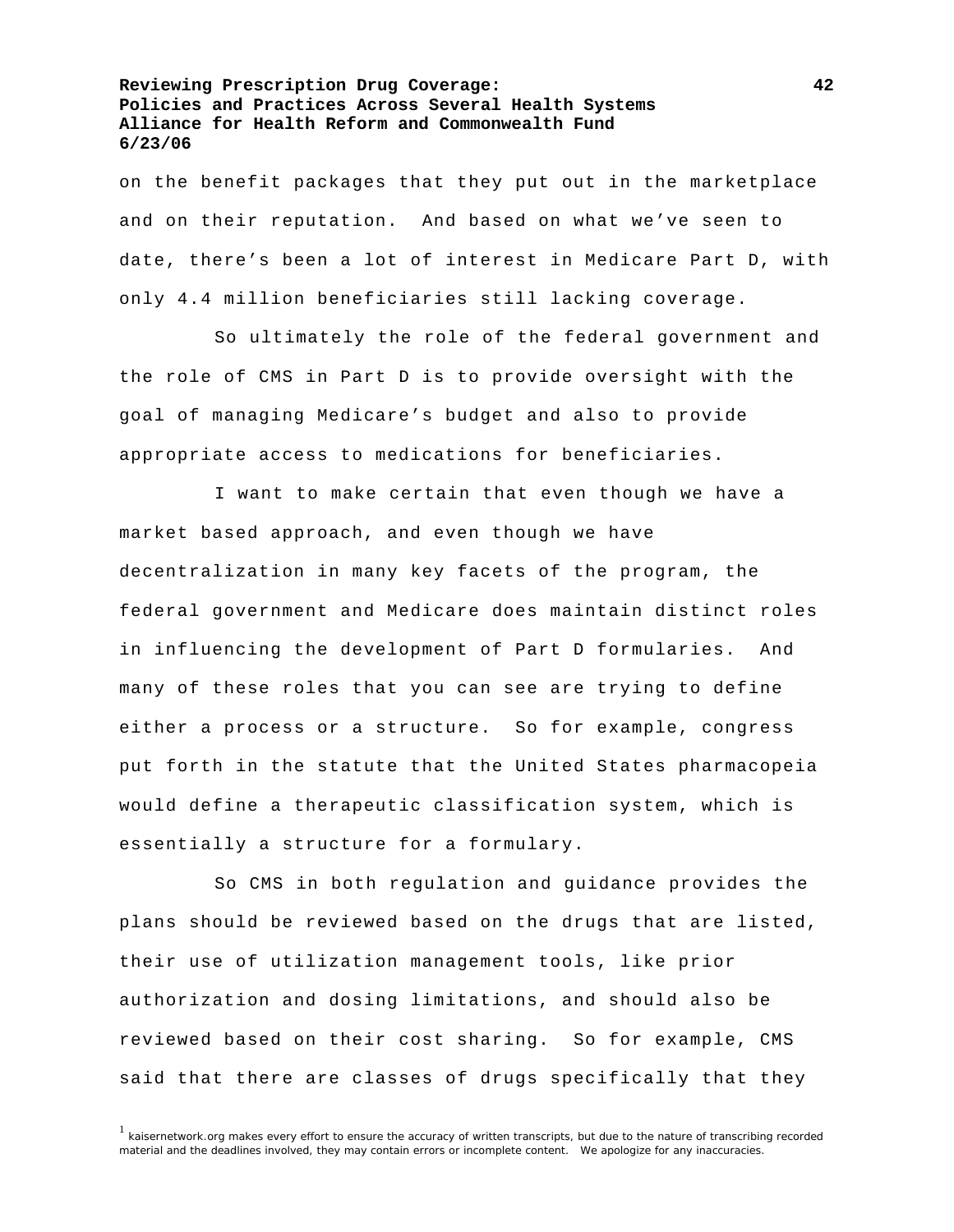expected most plans to cover at least substantially all or if not all of the drugs that are approved on the market. And these classes include key areas such as age drugs, immunosuppressants, cancer drugs and mental health drugs. All of these classes being important to Medicare beneficiaries in maintaining their stability. Also CMS ensured the role of the P&T committee for Part D should follow at minimum commercial best practices. And in that, Medicare Part D plans are required to identify members of their committee that are free from conflict, have independent members who have also clinical specialty in areas that are relevant for the Medicare population. And they also said that Medicare Part D pharmacy and therapeutic committees should also look at a drug's therapeutic advantage and follow commercial best practices of using the best available evidence to conclude whether a drug has therapeutic advantage. And this includes pharmacoeconomic information. And finally the government ensures that beneficiaries have recourse for drugs that are either too expensive or for drugs they can't get on formularies by defining a process for appeals and grievances.

 So what did this result in? We see that Medicare Part D is a wide range of options. And this slide is a recent analysis of our database that we have at Avalere,

<sup>&</sup>lt;sup>1</sup> kaisernetwork.org makes every effort to ensure the accuracy of written transcripts, but due to the nature of transcribing recorded material and the deadlines involved, they may contain errors or incomplete content. We apologize for any inaccuracies.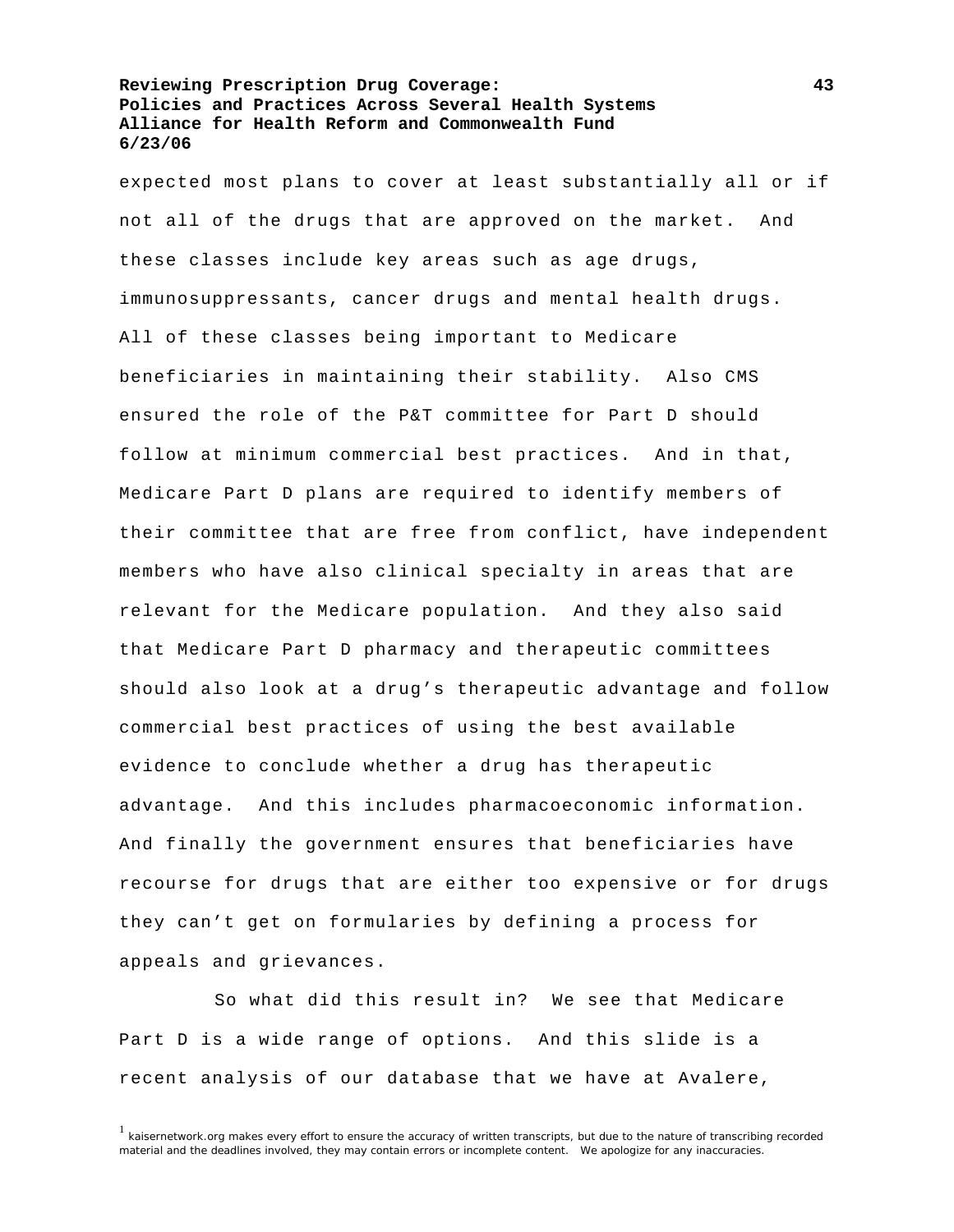which is a proprietary database on Medicare Part D. And it shows the top six plans in which beneficiaries have been enrolled and the lowest premium options for the top six plans across the country. And as you can see from the slide here, the premium levels range from the lowest offered by Humana, which is the Medicare Advantage plan, from \$1.87 a month for Part D coverage to \$34.88, which is a plan offered by Pacific Care, a stand-alone prescription drug plan. Many of the most popular plans chose to offer no deductibles, and the top six plans varied in some cases pretty widely in their coverage of drugs and their use of prior authorizations, and then in the construction of beneficiary cost-sharing tiers. And it was interesting to note that when Libby showed her slides about Australia, if I read those correctly, if Australia has 600 drugs on their list and 288 of them are prior authorized, then that's significantly higher than what we have here. Is that  $-$ 

**LIBBY ROUGHEAD:** 600 drugs, 2,600 products — 288 products would be prior authorized. But most of those products would be single … so it's a bit tricky. I'd have to get you a different number.

**TANISHA CARINO:** It'd be interesting to understand those types of differences in what we see. But the short of it is to say that there are many choices. And at least in

 $1$  kaisernetwork.org makes every effort to ensure the accuracy of written transcripts, but due to the nature of transcribing recorded material and the deadlines involved, they may contain errors or incomplete content. We apologize for any inaccuracies.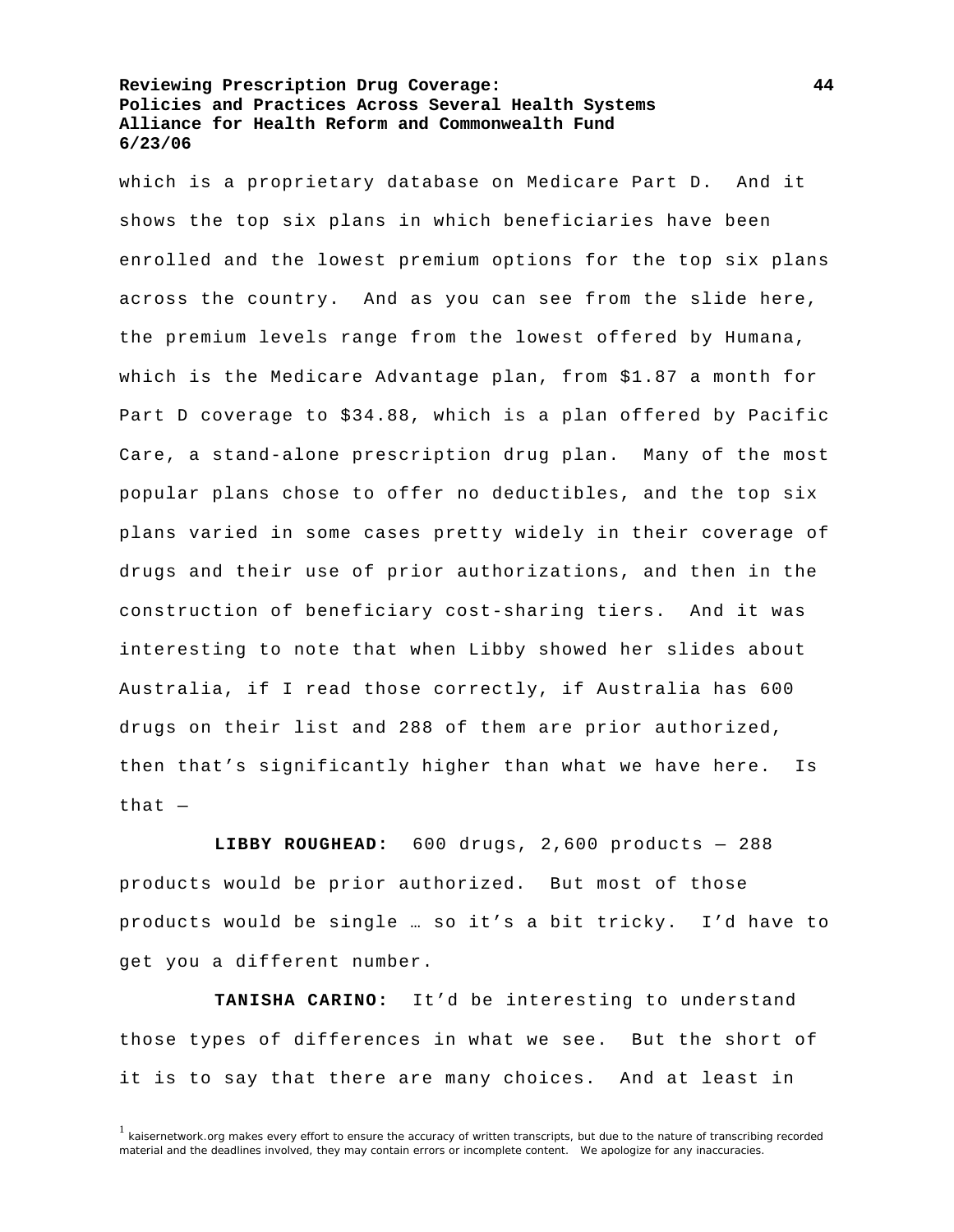2006 the benefit structures and the premiums that were offered were enough for beneficiaries to be interested in enrolling in Part D.

 But the tradeoff here with the market-based approach is one that I think can't be missed, which is to say that there is a lack of transparency in terms of how the private market makes their decision. And presumably individual plans use the same level of systematic reviews and the same independent reviews as what you've just heard from other countries. However, this is a main point that as we look and explore the Medicare Part D program, we'll have to come to terms with to try to understand how these decisions are actually made and how the value of the medication, how they value medication, whether it's the price or their clinical superiority, and the needs of beneficiaries are really measured.

 But the federal government has a lot of different ways to — the proverb of more ways to skin a cat. And the federal government has established a very interesting program with the agency for healthcare research and quality, which is the establishment of the effective healthcare program. So CMS, in partnership with AHRQ is defining a research agenda, which is of many interests to Medicare Part D plans, many payers, physicians and patients. In the first year it

<sup>1</sup> kaisernetwork.org makes every effort to ensure the accuracy of written transcripts, but due to the nature of transcribing recorded material and the deadlines involved, they may contain errors or incomplete content. We apologize for any inaccuracies.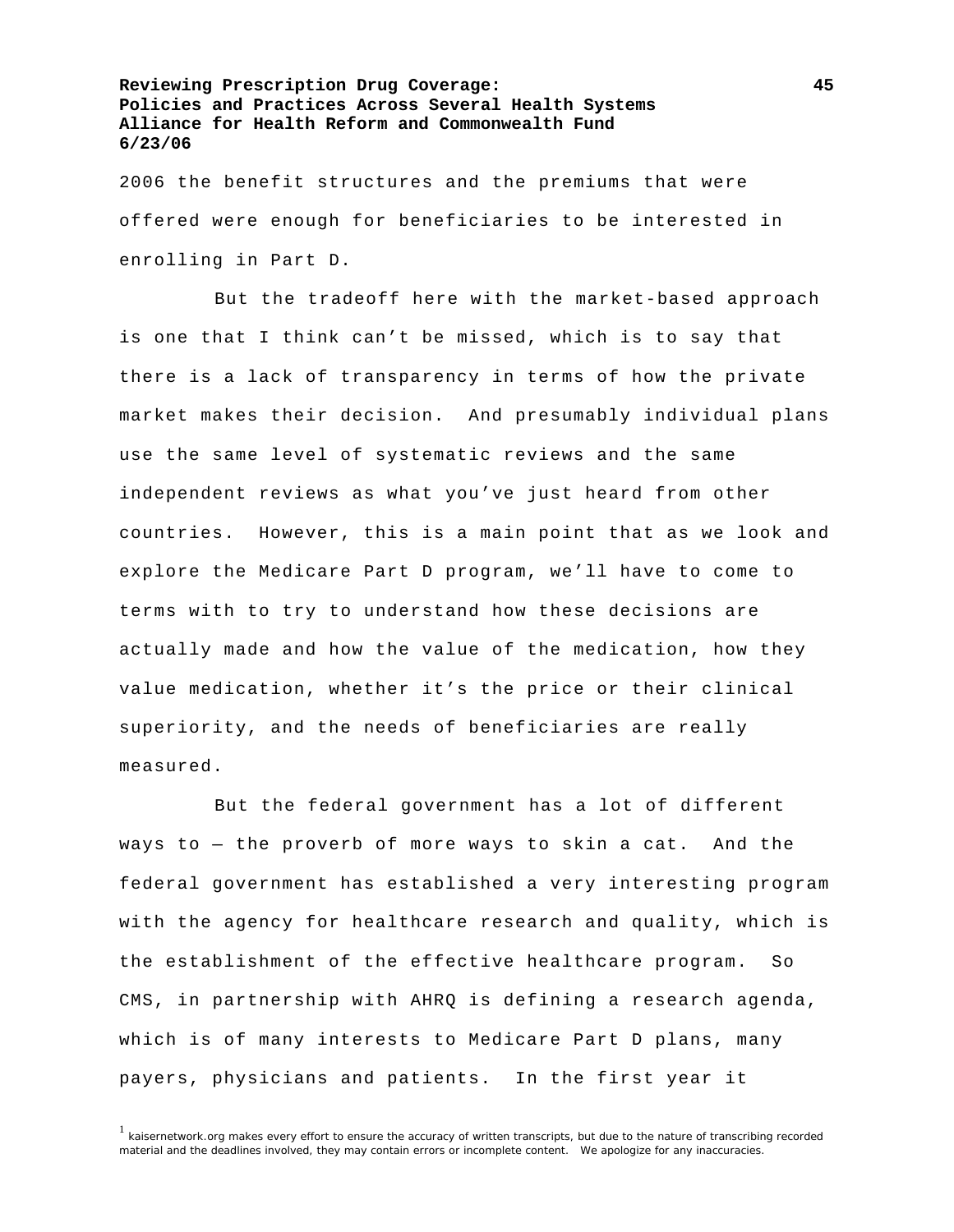received \$15 million, and I think that you have a handout of some of the information on this effective healthcare program.

 But CMS and others were able to prioritize a research agenda to meet the needs of the new Medicare Part D program, which included looking at the drug comparative effectiveness information on key Medicare conditions such as diabetes, cardiovascular disease, depression and asthma. And this information is going to be actively translated by AHRQ to different payers, patients and physicians. So moving forward in the future it'll be interesting to see how many Part D plans use these reports.

 Second, with the coming of Part D means, as a researcher, there's just a wealth of information on Medicare Part D, drug use and how this interacts with the beneficiary's medical costs. So Medicare Part D in this new data can be used to evaluate the different benefit designs out there, evaluate them for how much cost savings they bring to the beneficiary, but also their impact on beneficiary health. The new Medicare Part D data can be used to understand the benefits and the use of drugs by the Medicare beneficiary population and the data can be used to both measure and report on the quality of Part D plan performance and the quality of pharmacy care.

<sup>&</sup>lt;sup>1</sup> kaisernetwork.org makes every effort to ensure the accuracy of written transcripts, but due to the nature of transcribing recorded material and the deadlines involved, they may contain errors or incomplete content. We apologize for any inaccuracies.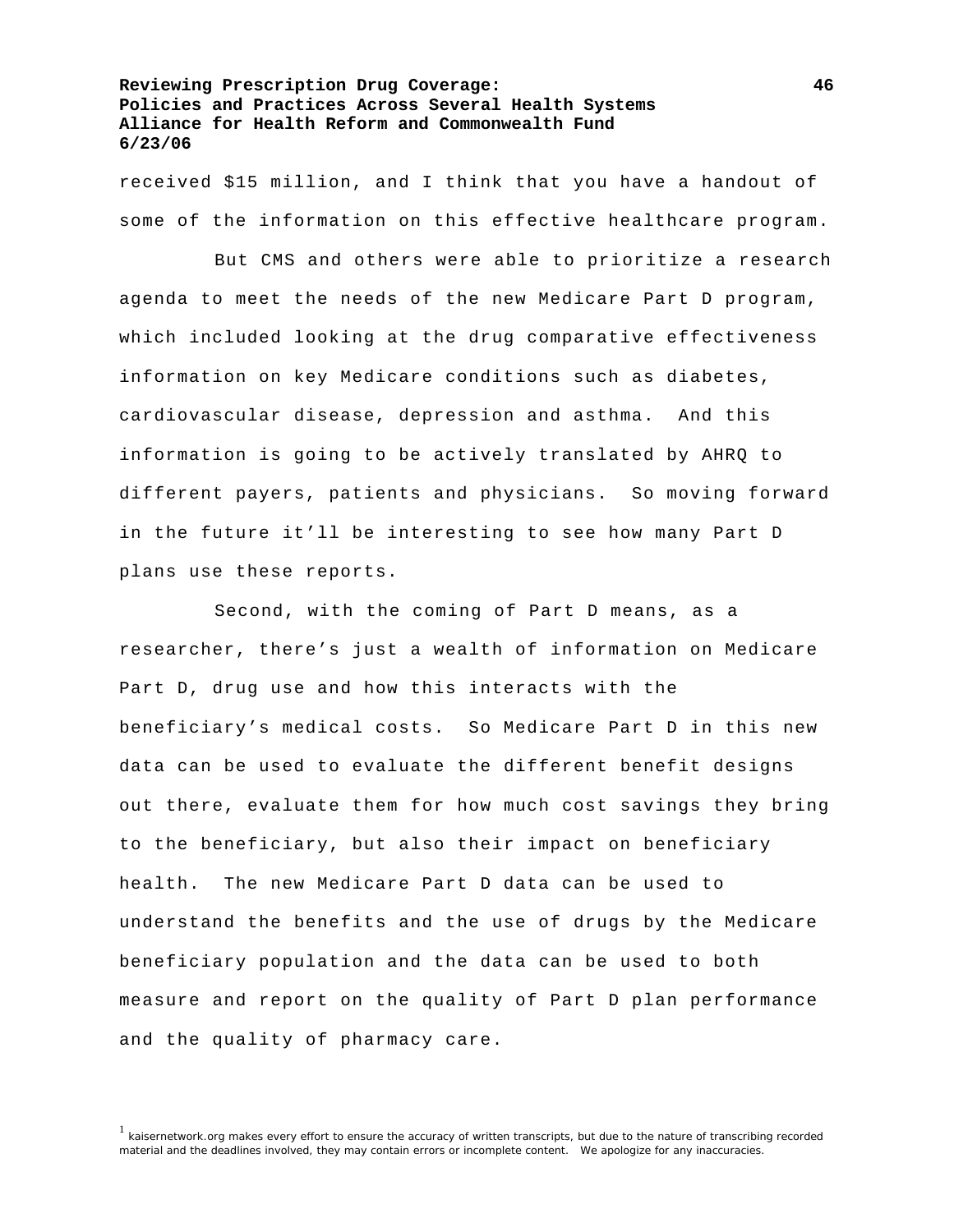And so finally, Medicare as its new image of a public health agency can also begin to directly communicate some information to beneficiaries about appropriate medication use, about comparative and clinical comparative and cost effective information. So it'll be interesting to see the options that CMS and Medicare choose to go down in the future.

[Applause]

**ED HOWARD:** Thanks very much, Tanisha. By the way there is information — Tanisha mentioned the AHRQ effective healthcare program. There's information in your packets about the program and a copy at least of a summary of the first report in that program having to do with drugs for osteoporosis.

 The experts from outside, both outside congress and outside the country have spoken. And now we want to get reaction from the folks who are here on the hill and have to continue to shape the US prescription drug policy for Part D. And we're very pleased to have back with us two senior staffers who can offer some observations from both sides of the isle, from both houses of congress. Mark Hayes is the chief health policy advisor for the Senate Finance Committee under Senator Chuck Grassley, and of course as you know the

<sup>&</sup>lt;sup>1</sup> kaisernetwork.org makes every effort to ensure the accuracy of written transcripts, but due to the nature of transcribing recorded material and the deadlines involved, they may contain errors or incomplete content. We apologize for any inaccuracies.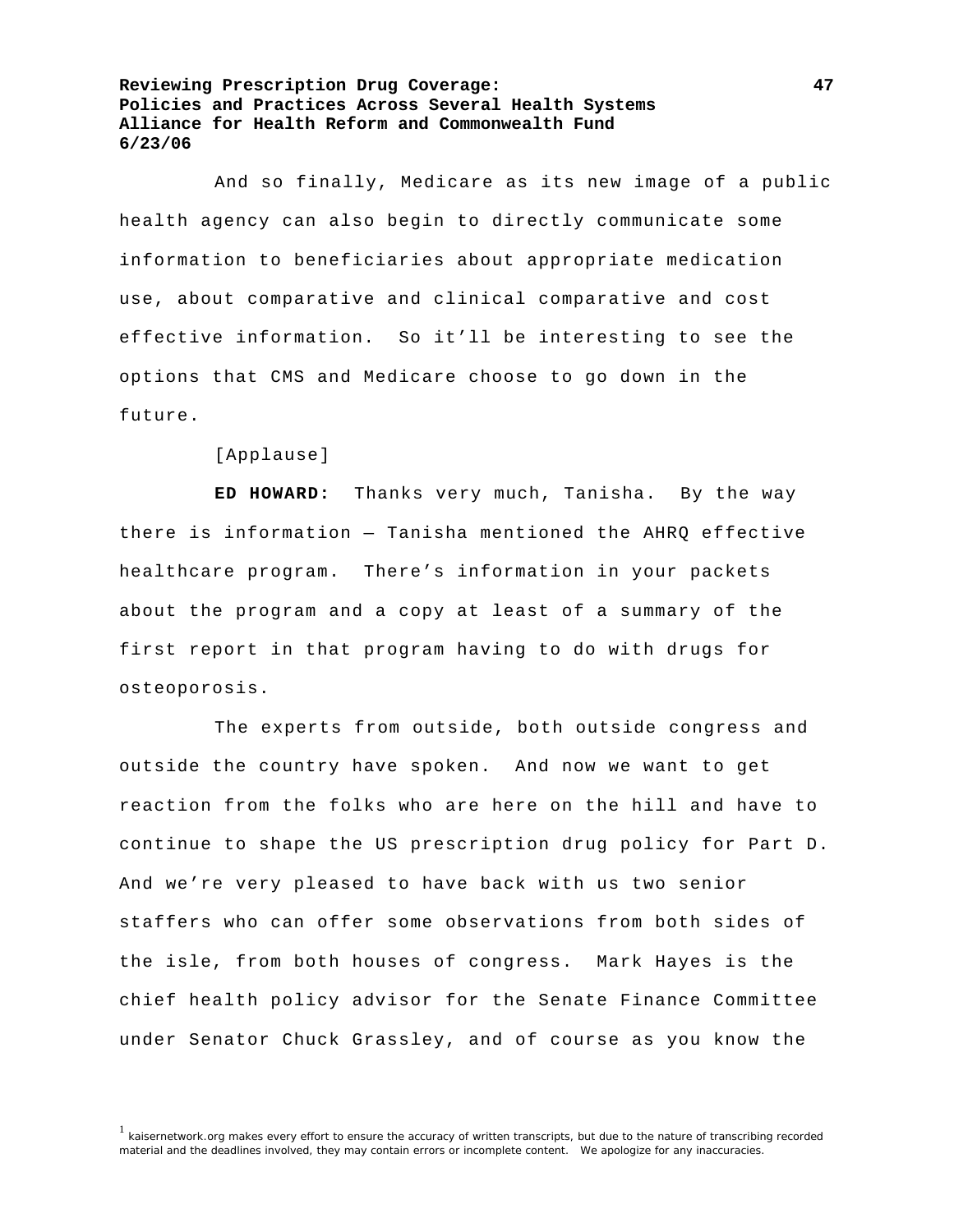finance committee has responsibility for the Medicare program.

 Cybele Bjorklund directs the democratic staff of the House Ways and Means subcommittee on health under the direction of ranking member Pete Stark. And I think they have jurisdiction over Medicare too don't they? Although some of my friends in the commerce committee who take issue with some parts of that. We're very pleased to have you both with us. And maybe Mark can lead off with some comments in response and maybe some observations about what steps that the finance committee have in mind. Mark?

**MARK HAYES:** Thank you very much. And thank you to all the presenters. This has been a very valuable comparison of how different countries approach these complex issues of drug pricing.

 And I think the observations that I have are that the situation we have in the United States is so different for a number of very different reasons I think. But I want to mention a few things about the impact of Part D. The first thing is that the price increases in the United States have actually been lower in the last two years since the implementation of Part D compared to the years prior to that. Part D is a big new piece of the marketplace. It's not the entire market place, but it may be having some effect there.

 $1$  kaisernetwork.org makes every effort to ensure the accuracy of written transcripts, but due to the nature of transcribing recorded material and the deadlines involved, they may contain errors or incomplete content. We apologize for any inaccuracies.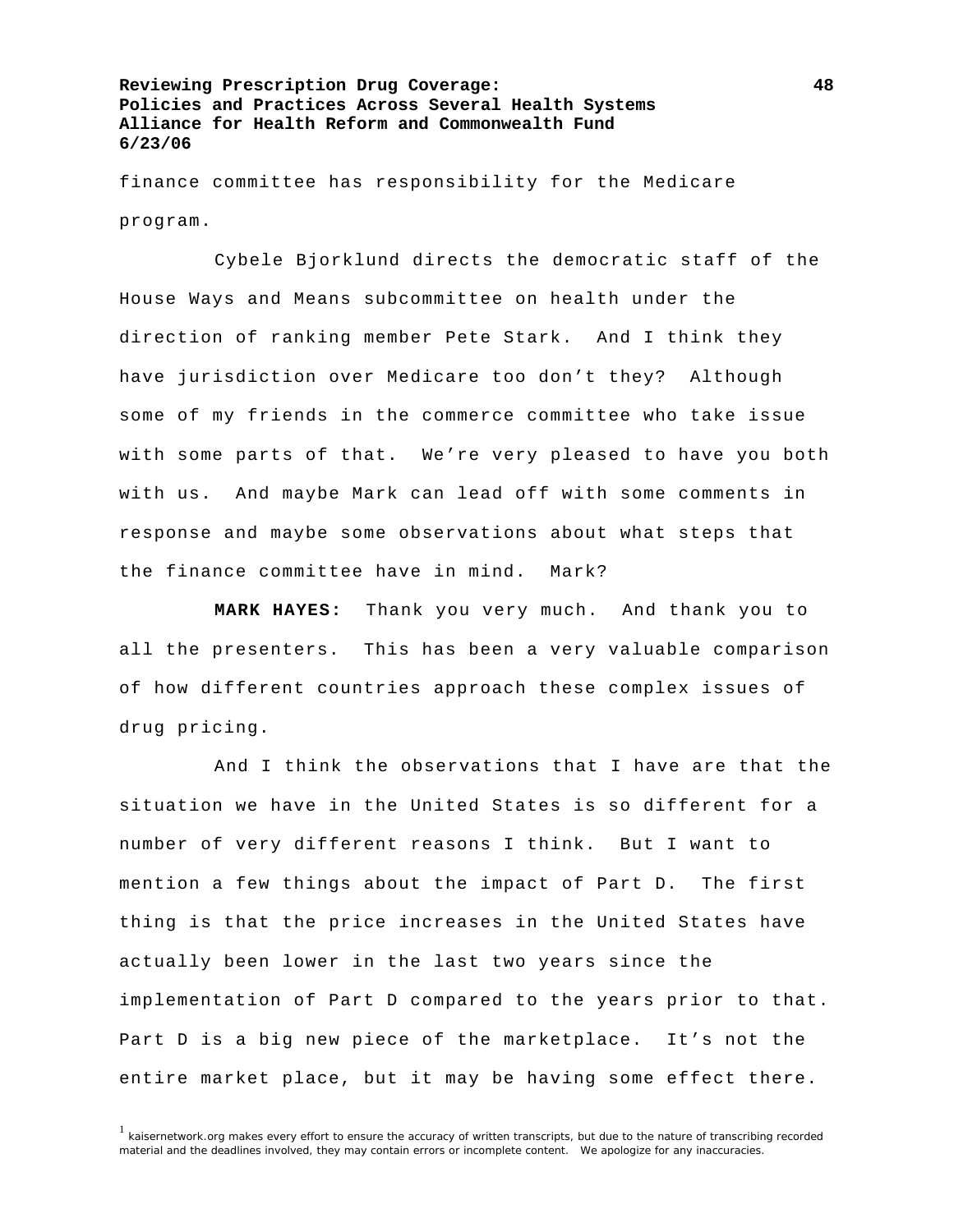The Part D plans prices themselves in the last six months went up less than the prices in the rest of the marketplace. So the Part D plans themselves have been more successful at negotiating lower prices than the marketplace overall. And we've also seen that Medicare beneficiaries are using generic drugs to a greater degree than they did prior to enrolling in Medicare Part D. And that's because a lot of them were cash paying customers. They bought their prescriptions at the pharmacy counter with cash, and as a result they were not as sensitive maybe to alternative therapies that were available, and I think the formularies that Part D plans present to beneficiaries for the first time have probably affected that quite a bit. And the price — it's been shown that the average prices for the premiums have been a lot lower than what anybody anticipated. The average price that beneficiaries are paying to enroll in Part D is about \$23 compared to what was projected around \$35 or \$37 a month, which is quite a bit lower. So not only has the competition between plans been working, but seniors have demonstrated that they can look across these different plans and be very cost-conscious. And they've chosen these lower priced plans to a much greater degree than anyone anticipated.

 But what have we heard though about beneficiaries' reactions to Part D? And I think this is really instructive

 $1$  kaisernetwork.org makes every effort to ensure the accuracy of written transcripts, but due to the nature of transcribing recorded material and the deadlines involved, they may contain errors or incomplete content. We apologize for any inaccuracies.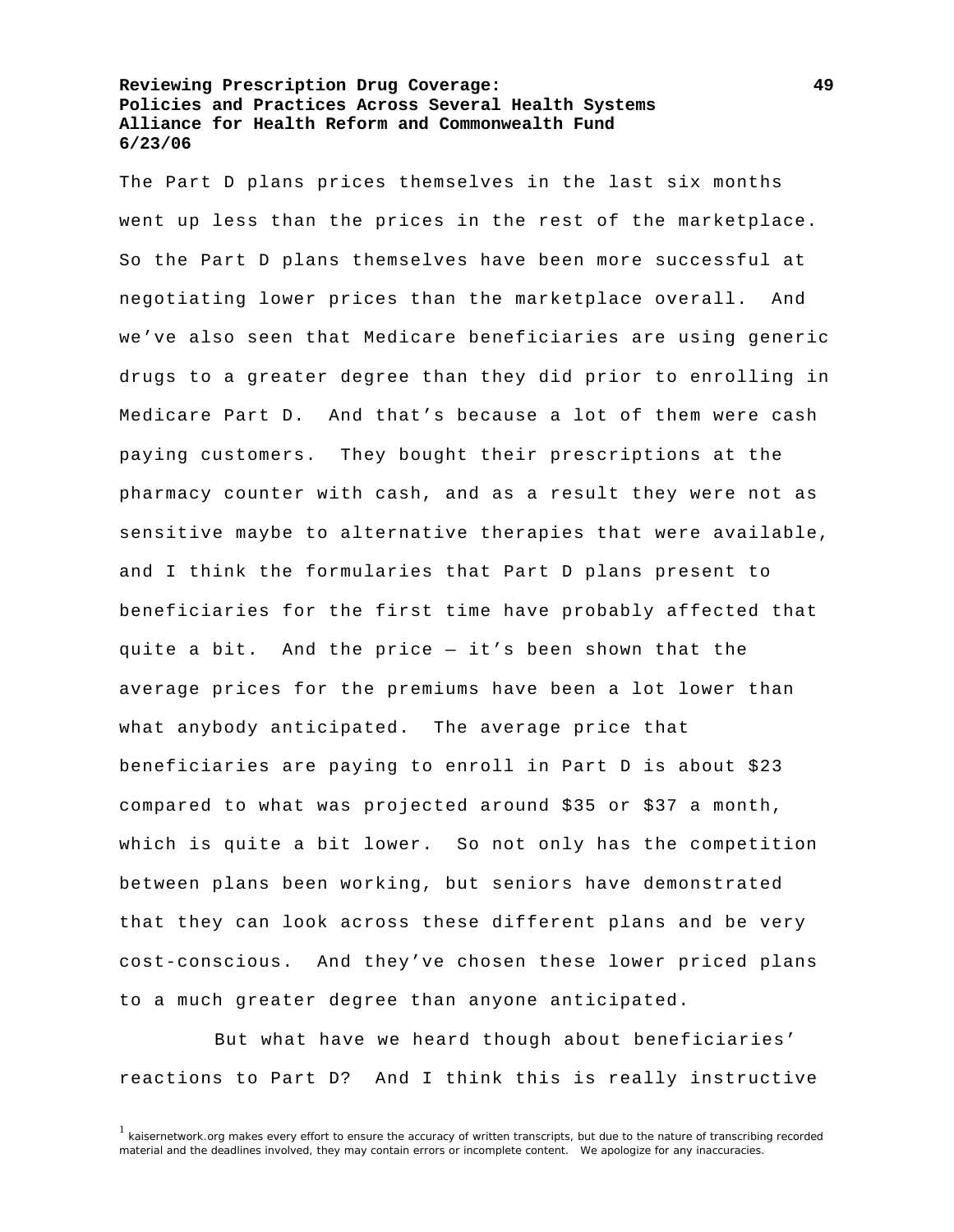for us in the policy-making world in terms of the political salability of some of the efforts that other countries that are represented here have taken to manage their drug spending in ways that the United States has not done. One of the areas where we have heard a lot of criticism about Part D is in the area of formularies. And while there are some very important national standards for those formularies that all the plans have to meet — there's a formulary review process, there's a national standard for those categories and classes as was pointed out, the P&T committees and so on. And even if you're in a formulary, if you're in a Part D plan and the plan does not cover your drug, there's a very extensive grievance exceptions and appeals process. And there's different cost sharing depending on whether you're talking a preferred drug or a non-preferred drug.

 This is really different from what we're hearing about what other countries do. If you have a positive formulary that says here are the drugs that are covered, the other drugs simply are not covered. That doesn't mean that you could get them and pay higher cost sharing, they're just not covered. And when we look at the chart of the number of covered drugs between the different plans, there's a big difference. And we hear from beneficiaries. I've gone out to all these town-hall meetings with Senator Grassley, and

 $1$  kaisernetwork.org makes every effort to ensure the accuracy of written transcripts, but due to the nature of transcribing recorded material and the deadlines involved, they may contain errors or incomplete content. We apologize for any inaccuracies.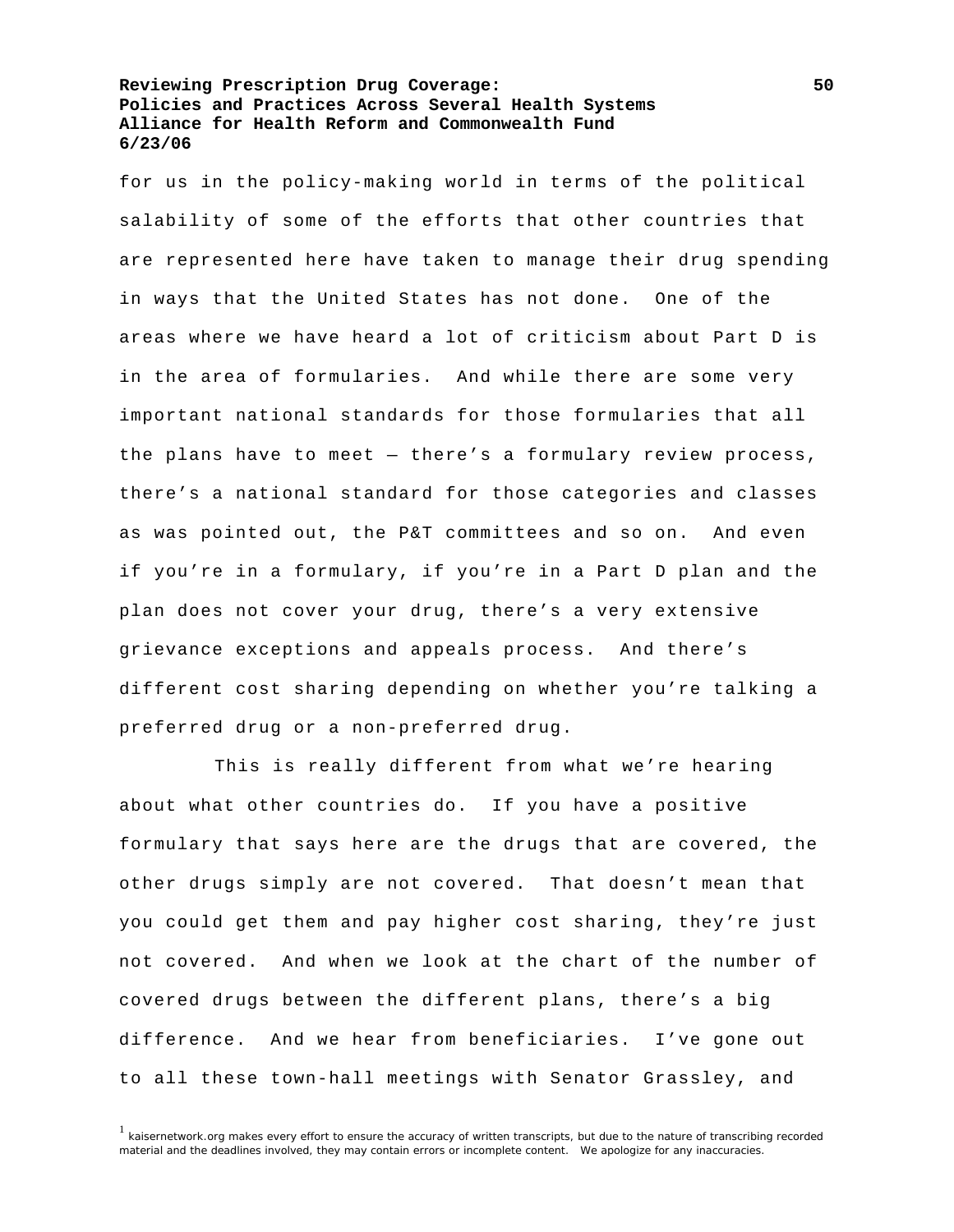one of the things we frequently hear are people saying, "I went into this plan and my drug's not covered under the formulary. So then I wanted to switch to a different plan." And the fact that they can switch plans is a good thing because they can then find the formulary that best meets their needs. If there was a national formulary they wouldn't have any other choice. And the process by which that formulary is decided upon is also really different.

 And I often, in those conversations, contrast Part D with the VA. And when I do that I find that I get sour looks on the faces of people looking at me when I say well we could have a system like the VA. But the VA has one national formulary, so if your drug isn't on the formulary you can't change to another plan. You just probably won't be able to get the drug. And there is kind of a process in the VA. It's very hard to get off-formulary drugs. Only about 2 percent of the drugs in the VA system that are dispensed are off-formulary drugs. They really stick to their formulary.

 Plus they have a very restrictive distribution network. You have to go to VA or you do what most people do in the VA is they get their prescriptions mailed to them. And I happen to have a little personal experience with this because my wonderful mother-in-law has moved in with us. She is fortunate enough to get her medications through the VA,

 $1$  kaisernetwork.org makes every effort to ensure the accuracy of written transcripts, but due to the nature of transcribing recorded material and the deadlines involved, they may contain errors or incomplete content. We apologize for any inaccuracies.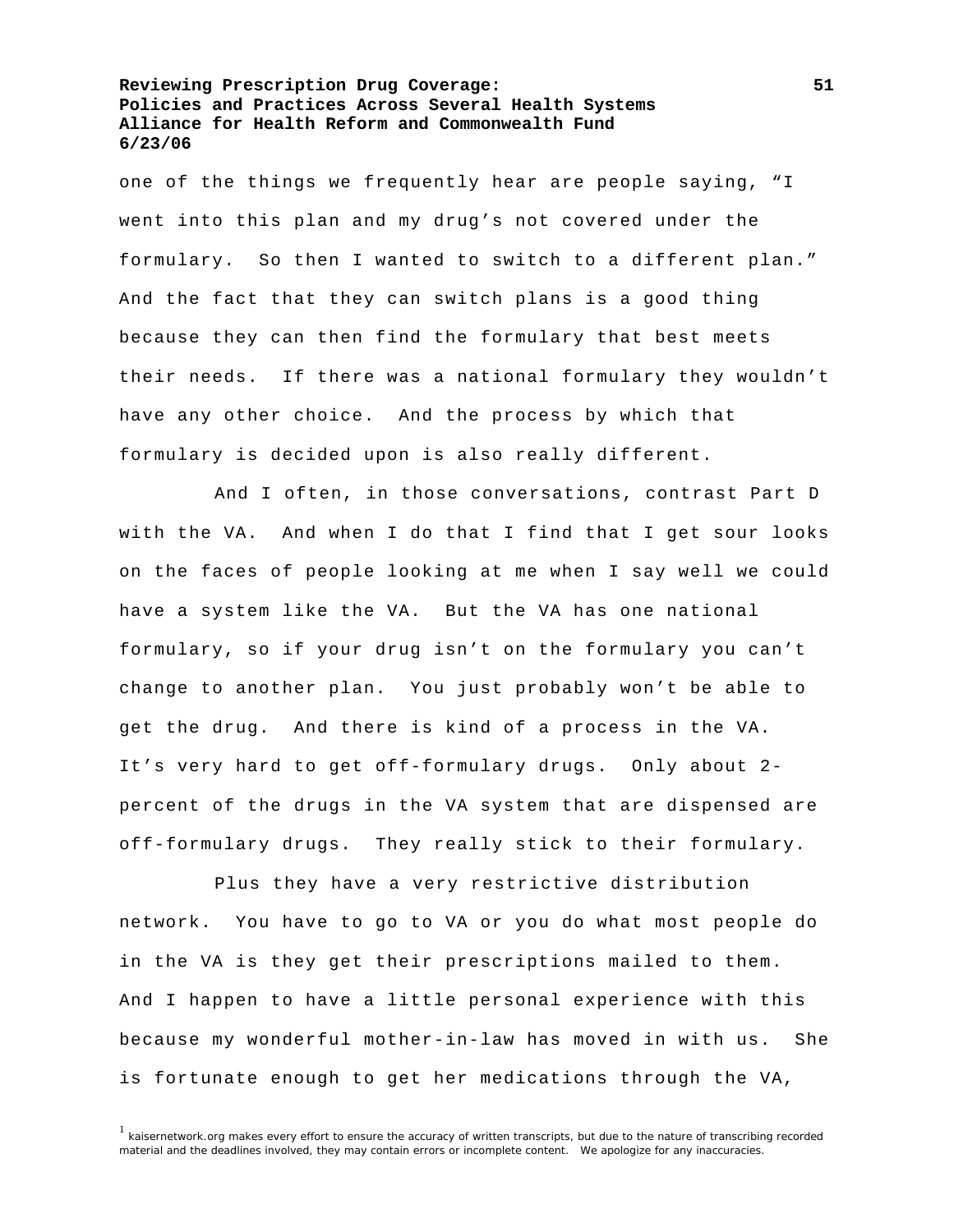and so whenever I'm checking the mailbox I see these packages come in from the VA. Four in five of the prescriptions filled in the VA system are through mail order. But what have we heard from Medicare beneficiaries? They're concerned about formularies and their ability for their doctors to go through the exceptions process to get something that's not on the formulary and their ability to get their prescriptions filled at their local pharmacy and a really kind of a resistance to using mail order pharmacy.

 And I think that presents for us a real challenge if we're even going to think about using some of the price control mechanisms that are used in other countries. And I think the sort of backlash that we might get from the electorate here would be substantial. The electorate here are really repulsed by the idea of a national formulary, by more out-of-pocket costs for off-formulary drugs or for nonformulary drugs. And they're really not thrilled about formularies to begin with. And I think that is a real challenge for us, and Part D represents really a balance then, and a number of the presenters mentioned that balance. And I think the balance that's in Part D reflects really the willingness of the public to accept the kinds of things that are in Part D to steer people toward those more cost effective drugs and to control that access.

<sup>&</sup>lt;sup>1</sup> kaisernetwork.org makes every effort to ensure the accuracy of written transcripts, but due to the nature of transcribing recorded material and the deadlines involved, they may contain errors or incomplete content. We apologize for any inaccuracies.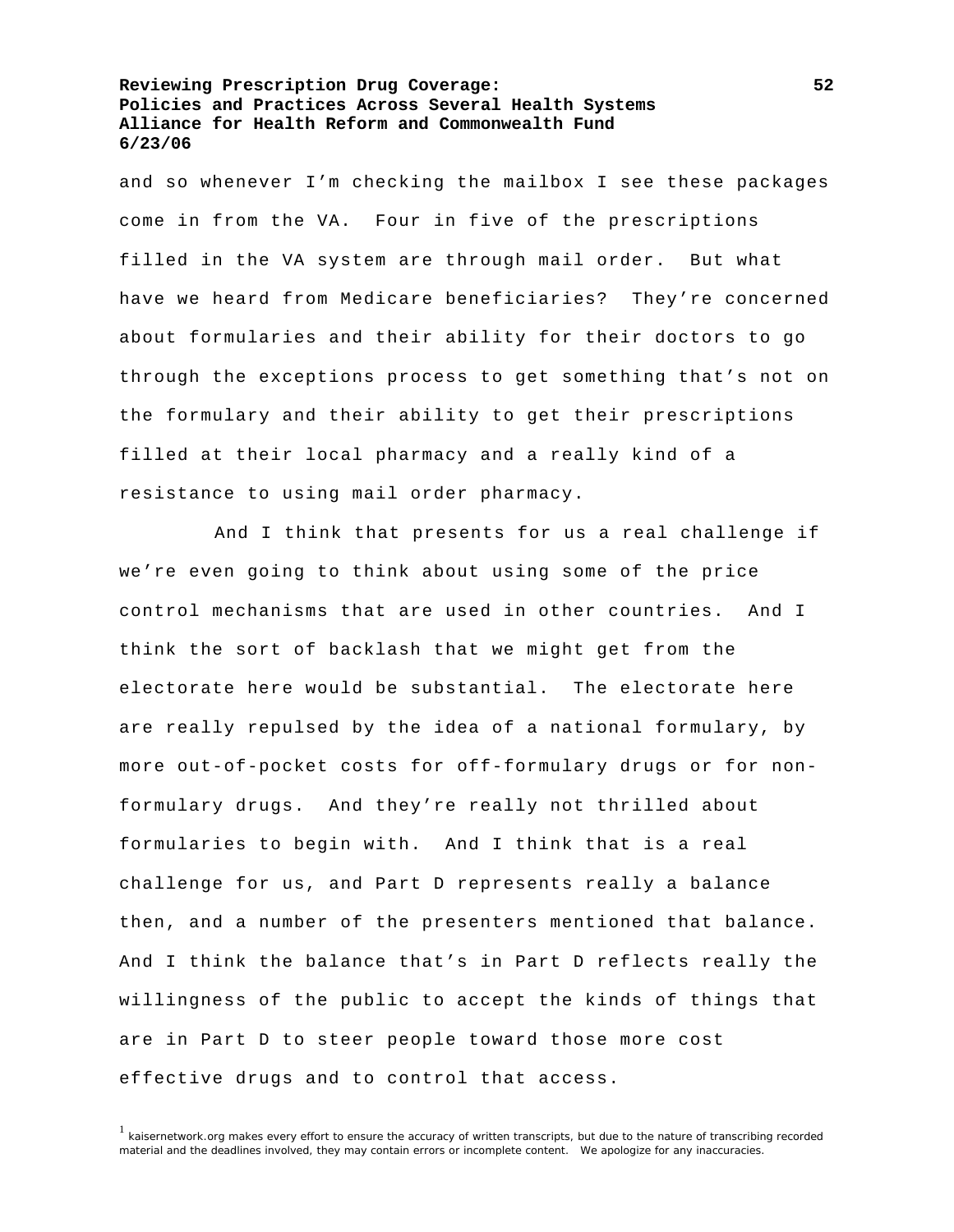Now we have done a few things then also besides Part D that I want to mention really quickly. One is that just this past February congress passed a reconciliation bill. The reconciliation bill provides to Medicaid, for the first time, the ability to have preferred and non-preferred drug [inaudible] in a way that it hasn't done before. This will allow states to have more of a private-sector-like formulary than they've been able to do in the past. That was very controversial to a lot of folks who did not believe that higher cost sharing should be applied in the Medicaid program. But again I want to say that's far different from saying the drug is not covered at all. If the drug is not covered at all in a national formulary they have no other choice. This is just saying that there would be some differential between that cost sharing.

 And then I want to make one interesting observation about reference pricing — in the 16 seconds that I've already gone over — and that is that in reference pricing, by saying here is if all these drugs are equivalent we're going to pay the lowest price, and the consumer pays the difference. I think we're also experimenting with something very similar to that in the United States in consumer directed healthcare, by making consumers much more price sensitive so that their own out-of-pocket spending drives those decisions that they can

 $1$  kaisernetwork.org makes every effort to ensure the accuracy of written transcripts, but due to the nature of transcribing recorded material and the deadlines involved, they may contain errors or incomplete content. We apologize for any inaccuracies.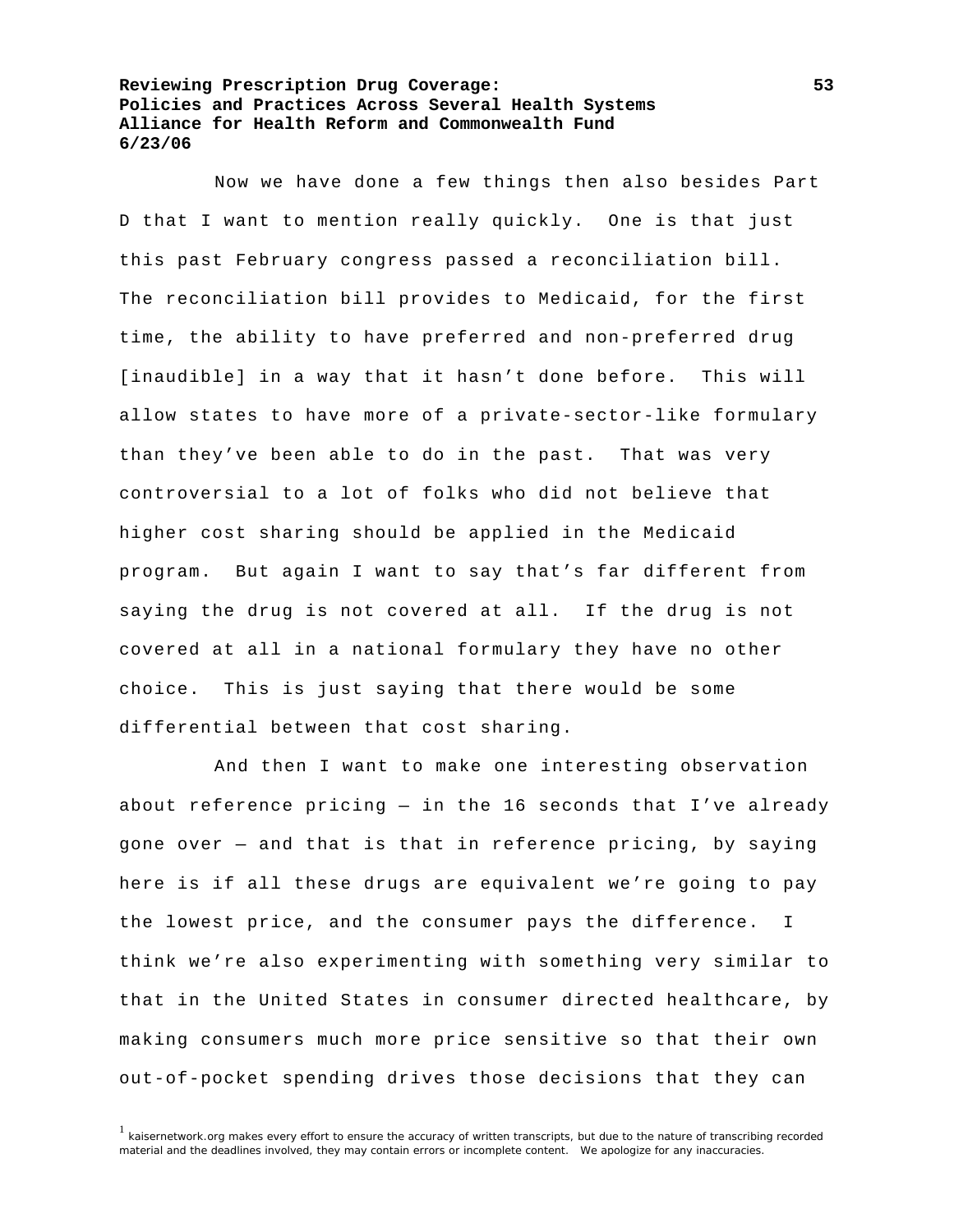make on their own about which drug that they want to take or which therapy they want to access. So that's all I'll say. I'm sure, knowing Cybele and the panels we've been on before, I know she will have many things to say in response to what I've just said and no doubt generate a lot of other discussion. Thank you.

> **ED HOWARD:** Cybele you agree with all that don't you? [Applause]

**CYBELE BJORKLUND:** Thank you Ed. And thanks to the Commonwealth Fund also for inviting me to participate. It's always fun to be on a panel with such impressive experts, especially from other countries because I think they often can go home feeling very good about their system. And for me it validates my concerns about ours. Because no matter what problems you have in your various other universal coverage systems. They pale in comparison to the problems we have here.

 I will say that much of my prepared comments were going to focus on — and hopefully we'll still have some time for this — to talking about the need for us to get into some cost effectiveness and cost-benefit analysis research here and the positive influence it could have, both in our public and private programs. But we've turned into such a Part D discussion, we'll probably have to have a little bit of

 $1$  kaisernetwork.org makes every effort to ensure the accuracy of written transcripts, but due to the nature of transcribing recorded material and the deadlines involved, they may contain errors or incomplete content. We apologize for any inaccuracies.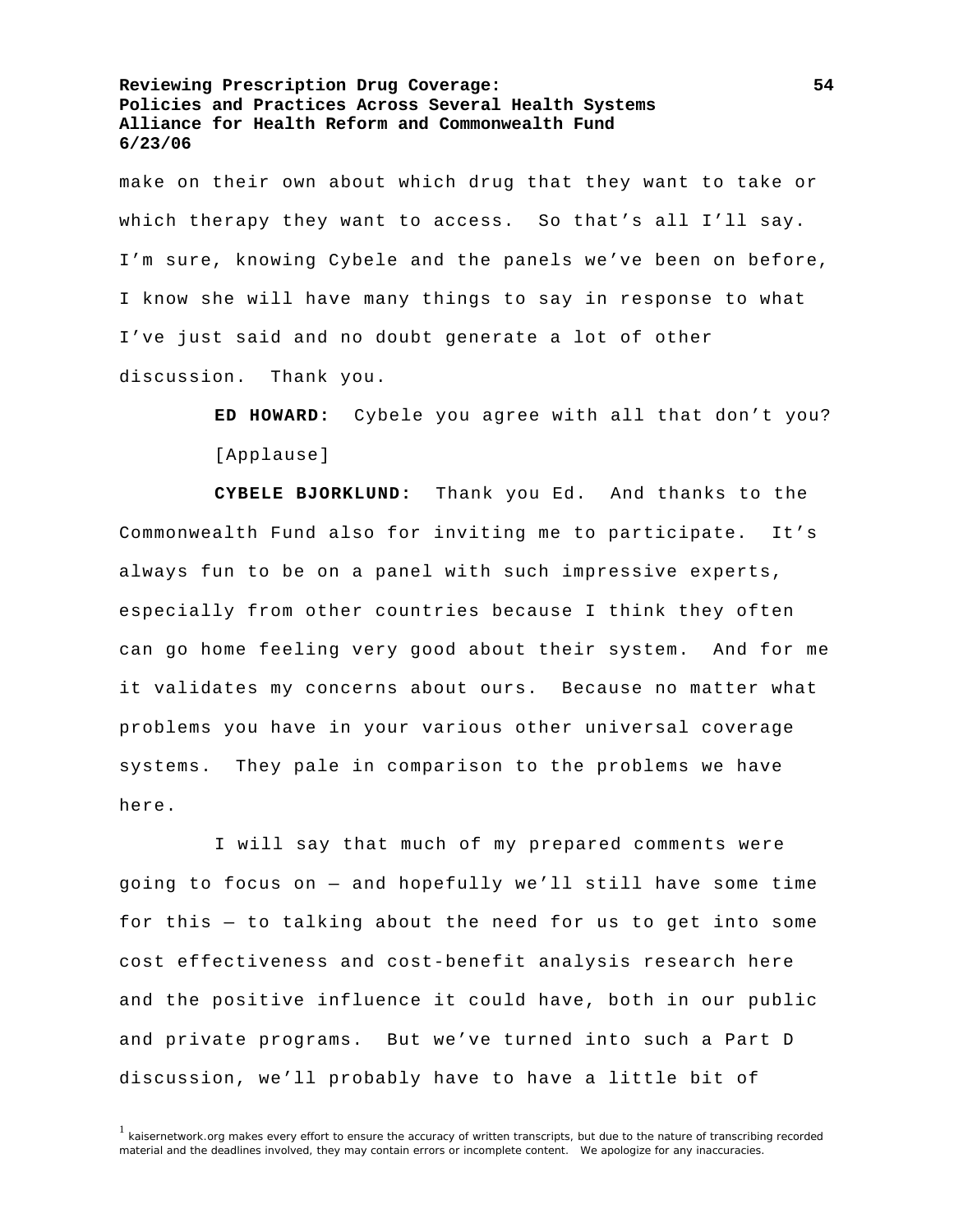response to some of that if I can read my chicken scratch. And I think it is clear that if we want to get pharmaceutical spending under control in this country we'll have to use both supply and demand side policy to get there. However as others have pointed out, it's very tough to do in our fractured environment.

 And the beauty of studying these other countries is that they have universal coverage that in most cases relies entirely or predominantly on public programs. And with that comes the ability to make the decisions that need to be made. Sometimes tough — often tough — because of the competing interests, but when you also look at research funded by Commonwealth and others that make international comparisons, you find satisfaction in those countries much higher generally with some blips in UK than in the US.

 And one thing I would like to clarify right now because there's been an assertion both by Mark and another panelist that Part D is a reflection of the sentiments of the American people and a reflection of our values, and our tolerance and our preference for a market-driven approach to healthcare. And I don't think that's exactly a fair characterization of the evolution of Part D or even necessarily the sentiments about it. Without wanting to retread a fight that started three years ago too much, it's

<sup>&</sup>lt;sup>1</sup> kaisernetwork.org makes every effort to ensure the accuracy of written transcripts, but due to the nature of transcribing recorded material and the deadlines involved, they may contain errors or incomplete content. We apologize for any inaccuracies.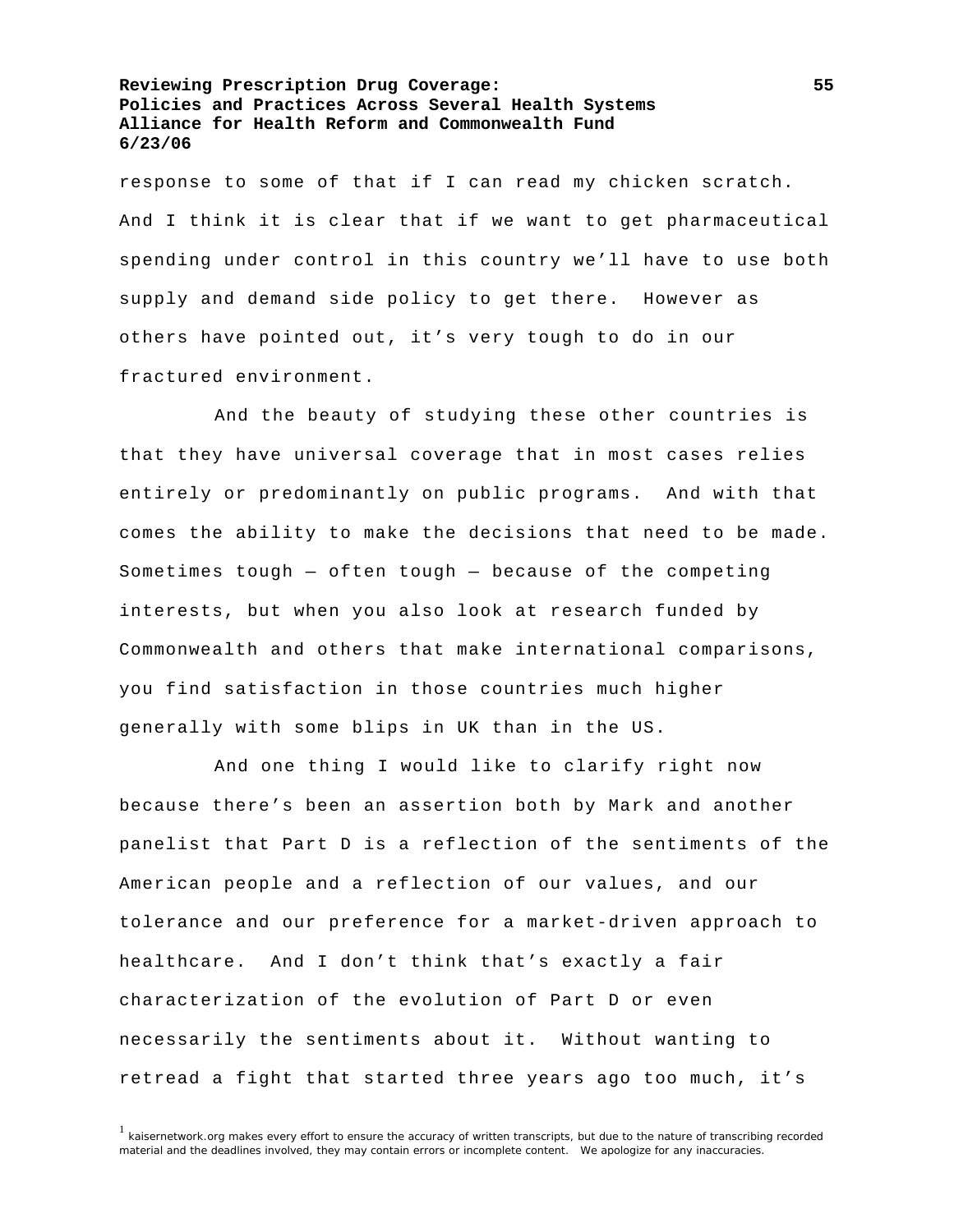far from universal. And in fact the program was put together with a small privileged few. It did not reflect — it passed a bare majority of the congress in both chambers in its ultimate form. I haven't seen any surveys about whether people would prefer this approach or a system that promised universal access at an affordable price. There's a lot left to be desired, and I think we just need to get through it. I'm not going to go into the price disputes. What we have seen are that the prices and the plans this year have risen commensurate with the AWP price listings indicating that the plans aren't doing any better job at coming off of the pharma list price increases that are predictable. I think the fact that beneficiaries are choosing lower-premium plans is an artifact of two things. One there was tremendous confusion about what plan choices to make. And so generally it appears, from the limited data that CMS has released, that people have flocked to names that they trust and know, and that accounts for a large enrollment in United and AARP, irrespective of necessarily the price. The price is important, but they also want to know that the plan's going to be there for them and that they trust them and to cheap plans, hence the enrollment in a lot of Humana. So they are looking for a cheap plan regardless of whether it necessarily

<sup>1</sup> kaisernetwork.org makes every effort to ensure the accuracy of written transcripts, but due to the nature of transcribing recorded material and the deadlines involved, they may contain errors or incomplete content. We apologize for any inaccuracies.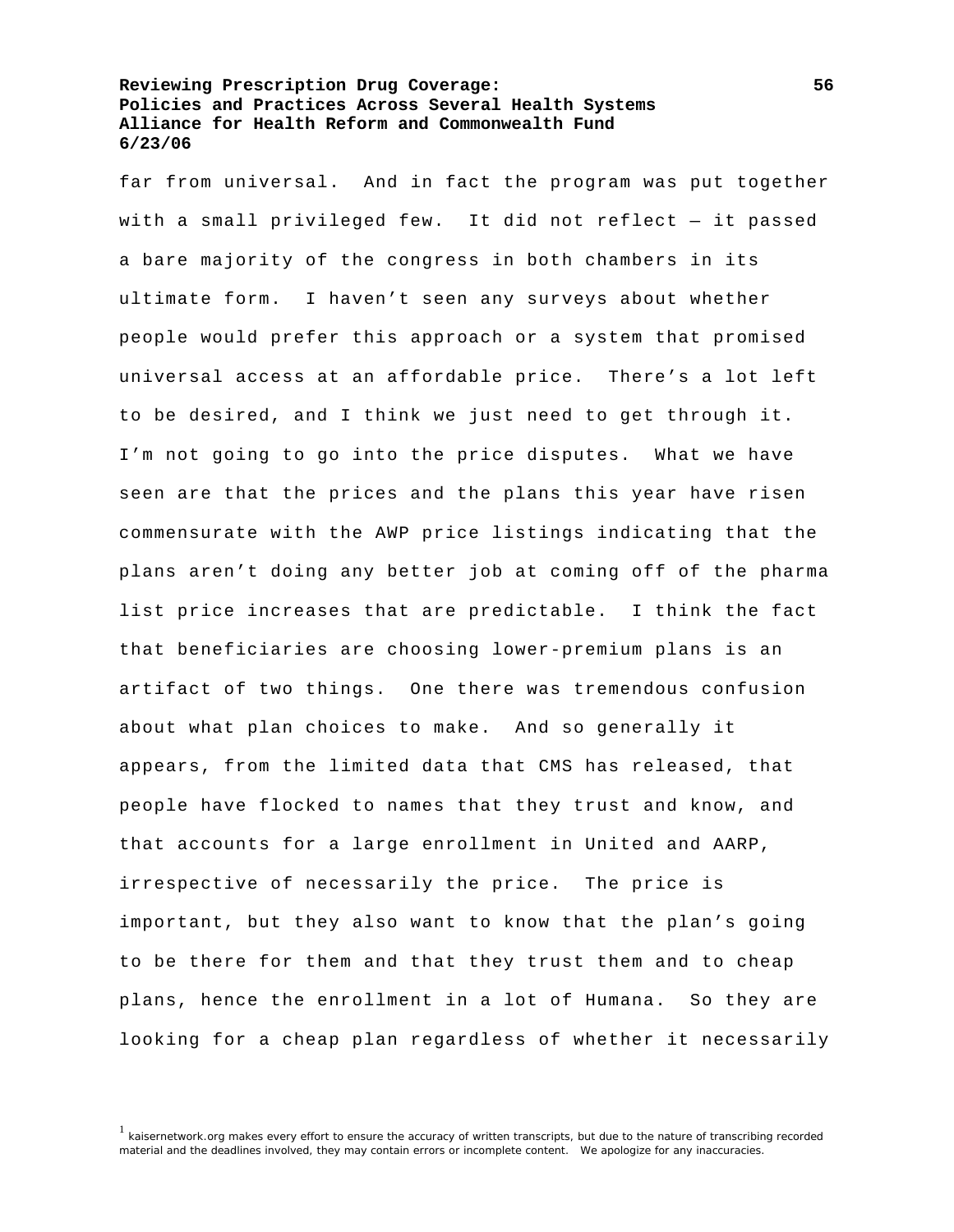meets their needs. We're still trying to find out whether these plans are meeting people's needs.

 The initial few months there was a holiday on a lot of what passes for cost-control on these plans, which is really utilization access. And now they're starting to faze those things back in. We're hearing in a lot of congressional offices a lot of complaints about how to get through the exceptions and appeals process. And there was a last minute scramble by CMS and the plans to come up with a unified form. But they haven't required that everybody use that form yet. So it remains to be seen really how well this is working. And one of the key problems there is that CMS is not releasing a lot of the data, including some of the data that Tanisha mentioned, which would be useful in allowing people to compare plans as they approach the open season on how well they're meeting beneficiaries' needs. Call center response time may have been collecting I think on a monthly or bi-weekly basis for months. We have asked for it several times when Mark McClellan testified before our committee.

## And

we've asked for it in writing twice now. We've asked for some of the other quarterly data that — I think the first quarter came in May  $31^{st}$  – trying to assess how many appeals and exceptions are being filed per 1,000 beneficiaries and

<sup>&</sup>lt;sup>1</sup> kaisernetwork.org makes every effort to ensure the accuracy of written transcripts, but due to the nature of transcribing recorded material and the deadlines involved, they may contain errors or incomplete content. We apologize for any inaccuracies.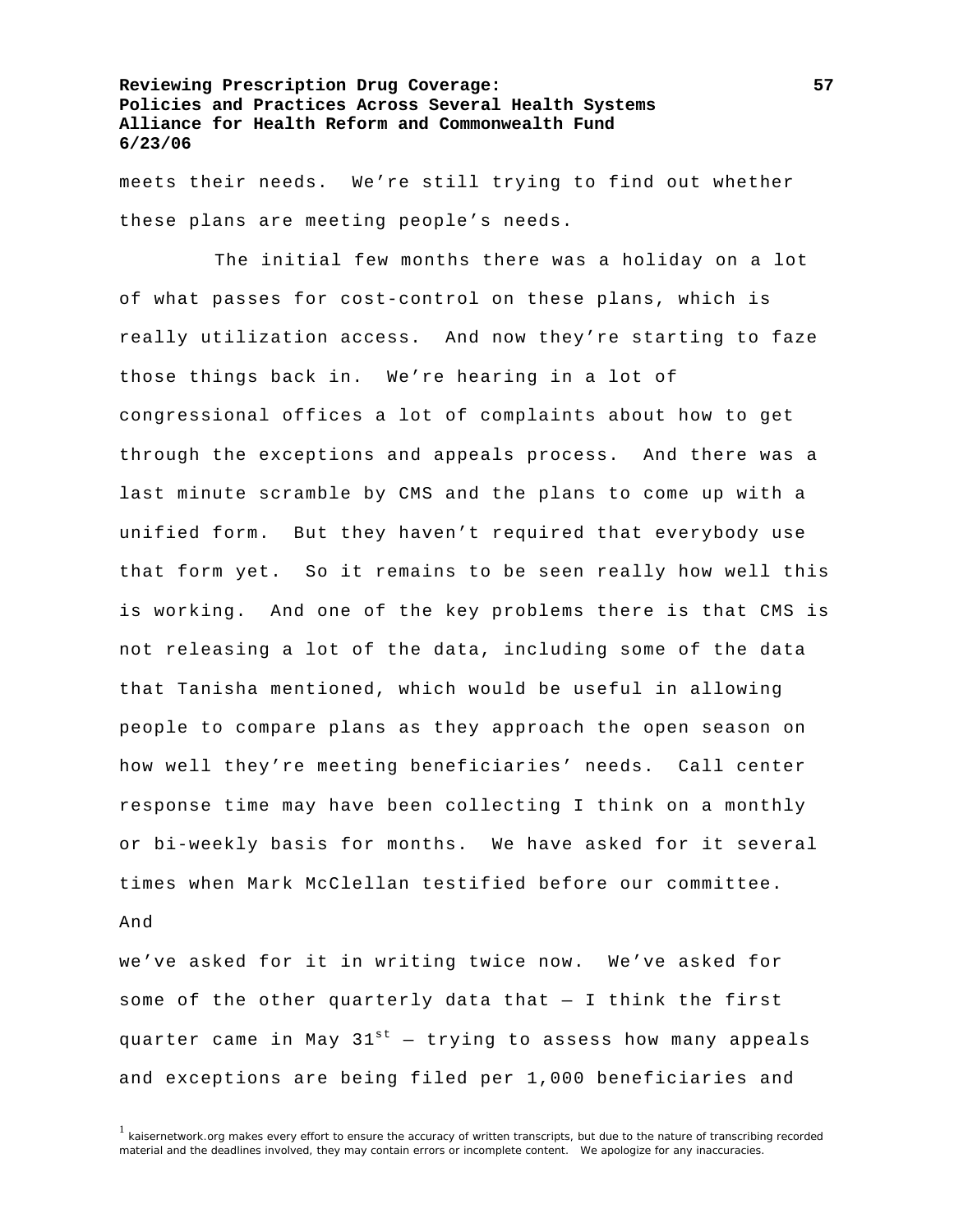the disposition of those and some other things. And we hope that they will release that prior to November so people can take that into consideration.

 So I think that there's a lot we can do to improve research and practice and acquisition on prescription drugs, but we're really hampered until and unless we make systemic health reform changes in the US that bring us to a more unified system. Part D again is the case study as to the difficulty we have regulating a government program and extracting the value that taxpayers really deserve. We're projected to spend nearly a trillion dollars over the next 10 years but have no control over that spending. It's all been outsourced to the private companies. And furthermore because the statute prohibited price negotiation from the government, and broke up the largest group of purchasers that we have, and including those who are disproportionate users, so we could extract the most in a negotiation position, we've crippled the ability of the government to materially reduce prices or control spending.

 I'm averse, frankly, to changing the FDA process in terms of safety and efficacy reviews. It's not my jurisdiction, so I don't want to get in a food fight with Energy and Commerce or my former colleagues from Senator Kenny's staff, but I do think we need another government or

<sup>&</sup>lt;sup>1</sup> kaisernetwork.org makes every effort to ensure the accuracy of written transcripts, but due to the nature of transcribing recorded material and the deadlines involved, they may contain errors or incomplete content. We apologize for any inaccuracies.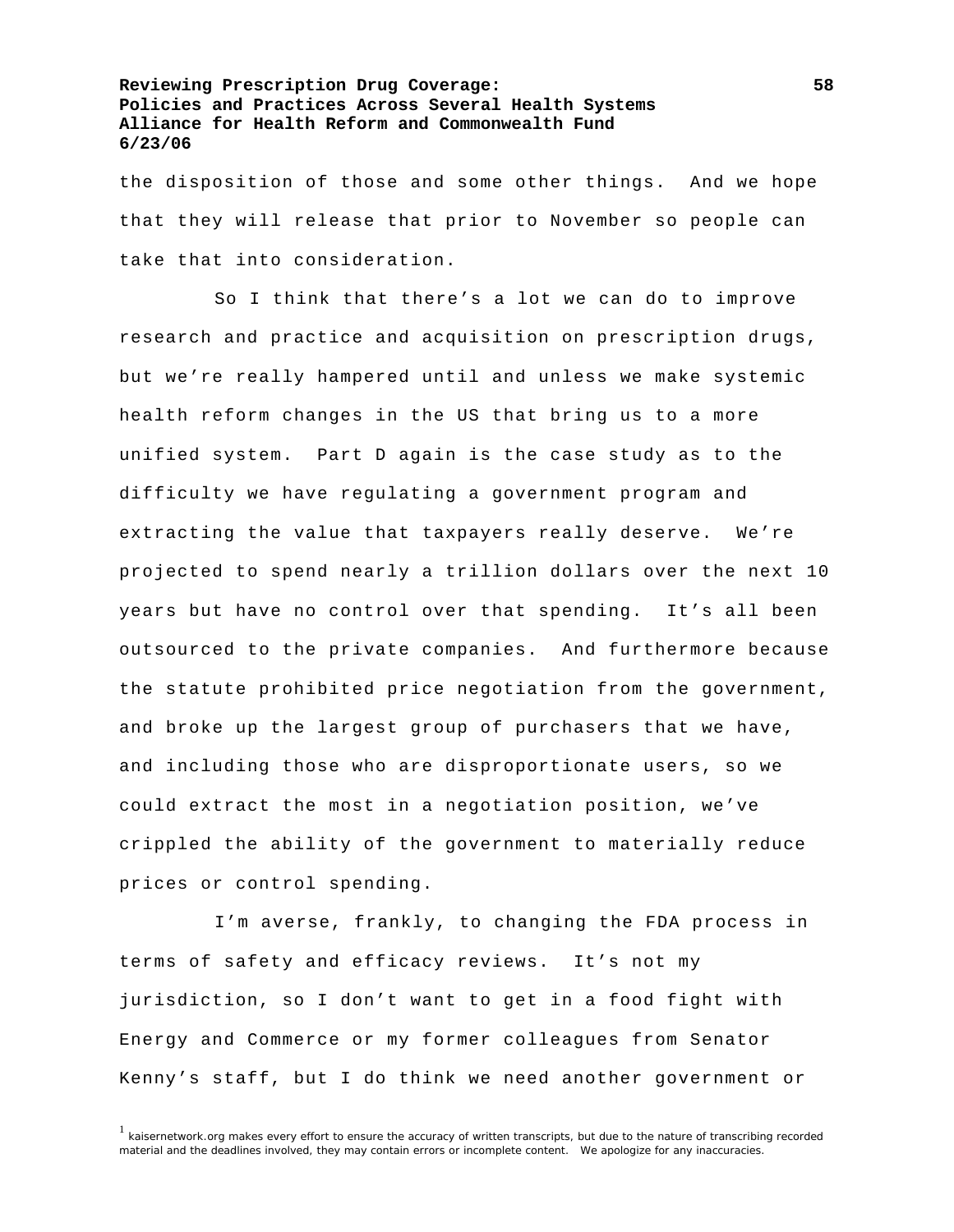quasi-governmental agency, whether via AHRQ, a new agency or another avenue to get more into cost effectiveness and costbenefit analysis for the greater good. We're spending too much, both in terms of per capita spending and as a percent of GDP on all health, not just drugs, to not step forward to generate unbiased expert advice that public and private payers can use to evaluate the value of current and new treatments.

 MMA — some of this has been mentioned — did contain a provision to start some of this research. There was lots of ballyhoo, including from certain republic corners, but the funding has fallen far short of its promise in need. DERP which is mentioned in some of the written materials, but I don't know that we've talked about it here — out in Oregon is doing some interesting work. But there is surprisingly little discussion of that out here, and again I think that this is a national priority and something we need and would value for our public and private programs. We should start getting on the ball with it. And I would say where is the Office of Technology assessment when we need it. Many of you may not remember that agency because it was abolished with the GOP contract with America revolution in 1994. But it would be a handy agency to have around at this point.

<sup>&</sup>lt;sup>1</sup> kaisernetwork.org makes every effort to ensure the accuracy of written transcripts, but due to the nature of transcribing recorded material and the deadlines involved, they may contain errors or incomplete content. We apologize for any inaccuracies.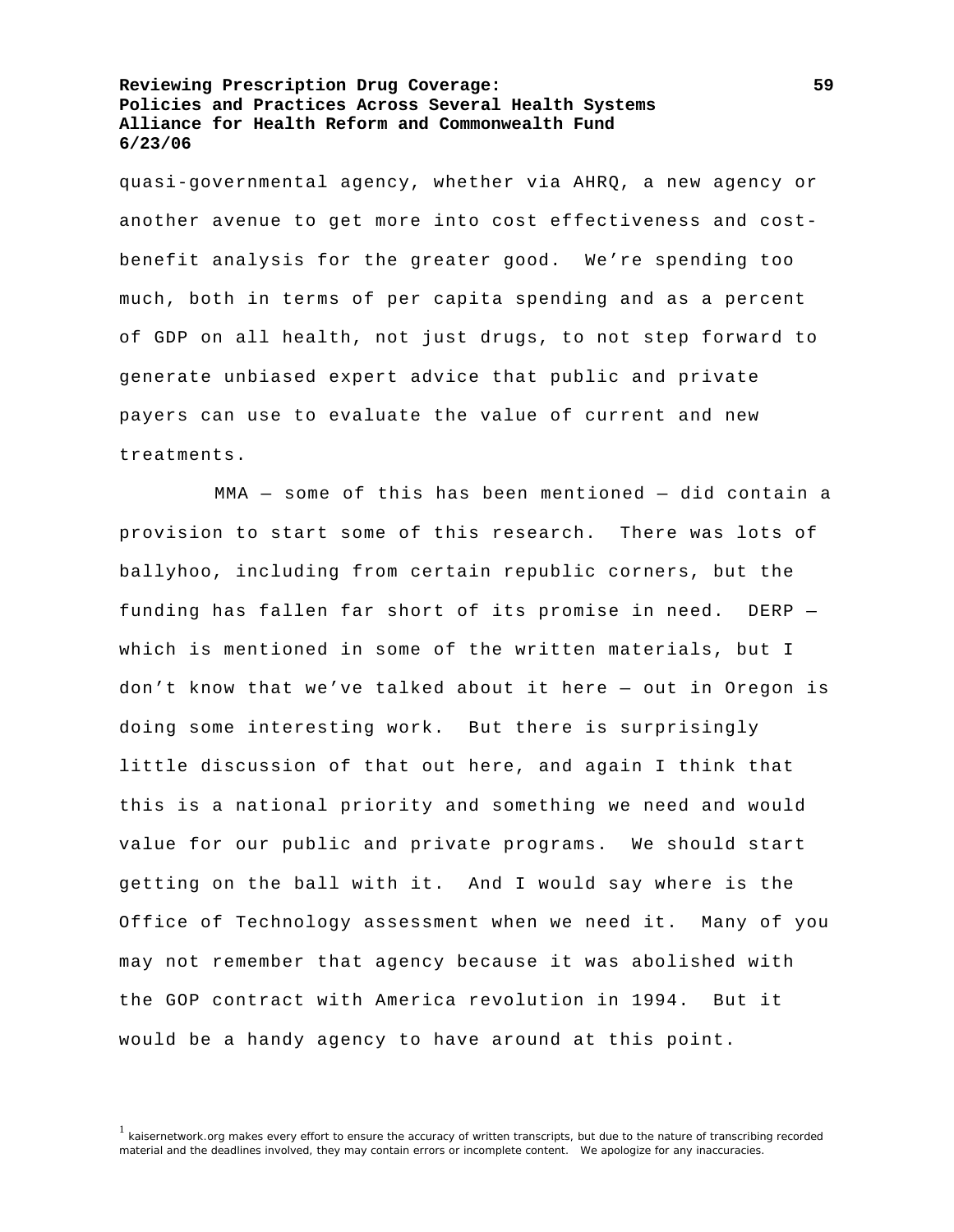I do think it's also important, as several panelists, Panos among others, had raised — physician and prescriber impact. Again, in our system, we have little control over that. Special interests really will get in the middle of our being able to regulate it because of it where I think GTC is an insidious[ph] contributor to our increased spending, the detailing practices of the pharma companies as well as a proxy for what you could do to control that. You can look at the VA or Kaiser Permanente, two large, close systems that have aggressive policies, at least on detailing, and they have physicians that are invested in those systems to resist the [inaudible] that come in the door.

 It'd be nice to be able to address this in a bipartisan fashion and I think we could generate some support from physicians and payers, but most of those are too timid to step forward on their own because they have day-to-day reimbursement issues that they're facing and they don't really want to play up against pharma and others.

 So I think that there's no doubt that we want a thriving pharmaceutical industry that's producing new medicines, which can do a great good for a number of folks, but we need to really recognize that not everyone needs the once daily version or the pink verses the purple pill. And the key is finding out what works best for whom and the

<sup>&</sup>lt;sup>1</sup> kaisernetwork.org makes every effort to ensure the accuracy of written transcripts, but due to the nature of transcribing recorded material and the deadlines involved, they may contain errors or incomplete content. We apologize for any inaccuracies.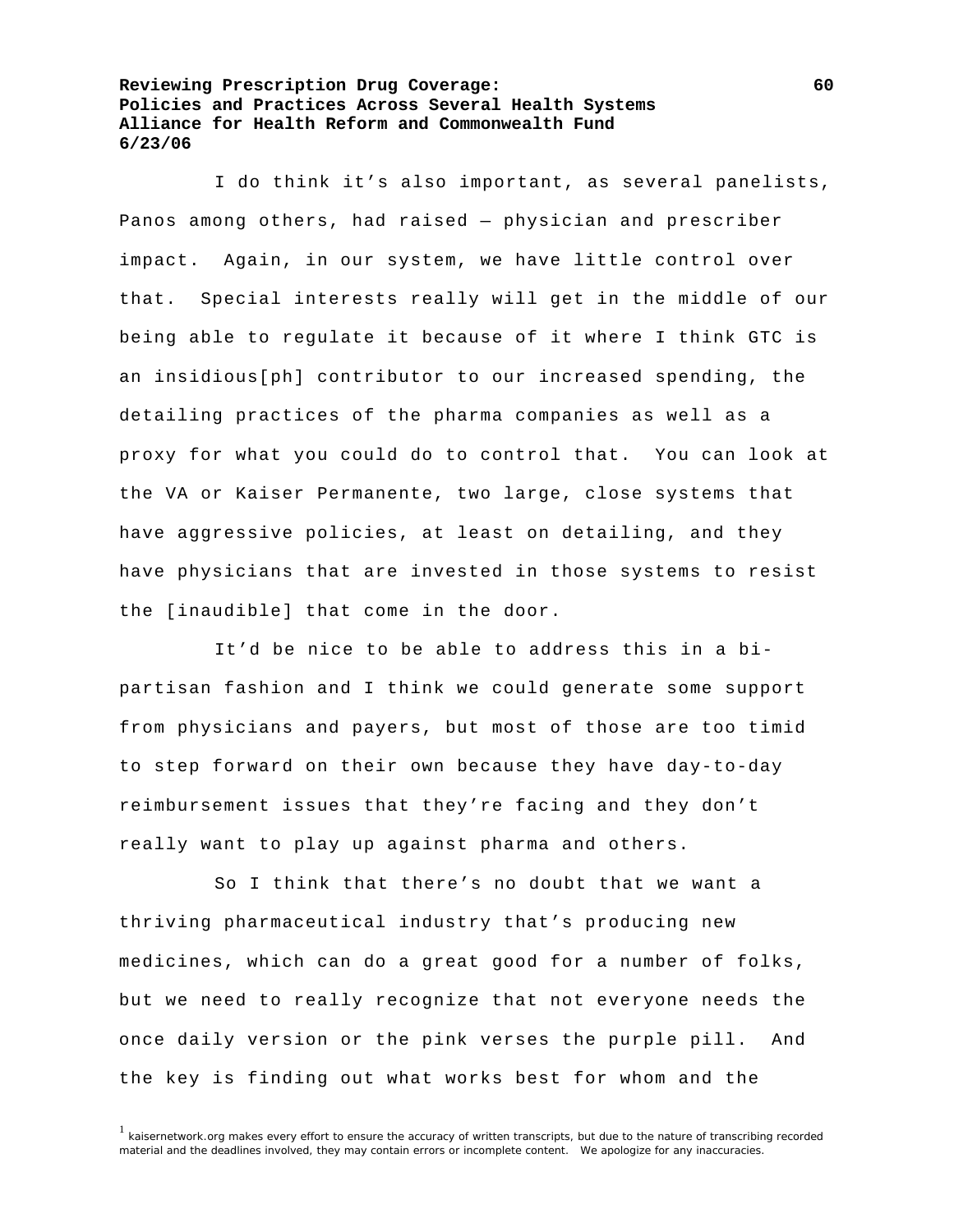actual value of a new benefit in successor drugs while having a viable, simple rational exceptions and appeals process that ensures access to drugs. And it's a balance that is exceptionally difficult for us to achieve in the Part D environment we've created where we have really very little direct tie. There's very little oversight. There are words in the statute. They're not enforced very well in the broader system, so I think we could benefit from some research that some payers will be incentivised to put to good use, but we're a long way from being able to replicate some of the systems in other countries.

**ED HOWARD:** Thank you very much Cybele.

[Applause]

 Because we've had such a rich collection of information to transmit to you we have a somewhat truncated Q&A session, but I want to invite you to pull out those green cards and fill them out. Probably with the short time we have you ought to use the microphones to ask your questions, and we would ask you to do that in an expeditious way. Get to the microphone, state your question as briefly as you can, and we'll go from there.

 While we're waiting for that to happen, let me just jump in here. Cybele mentioned it, and I think Steve was talking about the drug effectiveness review project, DERP.

 $1$  kaisernetwork.org makes every effort to ensure the accuracy of written transcripts, but due to the nature of transcribing recorded material and the deadlines involved, they may contain errors or incomplete content. We apologize for any inaccuracies.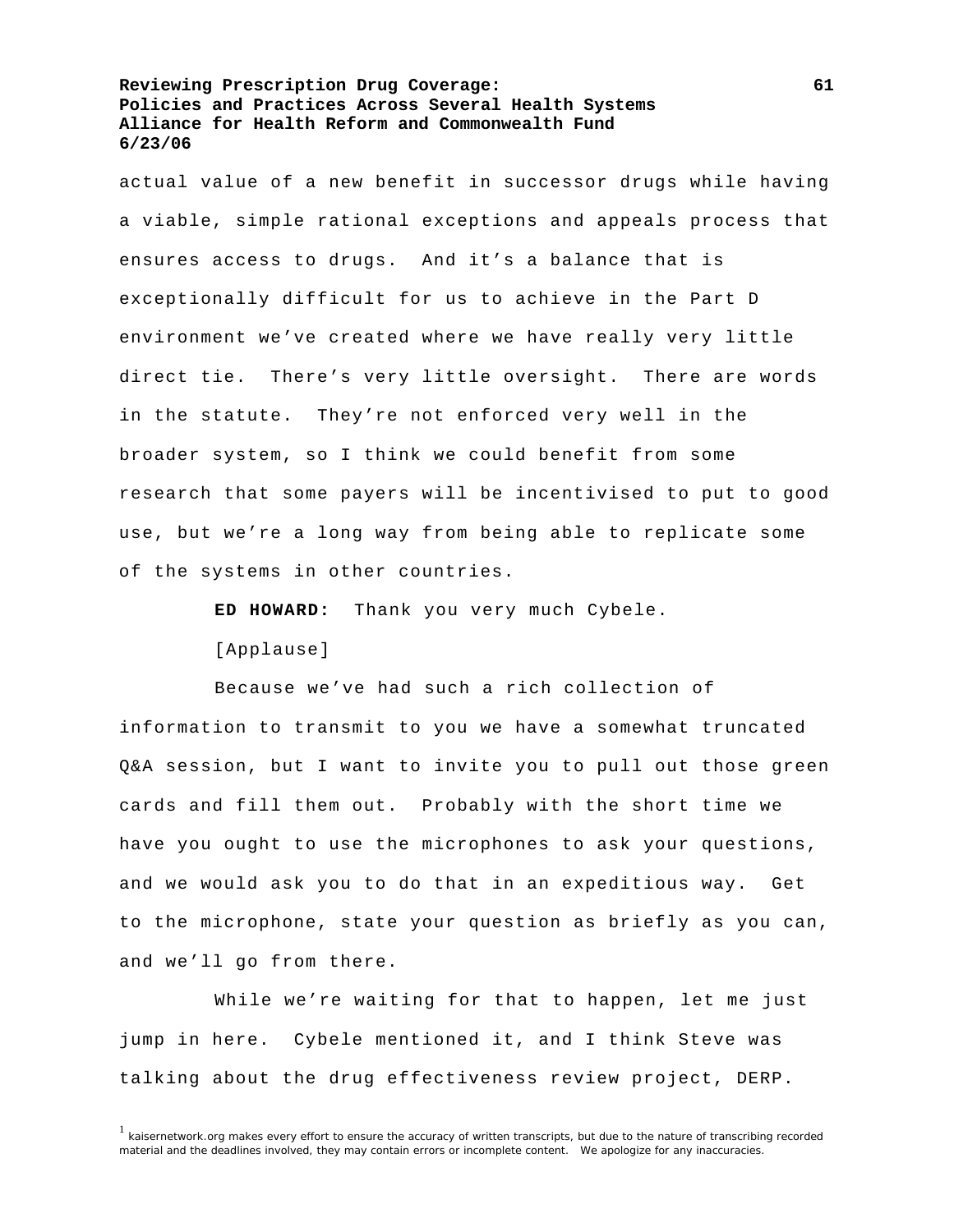What is that? Do people know about it think it's worth doing? Is it contributing one way or another to usefulness?

**STEVEN MORGAN, PhD:** I'll take that because I'd like to contrast Medicare Part D against the DERP, although it's related in some sense because AHRQ is funding some of the work that DERP does. DERP is a collaboration between multiple kinds of funders, both public and private here in the United States to sponsor the ongoing review of drug classes to look for best in class or best in show kind of performance for pharmaceuticals. And it provides assessment and then leaves it up to the payers to use that to make the appraisal and coverage decisions. The comparison I want to make is just the industry and public response to Part D verses DERP. I think — at the risk of never being invited again back to speak here — when Part D was brought on the industry was applauding. And I think that sent a message to everyone including states, consumers unions and independent experts as to what the likely impact on costs would be. Whereas DERP now is being applauded by states, consumer unions and independent experts, but the industry is not beginning to attack it, which would suggest that it is in fact the kind of thing that would raise the evidentiary bar allowing states and other payers to effectively force that kind of competition that we want to see. And it can happen

 $1$  kaisernetwork.org makes every effort to ensure the accuracy of written transcripts, but due to the nature of transcribing recorded material and the deadlines involved, they may contain errors or incomplete content. We apologize for any inaccuracies.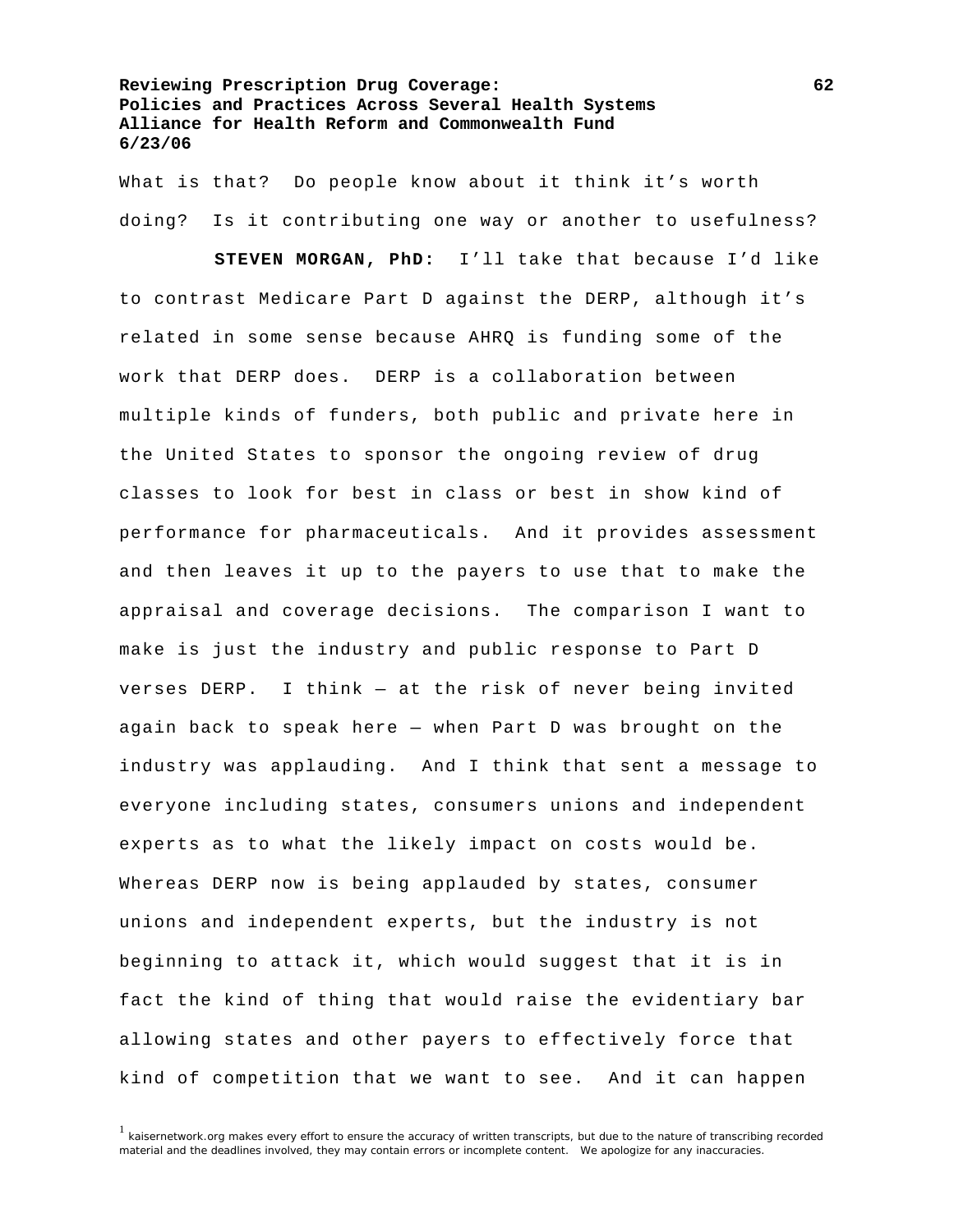in a multi-payer system like the United States, as it can happen in Canada, which is a multi-payer system for drugs. If you raise the evidentiary bar in terms of establishing what is the best in class, what is the best drug for treatment, consumers will understand better why it is a given drug plan restricts choice, so to speak, to that particular product. And they may be willing to vote with their dollars if they want a particular brand they saw on television, but the information or raising the evidentiary bar is essential for forcing the kind of competition that would keep prices in check.

**ED HOWARD:** Yes, Cybele.

**CYBELE BJORKLUND:** The only thing I was just thinking as you laid it out that way [inaudible] is that now that we've called attention to DERP in this environment, I suspect their funding will be jeopardized.

**MARK HAYES:** I'd like to make a comment.

**ED HOWARD:** Go ahead, Mark.

**MARK HAYES:** We looked at DERP last year as a model that we could use in the Medicaid program because that's part of what participates in Oregon as you are no doubt aware. And part of the emphasis behind the cost-sharing program in the reconciliation bill around Medicaid was focused on the fact that DERP exists and it's working for a lot of states.

<sup>&</sup>lt;sup>1</sup> kaisernetwork.org makes every effort to ensure the accuracy of written transcripts, but due to the nature of transcribing recorded material and the deadlines involved, they may contain errors or incomplete content. We apologize for any inaccuracies.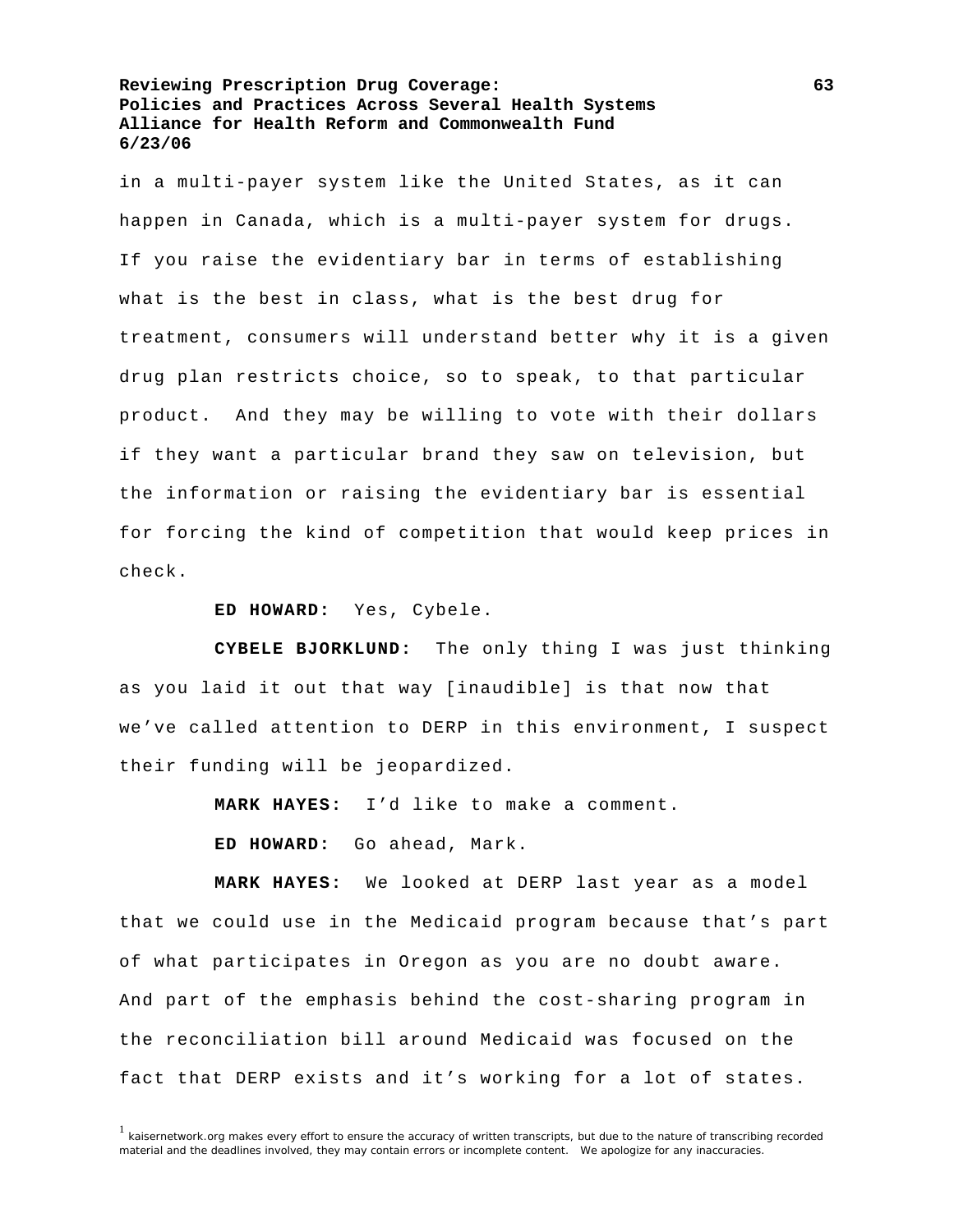But states didn't have a way to apply any kind of formulary restrictions in the Medicaid program. So we changed that in the DRA, so that states can use and participate in DERP. It's a volunteer program. Any state can participate. And they have the ability to use a formulary process in Medicaid.

 Now I also want to add too that I actually think there's a lot of support on both sides of the isle for comparative effectiveness research. I don't believe at all that it's a partisan thing. The money has been smaller than we would like as well. And Senator Grassley and others have written letters to the appropriations committee asking for more funding to be provided for that process. But I don't think you necessarily need a centralized formulary process in order for comparative effectiveness research to be of benefit. In fact Canada itself I think, it was mentioned, doesn't have a centralized formulary process, but nevertheless does comparative effectiveness review type of measures. So I don't think these ideas have to go hand in hand, and there's no reason why we shouldn't be funding comparative effectiveness research and make that available to Part D plans and other payers to state Medicaid programs and anybody who will use it. Whether it will convince beneficiaries that formularies are a good idea or not is a different question.

<sup>1</sup> kaisernetwork.org makes every effort to ensure the accuracy of written transcripts, but due to the nature of transcribing recorded material and the deadlines involved, they may contain errors or incomplete content. We apologize for any inaccuracies.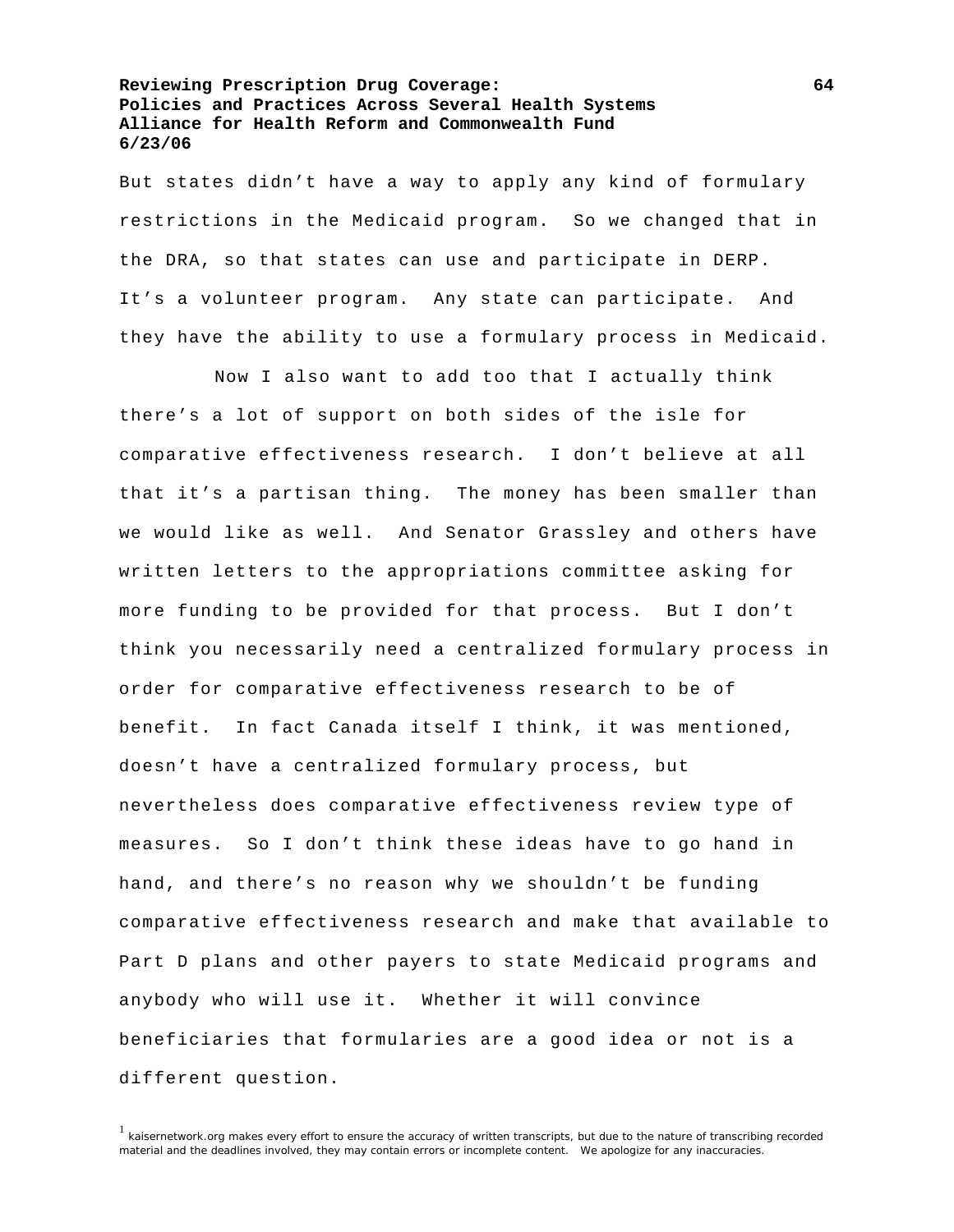**STEVEN MORGAN, PhD:** I just want to reiterate or just make clear — I'm not calling for a national formulary here in the United States. I have argued for it in Canada because I think our willingness to trade off the individual verses the collective is slightly different in the two countries, as it relates particularly to health. But I absolutely am not calling for a national formulary here in the United States. I just think disseminating good evidence and let everyone make informed decisions — that's where we want to be. And I think both sides of the isle would agree on that.

## **ED HOWARD:** Robin?

**ROBIN OSBORN, MBA:** I just wanted to pick up on that and ask just a follow-on question. In addition to agreeing that there's a real benefit to doing more comparative effectiveness review, one of the contrasts that seems to be between some of the other country approaches is that the information on coverage decisions actually is made much more public, is much more transparent, and consumers have access to it and rationales are given. And I'm just wondering the extent to which some of that is transferable to how Medicare Part D operates here and whether consumers are going to actually be demanding more of that.

**MARK HAYES:** I would at least say from my boss's standpoint — I mean if Senator Grassley stands for anything

 $1$  kaisernetwork.org makes every effort to ensure the accuracy of written transcripts, but due to the nature of transcribing recorded material and the deadlines involved, they may contain errors or incomplete content. We apologize for any inaccuracies.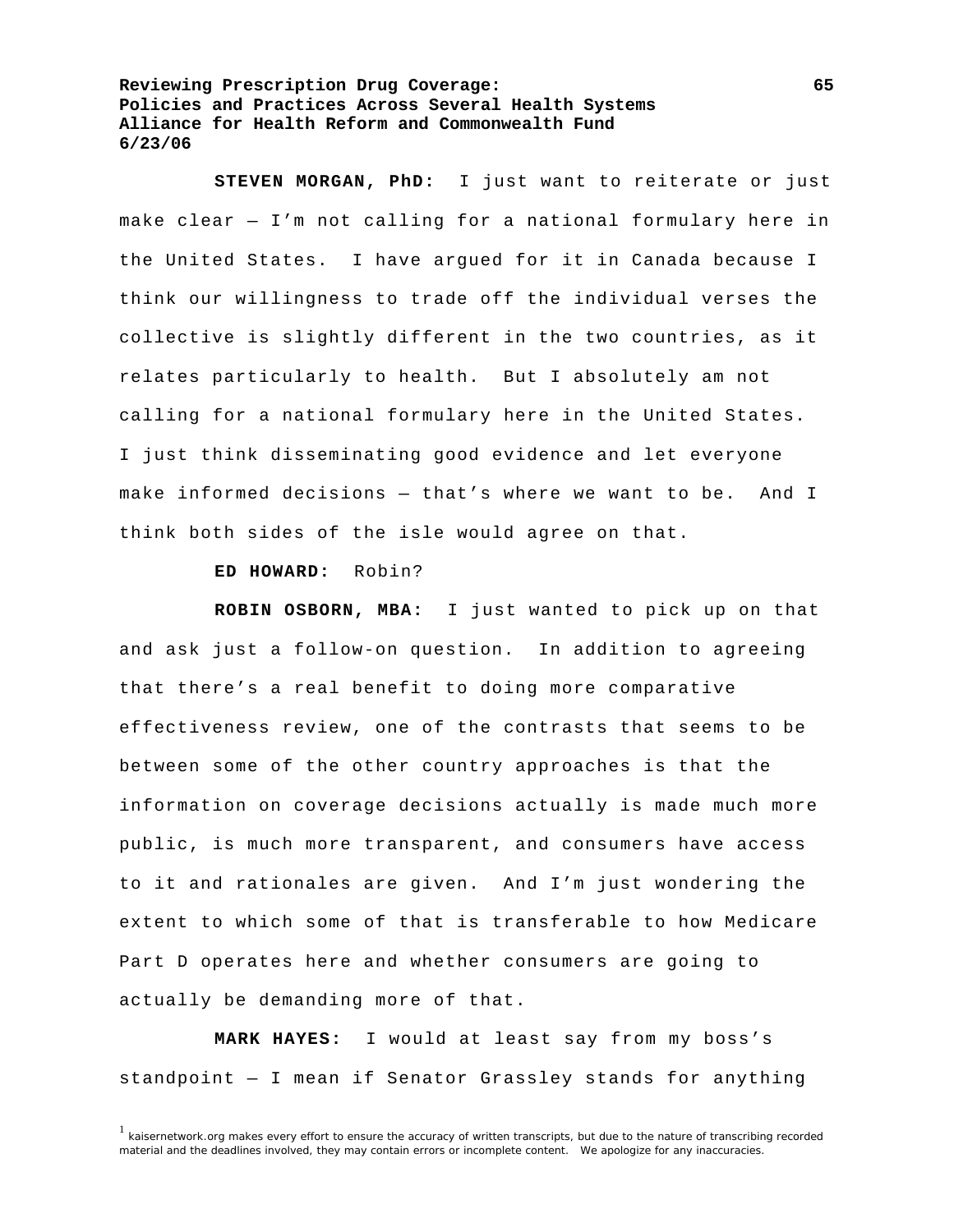he stands for transparency in government. And the idea of making that process transparent is something that we actually had in the senate bill S1 that did pass with a much broader bi-partisan vote than the final bill did. And so we wouldn't see a problem with that at all.

**CYBELE BJORKLUND:** I would never want to speak for the republicans on my committee, but when we have talked to them about this issue and the need for transparency, there is tremendous opposition from the PBMs and insurers from the pharmaceutical industry, and there's a lot of discussion in the nomenclature of consumer-driven healthcare about the need for transparency and CMS is moving forward with some hospital disclosures, which is sort of irrelevant because hospital choice is dictated by your physician and, for the most part, more complicated situation. We think you've got Part D on the table, we could start with transparency there. But I'd be really surprised if we see it anytime soon coming out of the House.

**ED HOWARD:** I'm sorry — go ahead.

**DIANA DENNIT[ph]:** Thank you very much. I have a question —

**ED HOWARD:** Do you want to identify yourself?

**DIANA DENNIT:** Sorry, Diana Dennit, America's Health Insurance Plan. I have a question on the European situation.

 $1$  kaisernetwork.org makes every effort to ensure the accuracy of written transcripts, but due to the nature of transcribing recorded material and the deadlines involved, they may contain errors or incomplete content. We apologize for any inaccuracies.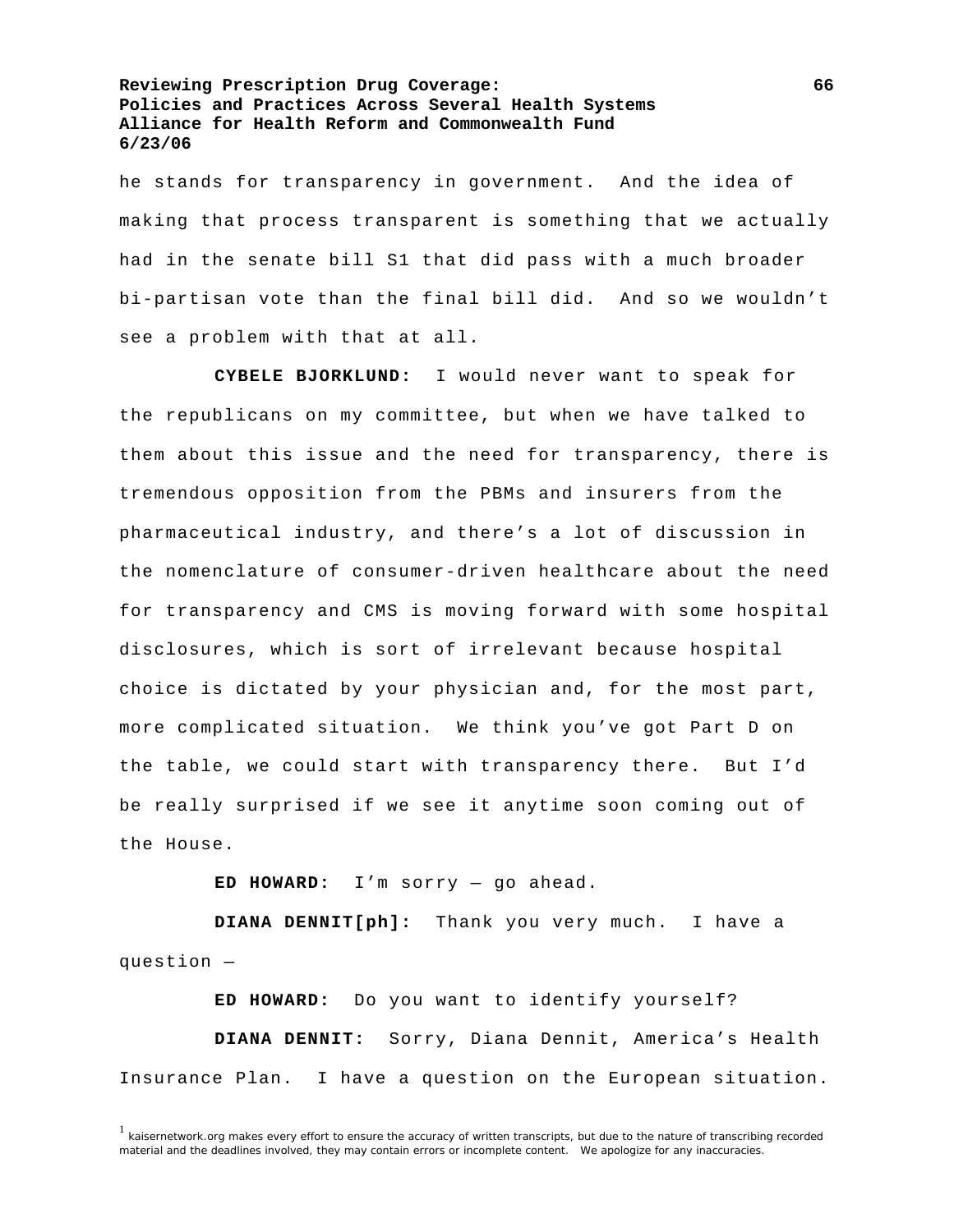I got from the presentation that they were a lot of things sort of on a range of things happening in Europe. I was wondering what role, if any, the EU is taking to look at any kind of efficiency in trying to pull together some of those countries. I noticed New Zealand and Australia are working together, and I just wondered if the EU or any of the countries are working more collectively. And I hope I didn't misunderstand the presentation in that question. Thank you.

**ED HOWARD:** Go ahead.

**PANOS KANAVOS:** The member states are responsible for organizing, financing and delivering their own healthcare, and that includes pharmaceutical care. Therefore the role of the European Union is limited — the European Union bodies. Having said that, we do have a centralized review process through the European Medicines Evaluation Agency, but this is largely where things stop. There initiatives on public health. There are initiatives on rare diseases and [inaudible] drugs. They're for providing a sort of pan-European framework for research and support into conducting research in rare diseases, but in terms of finance, organization and delivery, the member states have the financial responsibility and, obviously, the burden of care. That rests on the principle of subsidiarity, which says that

<sup>&</sup>lt;sup>1</sup> kaisernetwork.org makes every effort to ensure the accuracy of written transcripts, but due to the nature of transcribing recorded material and the deadlines involved, they may contain errors or incomplete content. We apologize for any inaccuracies.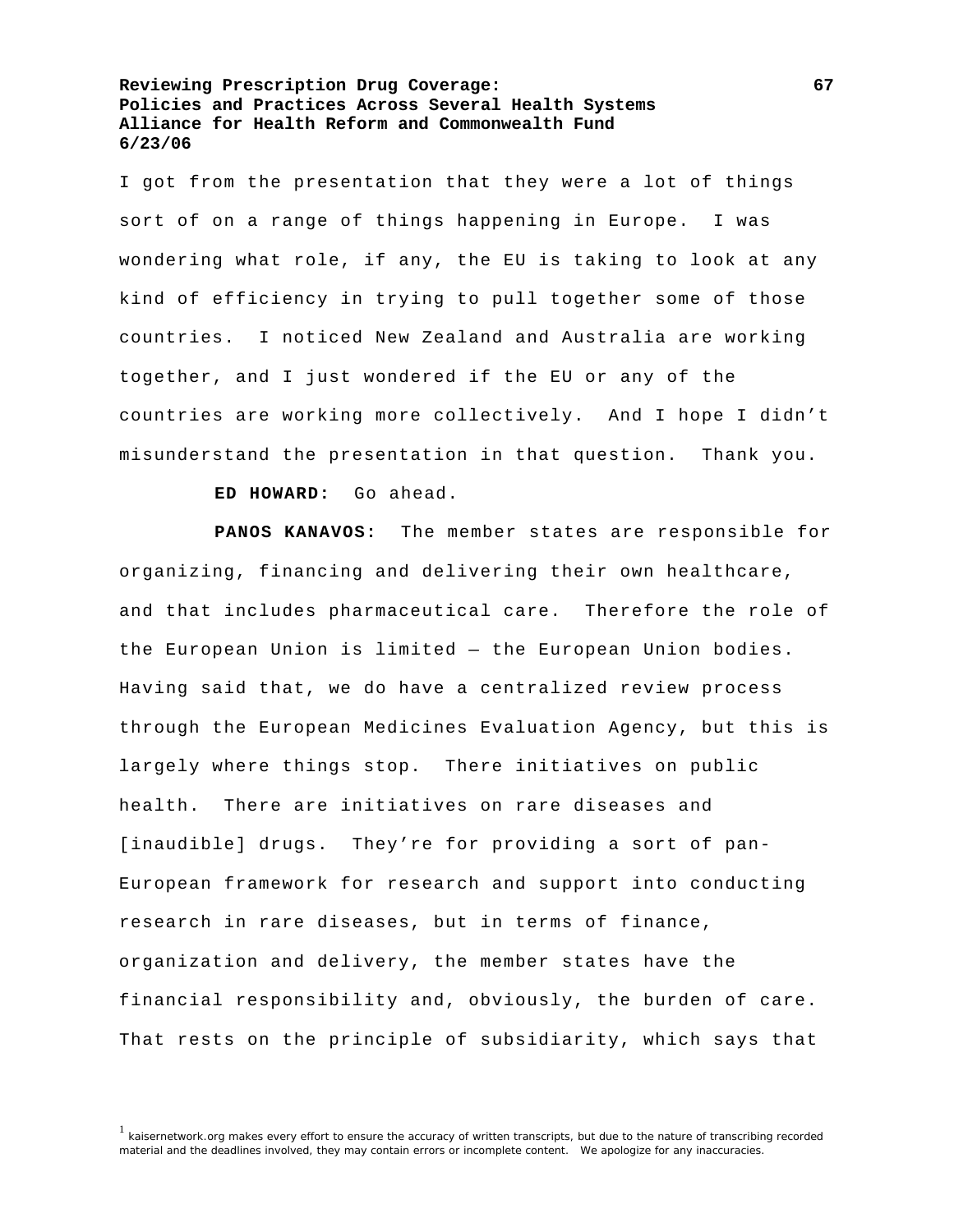because of fiscal issues, the member states decide how to cover, where to cover and where to stop.

 Having said that, we do observe trends over time related to cross-border healthcare, the insurance directive and the portability of health insurance, and insurance across member states. But I think we are very far away from a common European health policy or a single European health insurance coverage. I think not in my generation.

**CYBELE BJORKLUND:** Diane you raised an interesting point that I'd meant to mention, especially after Libby's presentation. It's different but somewhat related. And that is the other interesting thing that's happening as we have our own issues here at home, we are using trade negotiations to try to upset the systems in other countries. USTR is going into these negotiations, often at the behest of pharma and trying to affect the coverage and pricing strategies in other countries. So it's not enough to have it be affecting us here at home. We're going abroad and trying to upend their systems, and it's a disturbing facet that seems to be with us in perpetuity now. We're getting ready to start another negotiation soon.

**ED HOWARD:** Panos?

**PANOS KANAVOS:** Following on from that, and I think Libby also mentioned the point, it does not necessarily

 $1$  kaisernetwork.org makes every effort to ensure the accuracy of written transcripts, but due to the nature of transcribing recorded material and the deadlines involved, they may contain errors or incomplete content. We apologize for any inaccuracies.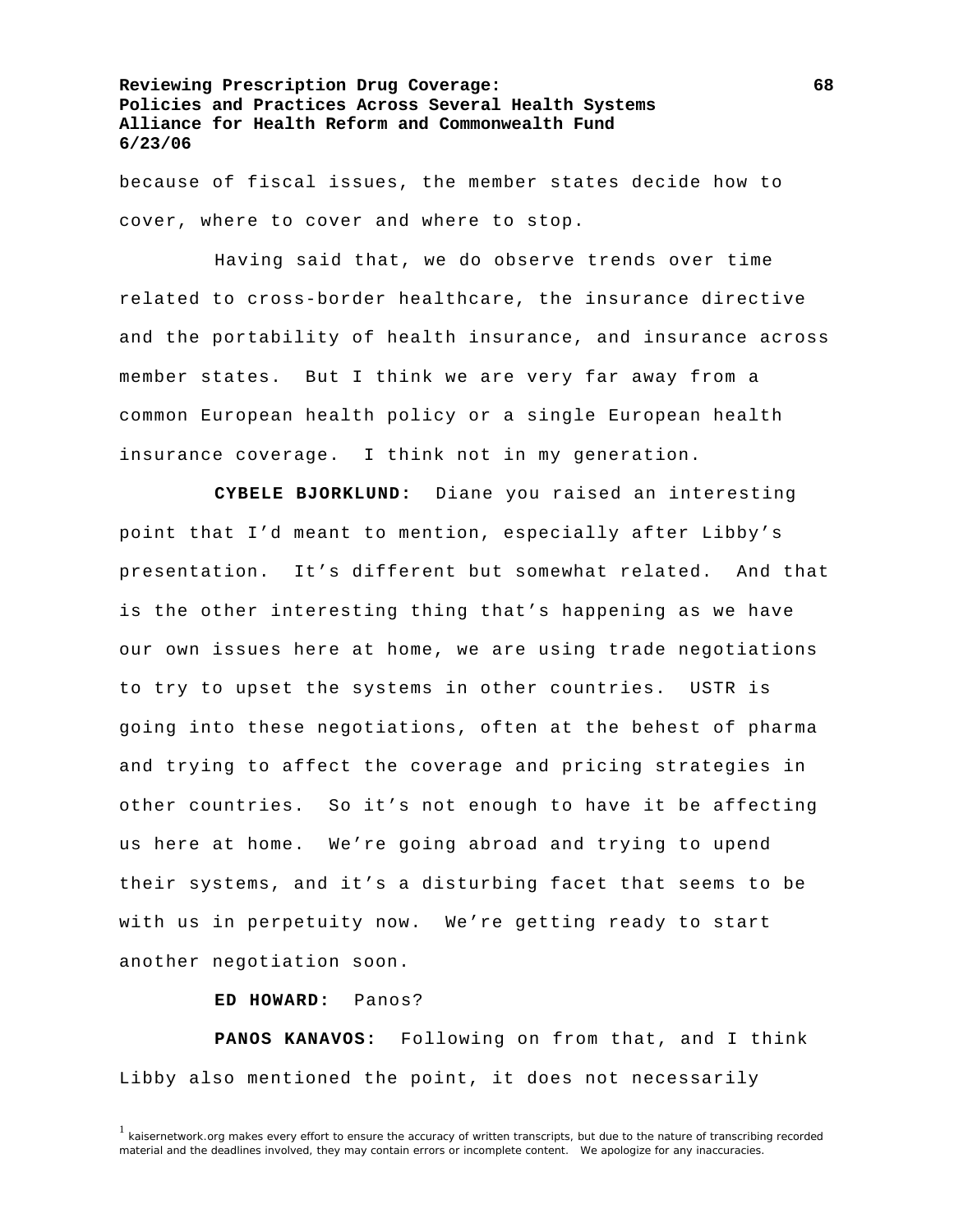follow that US prices are the highest in the world. In fact as our research from the LSE, which will come out in the next few weeks will suggest it may be the other way around. And in fact it is the other way around. If you look at the top 70 or top 75 products which are common across the two continents, and when we look at some of the top European countries, Germany, UK, France, Italy, Spain and compare their prices with the US, it is the way around. It may be the case  $-$  in fact it is the case  $-$  that UK and German reimbursed prices are certainly higher than reimbursed prices in the United States. The common mistake we make and perhaps the USDR is making is the fallacy of comparing list prices in the US with list prices in Europe. And the list prices in Europe are reimbursed. List prices in the US, as you very well know, are never reimbursed. There is process of negotiation and discounting.

**MARK HAYES:** And if I can even just add to that one second more, it's further compounded by the fact that even the data we do have does not necessarily reflect all the price discounts that are happening in the United States. Because a lot of times we don't know what other rebates and price concessions are going back to the payer in this country — speaking of the need for more transparency.

<sup>1</sup> kaisernetwork.org makes every effort to ensure the accuracy of written transcripts, but due to the nature of transcribing recorded material and the deadlines involved, they may contain errors or incomplete content. We apologize for any inaccuracies.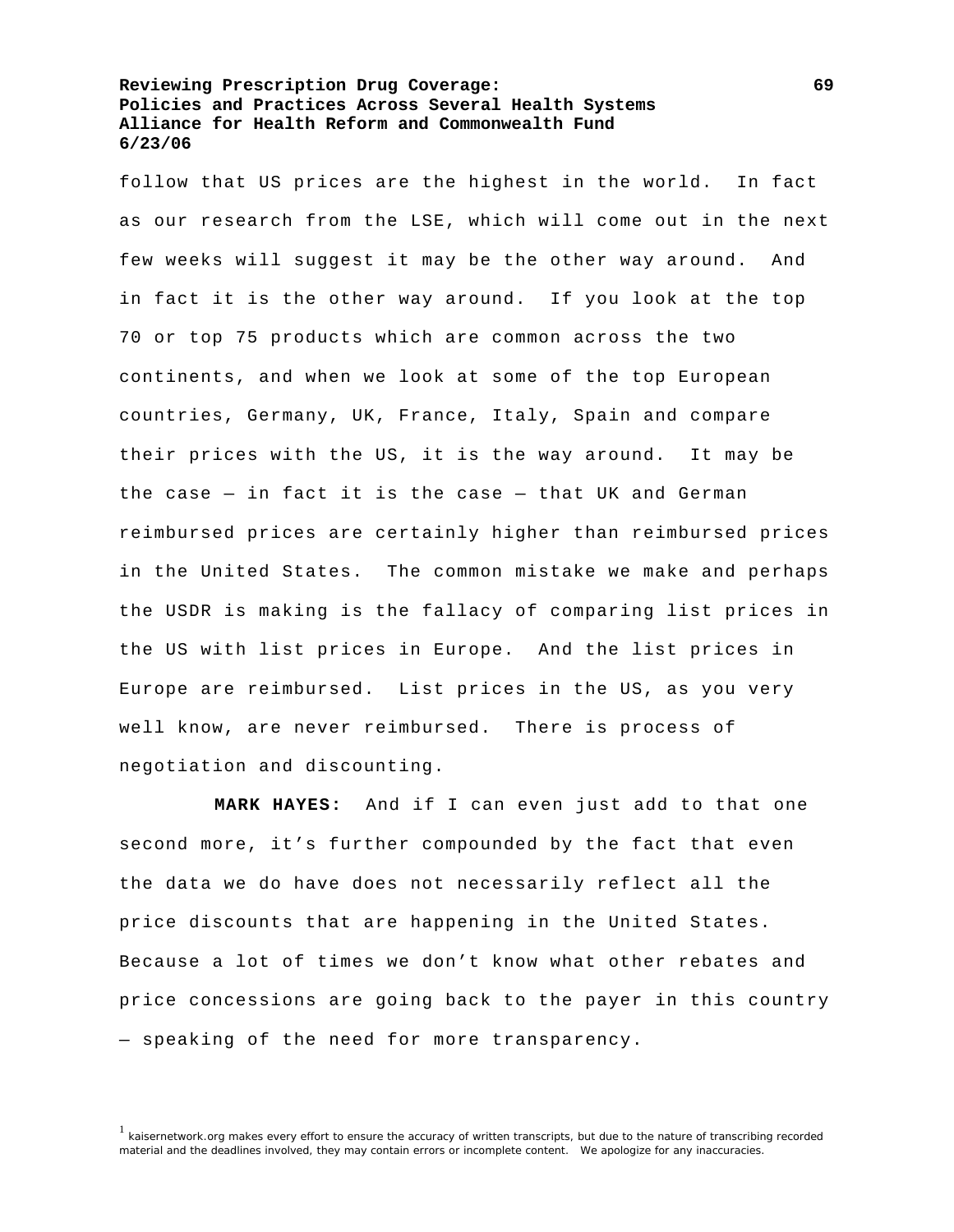Female Speaker: The surprising thing around that, and I'm looking forward to the LSE study, there's been some US ITA studies on the same thing. But if there were not very real fear and threats to the pharmaceutical industry for using an international benchmark pricing strategy as a benchmark for here, I don't think we'd see quite the opposition that we see. So while it may be true for some of the top drugs because of universal coverage systems those drugs are less preferred and therefore reimbursed higher rates when you can get to them, I suspect overall it would have a material effect on our spending here or we wouldn't see such opposition from Pharma for doing it.

**ED HOWARD:** We've got time for a couple of questions from cards, one of which asks "Have the healthcare systems in the respective countries yielded other non-productive side effects that the US doesn't currently deal with, such as weakened economic conditions?"

## **STEVEN MORGAN, PhD:** No.

**ED HOWARD:** Okay. [Laughter] A one-armed economist. **STEVEN MORGAN, PhD:** I'm going to throw into this because I mean Canada, we are your closest neighbor I suppose and certainly largest trading partner. If anything the Canadian economic advantage in terms of manufacturing is the fact that we have a universal public health insurance system.

 $1$  kaisernetwork.org makes every effort to ensure the accuracy of written transcripts, but due to the nature of transcribing recorded material and the deadlines involved, they may contain errors or incomplete content. We apologize for any inaccuracies.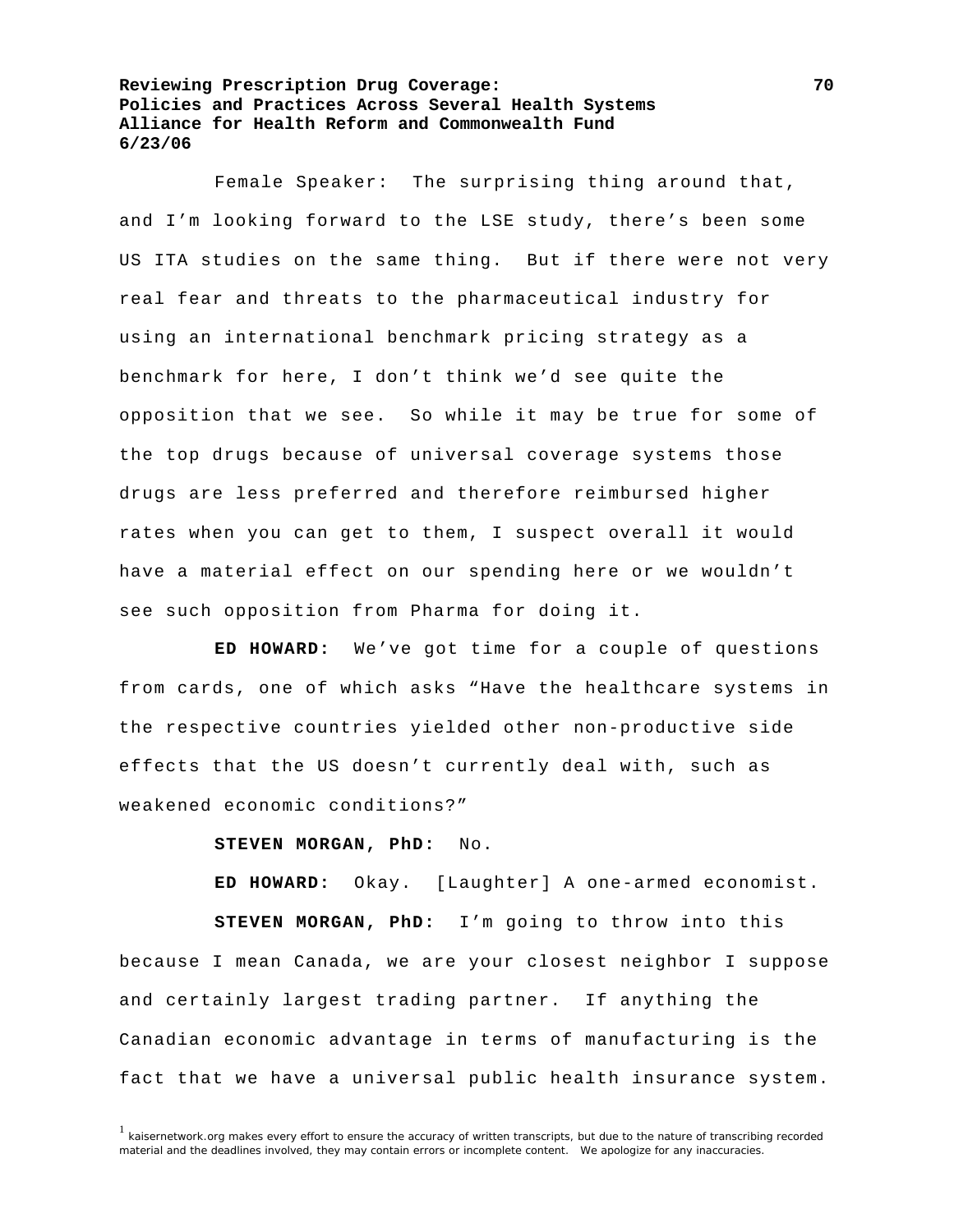A lot of automotive manufacturers choose to make vehicles in Ontario now as opposed to the United States because they know that the total cost of labor includes the cost of health insurance premiums. And Canada's universal public insurer is a lot cheaper than the multi-payer system here. So in some sense the economic benefits of a well-run health system, not withstanding the fact that our pharmaceutical sector is not particularly well run, but the rest of the healthcare system is reasonably well run and very efficient in terms of output per dollar spent. We actually gain a competitive advantage for that, and I think the Americans would do so as well if you could one day get to that point of having a universal system that was better managed.

**PANOS KANAVOS:** Of course I hear what Steve said and I quite agree. That doesn't necessarily mean to say that where you have a regulation, that doesn't necessarily lead to distortion. For example, and I have in mind reference pricing, which we have studied and we actually show that prices, for example, generics in European countries are significantly higher, particularly in reference pricing systems than they are in non-reference pricing systems, and I have in mind here both the UK, which doesn't have reference price, but also the US where there's an open competition system. So if that leads to  $-$  as the question says  $-$ 

<sup>1</sup> kaisernetwork.org makes every effort to ensure the accuracy of written transcripts, but due to the nature of transcribing recorded material and the deadlines involved, they may contain errors or incomplete content. We apologize for any inaccuracies.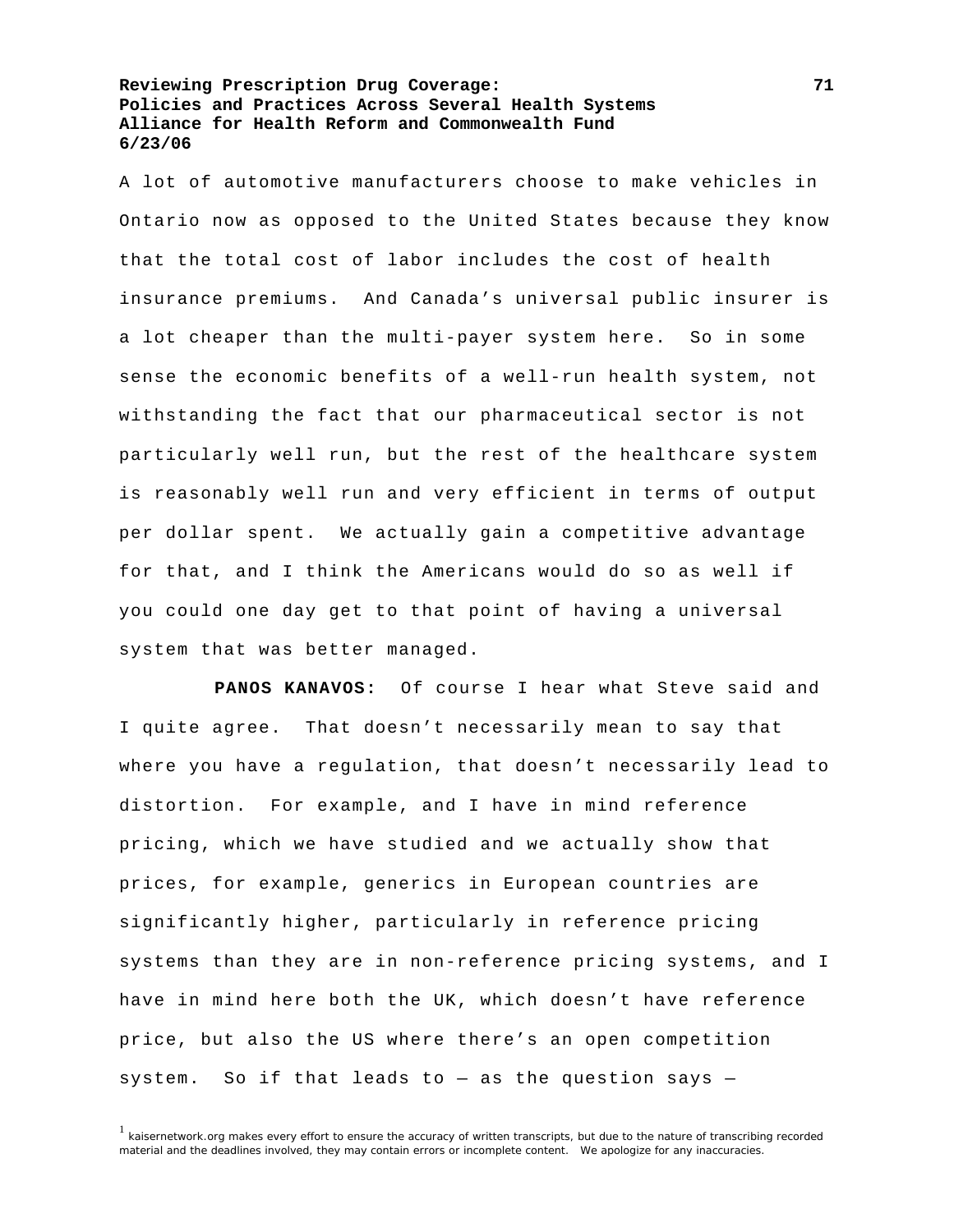weakened economic conditions, I don't know. But I suspect we're looking at potential waste and inefficiencies which we can root out if we start thinking collectively and creatively as policy makers.

**ED HOWARD:** Robin has picked out a couple of related questions and we're going to make them the last ones, which you can listen to me read while you fill out your blue evaluation forms, if you will.

 The first one is addressed to Panos and Steven. "In the UK, the National Health Service accounts for well over half of the prescription drug market on the demand side. Given this near monopsony market power, the National Health Service has leverage to negotiate lower priced drugs. (1) Could you comment on how this works? (2) What lessons could this provide to the US where the federal government is prohibited from negotiating price discounts?"

 And we don't want our congressional folks to be left out. Mark Hayes is being asked, "How about the Families USA report, which clearly shows that price negotiation works to drive down prescription drug costs? So how come we can't do it in Part D?"

Shall we start with Steve or Panos?

**STEVEN MORGAN, PhD:** I guess my answer would be that Canada doesn't do it either. We're just as bad as the United

 $1$  kaisernetwork.org makes every effort to ensure the accuracy of written transcripts, but due to the nature of transcribing recorded material and the deadlines involved, they may contain errors or incomplete content. We apologize for any inaccuracies.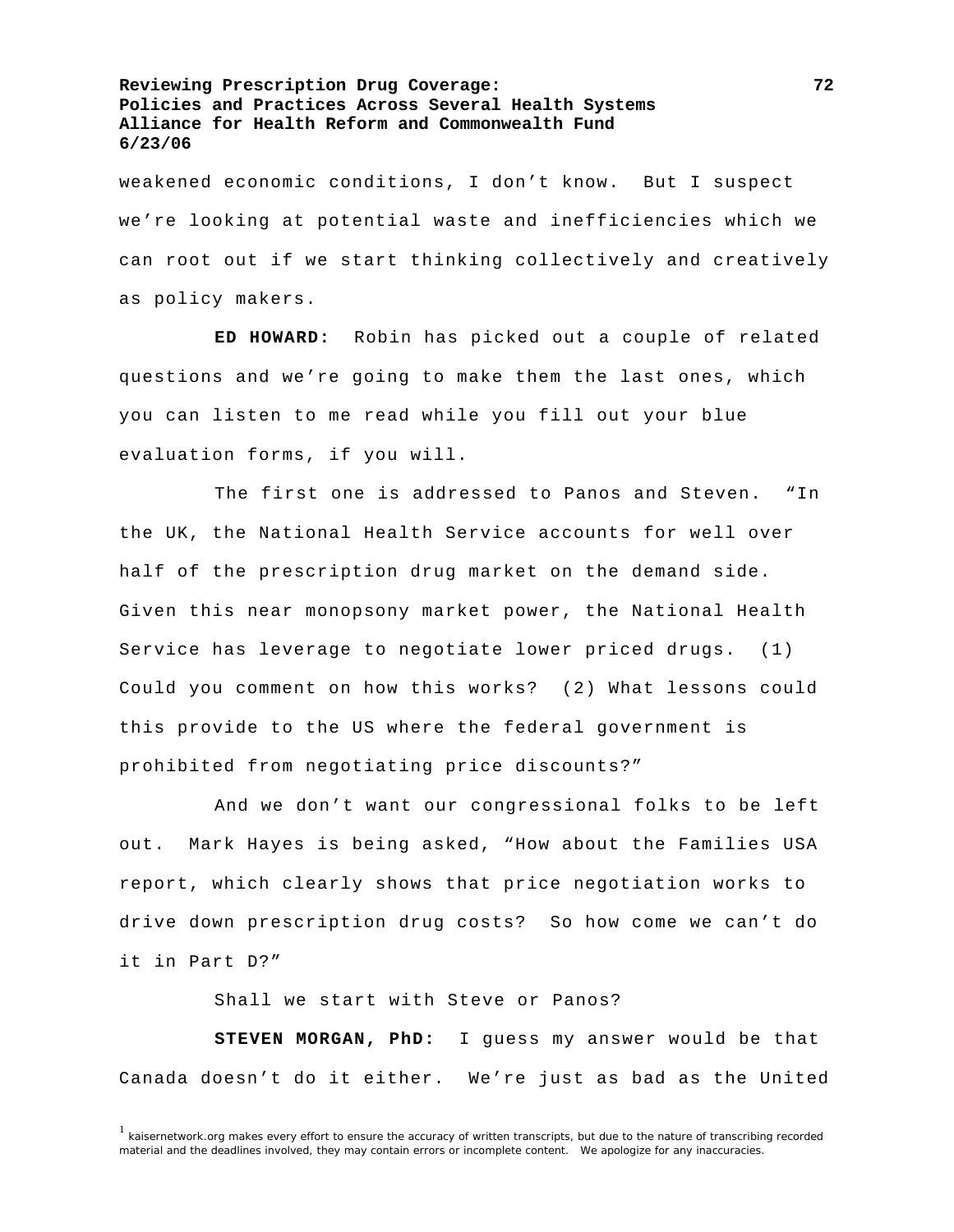States in terms of using national leveraging to get a lower price. I mean there's all this talk about Canada verses US prices and it's somehow miraculously cheaper in Canada — it's not. We don't have these hidden discounts that occur between purchaser and the manufacturer. So we do a terrible job on this front. And we look to Australia, New Zealand, Europe anywhere else but, frankly, the United States for guidance. So I'm looking forward to hearing Panos's answer.

**PANOS KANAVOS:** With me lies the burden of proof. No proof though, Steve. Back to the question — we don't have lower drug prices in the United Kingdom. I would strongly dispute that because we have a free pricing system, or a relative free pricing system. And these prices are reimbursed by the National Health Service. It is an actual monopsony. There's nothing else. I mean the private market is a tiny fraction. The secret of the UK's success I think is two-fold: one on the supply side there are about 10 people in the Department of Health running the pharmaceutical price regulation scheme, which is a scheme that controls the profits of the industry, but also looks at prices and runs industrial policy for the country. And therefore we pull investment into the country. And I think that's a big, big achievement and a big asset to have. The second of course being the demand side regulation, and I think there in terms

 $1$  kaisernetwork.org makes every effort to ensure the accuracy of written transcripts, but due to the nature of transcribing recorded material and the deadlines involved, they may contain errors or incomplete content. We apologize for any inaccuracies.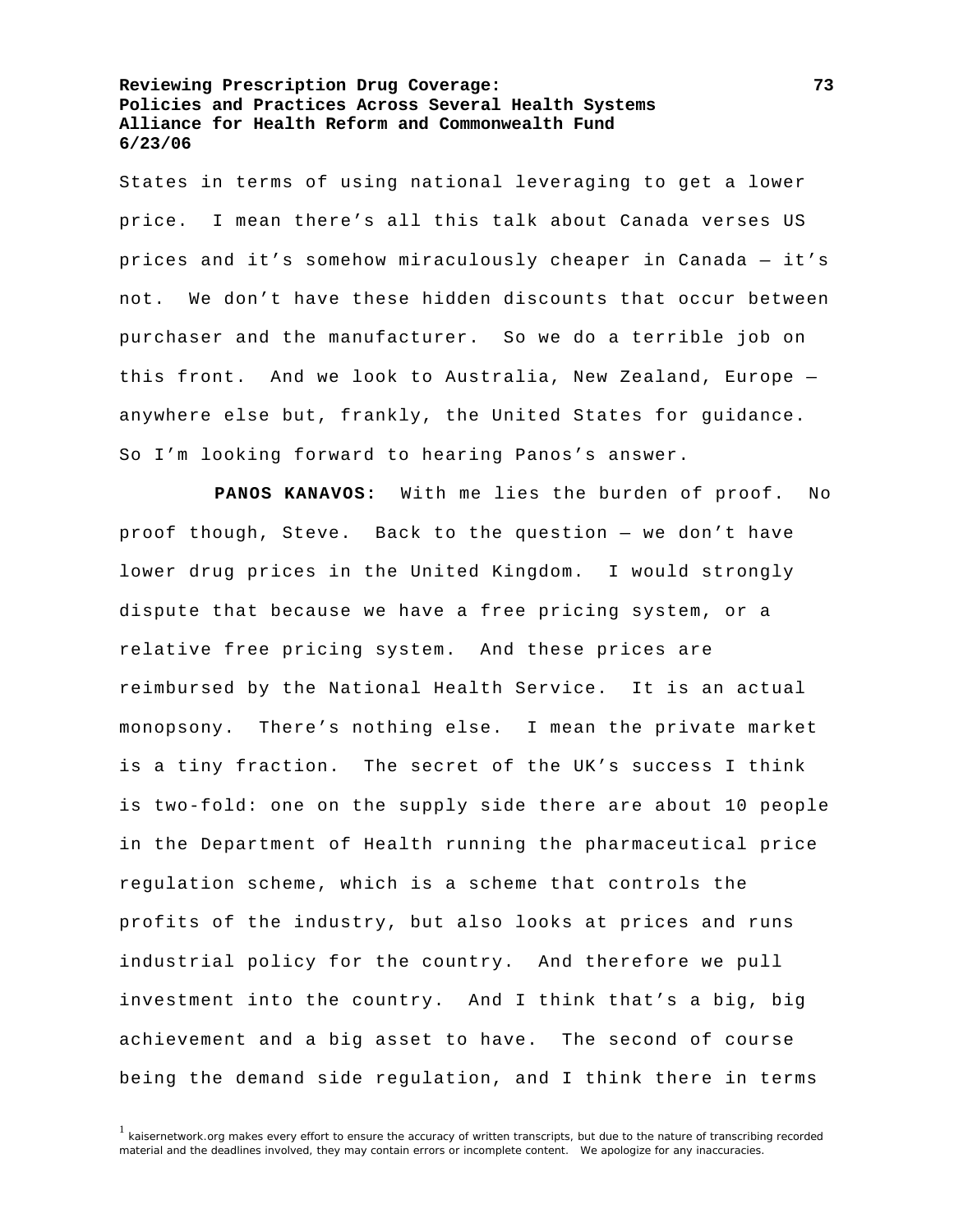of physician prescribing I think we are fairly effective, but in terms of, for example, generic pricing there's a lot of work that we could do. We did another study, which is about to come in the next — well it has come out and was recorded in the Financial Times the other day — and shows that the wholesalers are essentially to a certain extent reaping off the NHS to the degree of 80-percent in the sense that they're buying \$20 and they're charging the NHS \$100. So that discount does not go to the NHS, and I think the US is doing a much better job at keeping the discount in the system as opposed to basically looking at benefiting some of the stakeholders. So I think positive lessons and negative lessons, but I think overall we're doing a reasonably good job in terms of controlling healthcare spent. But I would like a bit more access in the cutting edge medical technologies, for example, where we seem to be making most of them as second or third line treatment.

**ED HOWARD:** Libby, you had something to add to this?

**LIBBY ROUGHEAD:** Just a quick comment. In the 1970s Australia had one of the lowest prices in the world. We were 50-percent less than the OECD. We used our monopsony power to incredible effect down there. And so you can — you can use it and you can bring prices down. I think though the real question is — back to this question of balance — we

 $1$  kaisernetwork.org makes every effort to ensure the accuracy of written transcripts, but due to the nature of transcribing recorded material and the deadlines involved, they may contain errors or incomplete content. We apologize for any inaccuracies.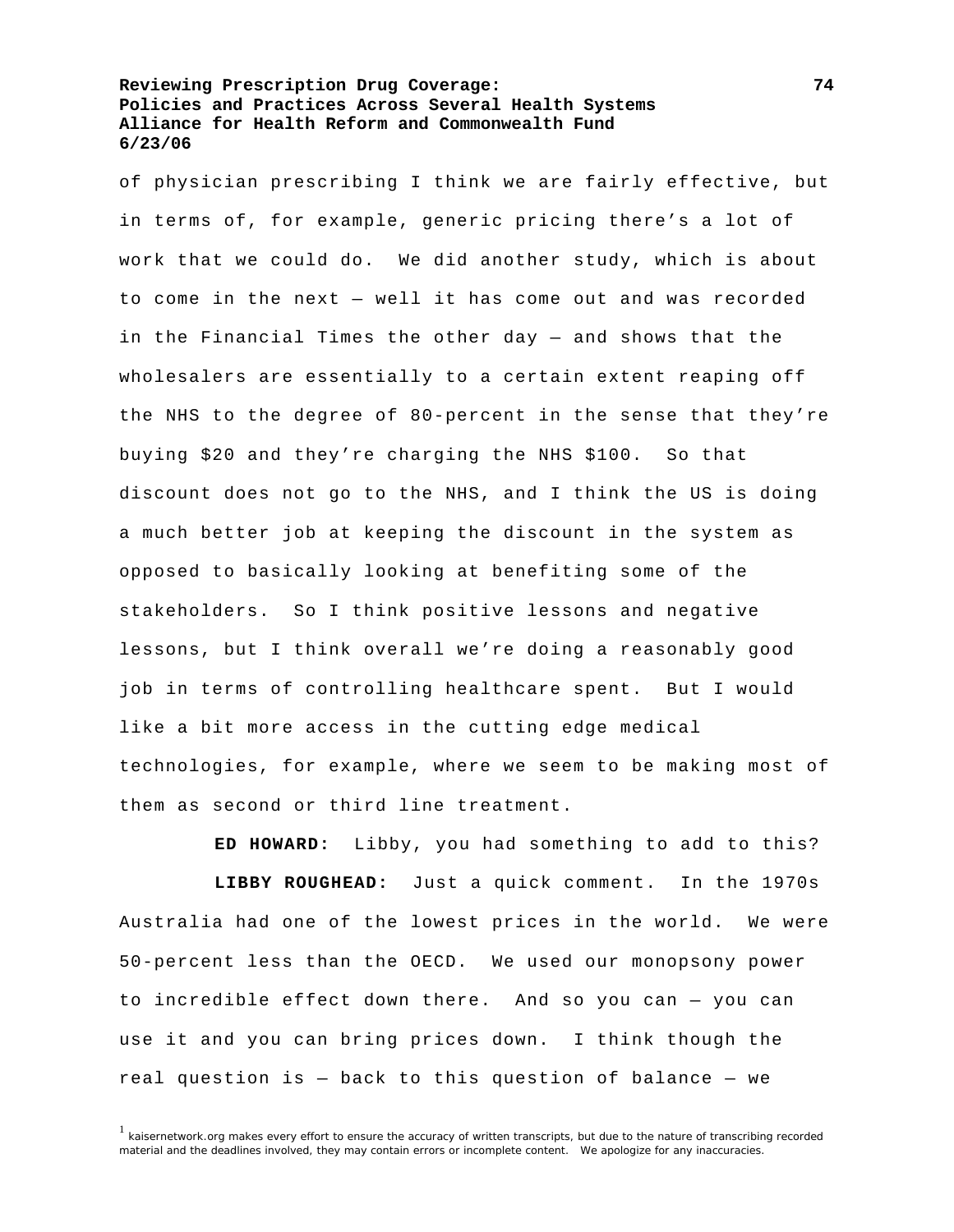changed our policy because the industry all started to move offshore and we were in a bit of a spot. So there is this question of what sort of research and development to we want? And we don't necessarily want all of it. My country is belabored at the moment by this free-riding idea that the rest of the world is free-riding on the R&D that comes out of America. Why I showed you the prices that we pay for those drugs that have considerable health gain is that we're quite prepared to pay high prices for drugs that give us considerable health gain. And we will pay more than your country. But we won't pay for some of the drugs that we think the research and development wasn't worth the effort. And sorry the industry made the mistake, and so I think this question is not just about price control or cost containment. But in Australia we've stopped using that language. We talk about value for money and buying health outcomes. And so the question is about what sort of health outcomes do we want, and so what sort of price are we prepared to pay for that? And how do we work together to get there?

**ED HOWARD:** Thank you Libby. Mark, do you want to take a crack at the other half of that?

**MARK HAYES:** Sure, I'd be glad to. The Families USA study, if you'd call it that is about comparing Medicare prices to VA prices, and as I mentioned earlier, the VA

 $1$  kaisernetwork.org makes every effort to ensure the accuracy of written transcripts, but due to the nature of transcribing recorded material and the deadlines involved, they may contain errors or incomplete content. We apologize for any inaccuracies.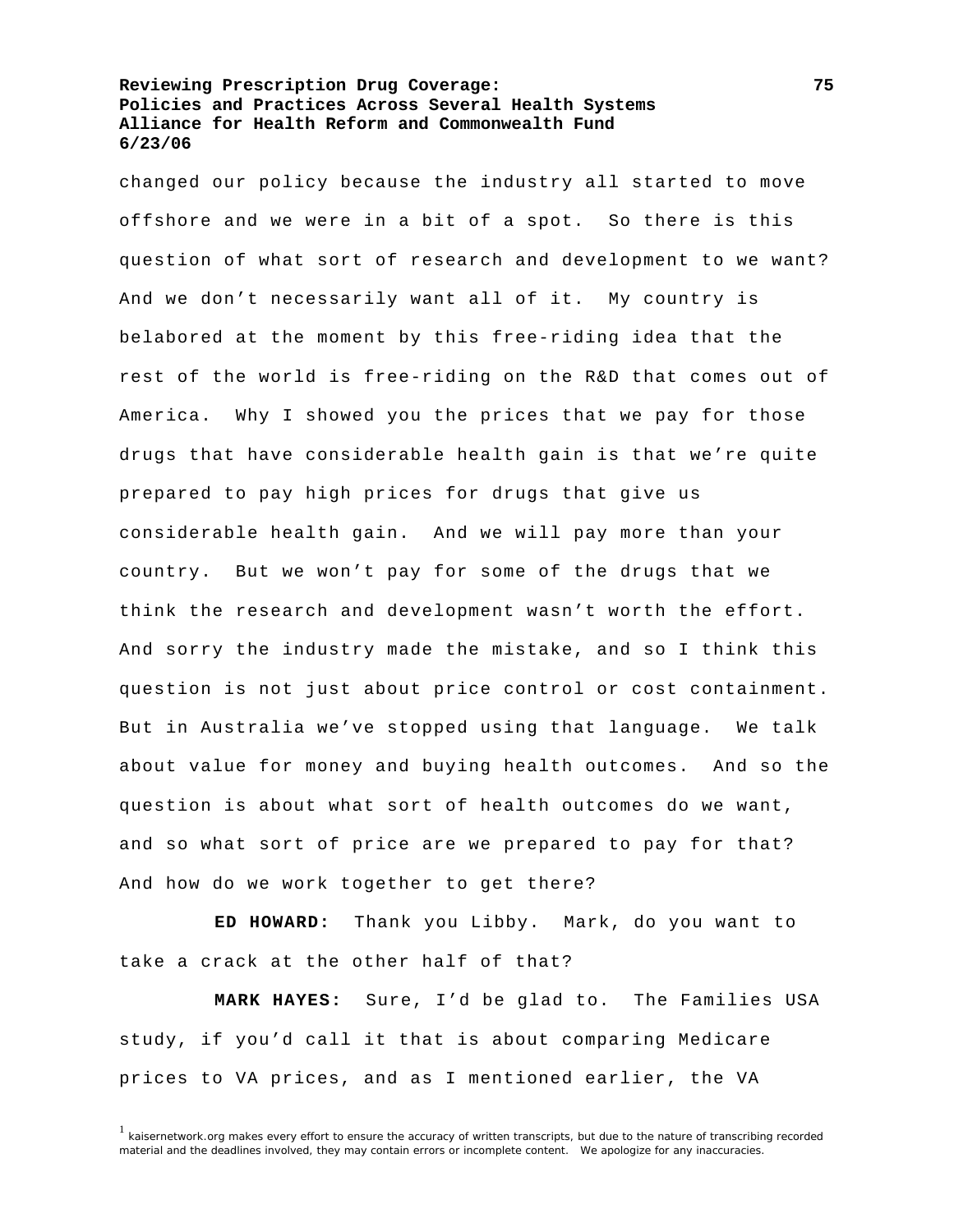system is really, really entirely different. And I would challenge whoever asked that question to go to your boss and ask them if they want to introduce a bill to convert the Medicare Part D program into a program that works like the VA and then come talk to me. But in the meantime, the negotiating that is happening in Part D is working. The prices, the Part D plans are negotiating. The prices are growing at a slower rate than the rest of the market, and I think that we're going to see, as we go through another bidding cycle that my prediction would be that a lot of the plans who did not pick up a lot of enrollment may drop out. And you're going to see more market power than in the plans that will be left in that marketplace. They'll have even more leverage than they do now, over those pricing negotiations, and know you have an even greater impact in those negotiations. But if someone wants to have their boss introduce the VA bill — even the Gephart[ph] and Dingle bill or the Dashell[ph] bill that was introduced and debated in 2003 — none of those bills and President Clinton's bills didn't propose having the Medicare system work like the VA. But I'm always willing to look at new ideas, and if a member is willing to introduce that and give it a try I would be glad to talk to them.

**ED HOWARD:** How about Mr. Stark[ph]?

<sup>&</sup>lt;sup>1</sup> kaisernetwork.org makes every effort to ensure the accuracy of written transcripts, but due to the nature of transcribing recorded material and the deadlines involved, they may contain errors or incomplete content. We apologize for any inaccuracies.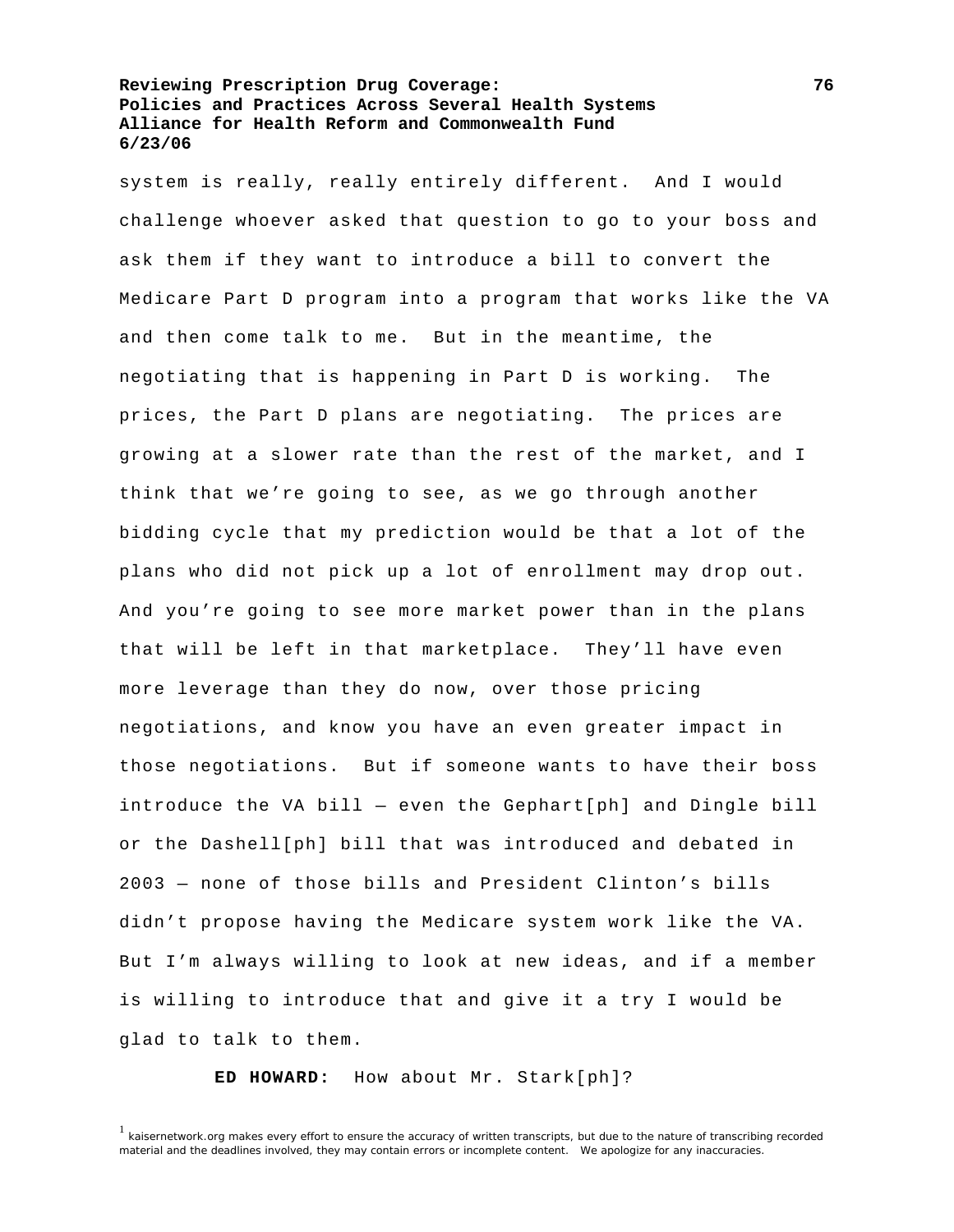**CYBELE BJORKLUND:** Those bills may not — I can't speak to the Dashell bill — but in the house they may not have said let's slam everybody into the VA system, but they did use PBMs and others as contractors. They required price negotiation by both the PBM and the secretary with a double insurance policy to get a better price. So I suspect that we could do a lot better than we're doing today if we would unshackle [inaudible] the government.

**MARK HAYES:** I'm sorry Cybele. Both of those bills, and I know the Dashell bill had exactly the same noninterference clause that is in current law that prohibits interference in those negotiations.

**CYBELE BJORKLUND:** I said I can't speak to the senate bill, but the house bill did not have that language. It had the opposite. I'll send it to you later today.

**MARK HAYES:** I'd be glad to look at it.

**ED HOWARD:** Well we're beginning the negotiations right here. [Laughter] We've come to the end of our appointed time. This has been just incredibly useful I think. I want to first of all thank you for staying with it. This has been tough sledding. You stayed with us through DERP and monopsony and reference pricing and a lot of other terms that most of us don't use in our coffee conversation. I want to thank the Commonwealth Fund, and Robin in

 $1$  kaisernetwork.org makes every effort to ensure the accuracy of written transcripts, but due to the nature of transcribing recorded material and the deadlines involved, they may contain errors or incomplete content. We apologize for any inaccuracies.